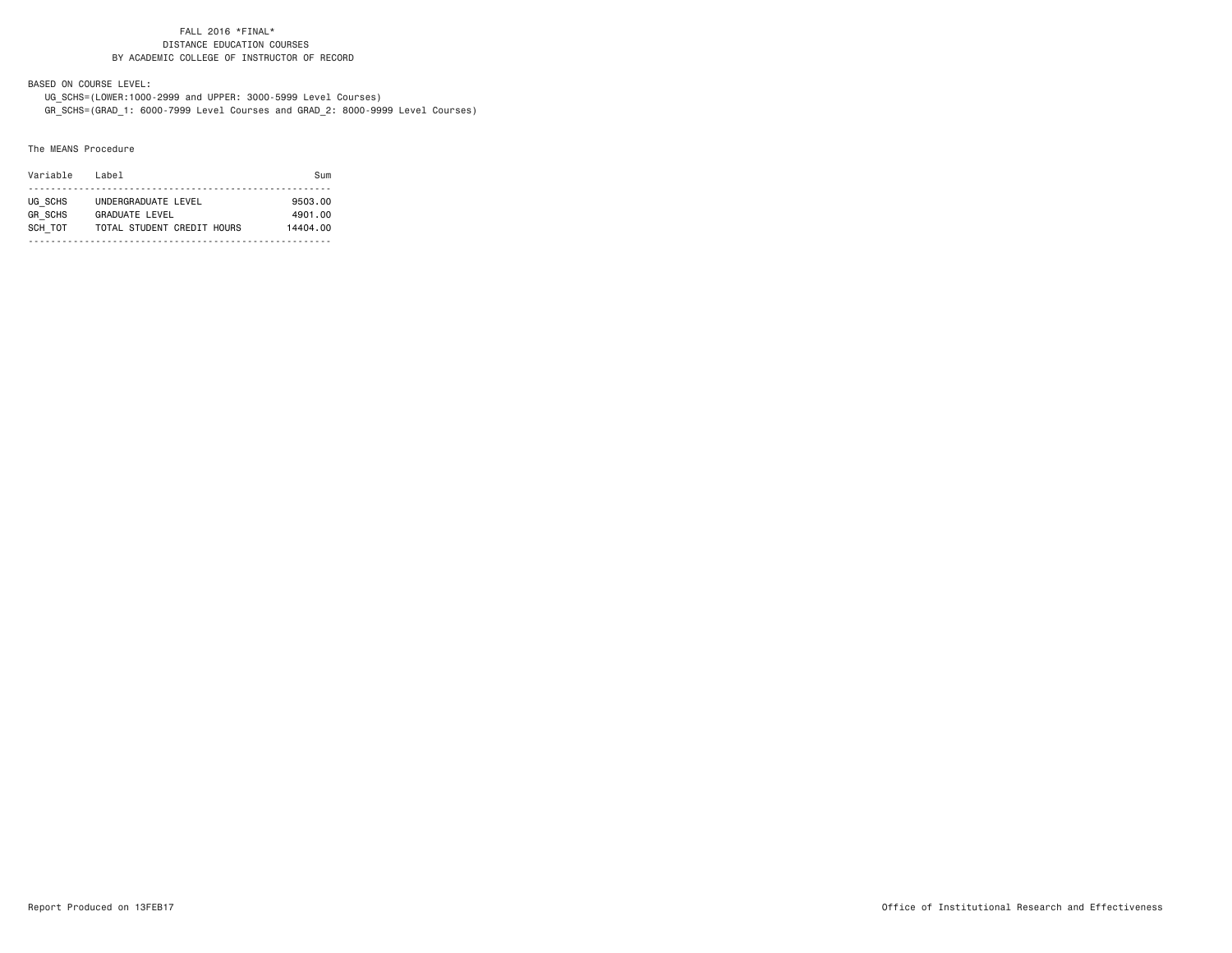BASED ON COURSE LEVEL:

 UG\_SCHS=(LOWER:1000-2999 and UPPER: 3000-5999 Level Courses \*\*Excludes CVM 5000-5999 Level Courses\*\*) GR\_SCHS=(GRAD\_1: 6000-7999 Level Courses and GRAD\_2: 8000-9999 Level Courses)

#### The MEANS Procedure

| ACADEMIC COLLEGE                                           | N.<br>Obs | Variable Label |                                      |         |
|------------------------------------------------------------|-----------|----------------|--------------------------------------|---------|
|                                                            |           |                |                                      | Sum     |
| Agriculture & Life Sciences 14 UG_SCHS UNDERGRADUATE LEVEL |           |                |                                      | 612,00  |
|                                                            |           |                | GR SCHS GRADUATE LEVEL               | 211.00  |
|                                                            |           |                | SCH TOT TOTAL STUDENT CREDIT HOURS   | 823.00  |
| Architecture, Art & Design 5                               |           | UG SCHS        | UNDERGRADUATE LEVEL                  | 231,00  |
|                                                            |           | GR SCHS        | <b>GRADUATE LEVEL</b>                | 0.00    |
|                                                            |           | SCH TOT        | TOTAL STUDENT CREDIT HOURS           | 231,00  |
| Arts & Sciences                                            | 119       | UG SCHS        | UNDERGRADUATE LEVEL                  | 5438.00 |
|                                                            |           |                | GR SCHS GRADUATE LEVEL               | 1062.00 |
|                                                            |           | SCH TOT        | TOTAL STUDENT CREDIT HOURS           | 6500.00 |
| <b>Business</b>                                            | 23        | UG SCHS        | UNDERGRADUATE LEVEL                  | 845.00  |
|                                                            |           |                | GR_SCHS GRADUATE LEVEL               | 900.00  |
|                                                            |           | SCH TOT        | TOTAL STUDENT CREDIT HOURS           | 1745.00 |
| Education                                                  | 105       | UG SCHS        | UNDERGRADUATE LEVEL                  | 2368,00 |
|                                                            |           |                | GR SCHS GRADUATE LEVEL               | 1679.00 |
|                                                            |           | SCH TOT        | TOTAL STUDENT CREDIT HOURS           | 4047.00 |
| Engineering                                                | 86        |                | UG SCHS UNDERGRADUATE LEVEL          | 9.00    |
|                                                            |           | GR SCHS        | <b>GRADUATE LEVEL</b>                | 981.00  |
|                                                            |           | SCH TOT        | TOTAL STUDENT CREDIT HOURS           | 990.00  |
| Forest Resources                                           | 6         |                | UG_SCHS UNDERGRADUATE LEVEL          | 0.00    |
|                                                            |           |                | GR SCHS GRADUATE LEVEL               | 68,00   |
|                                                            |           |                | SCH TOT   TOTAL STUDENT CREDIT HOURS | 68,00   |
|                                                            |           |                |                                      |         |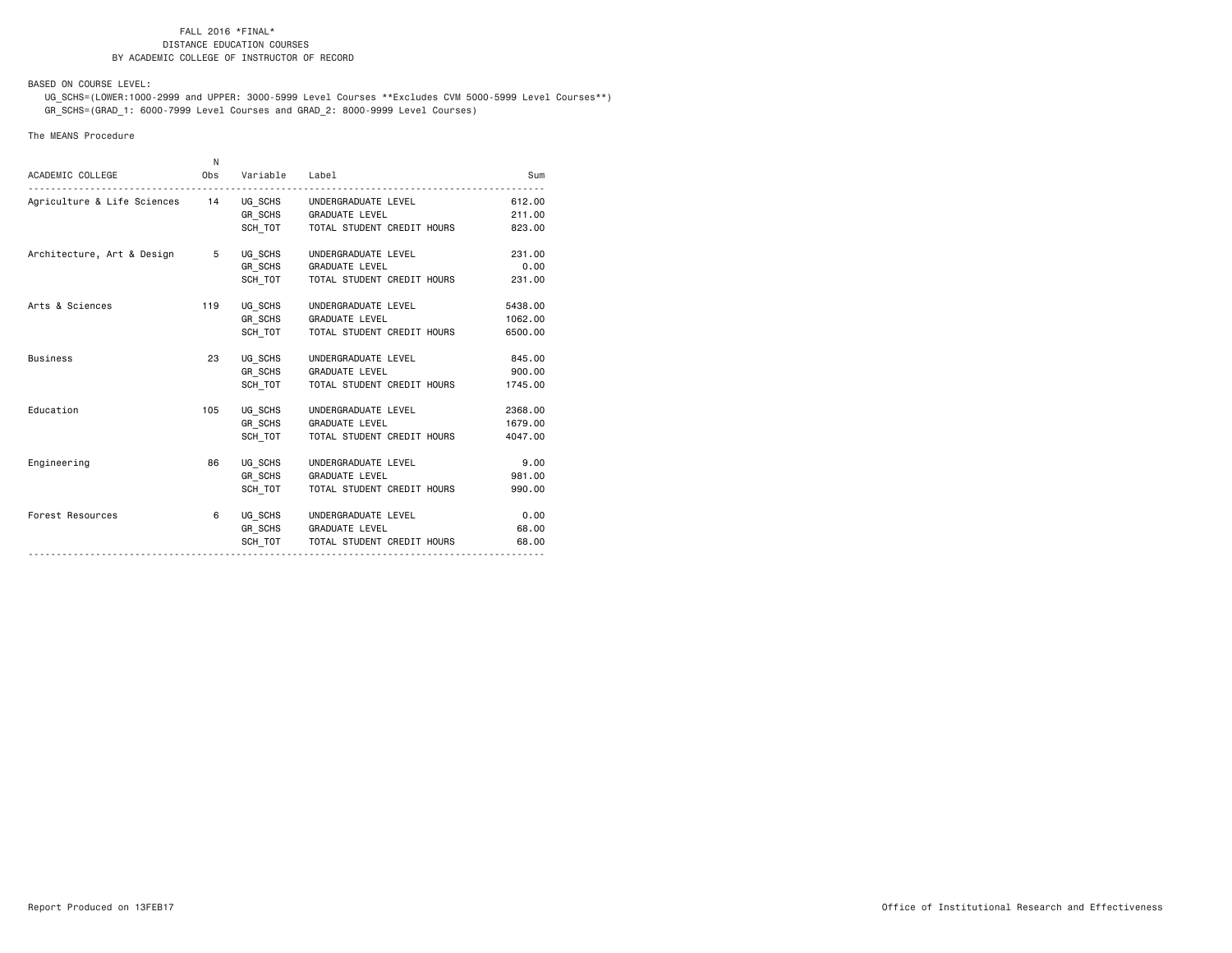BASED ON COURSE LEVEL:

 UG\_SCHS=(LOWER:1000-2999 and UPPER: 3000-5999 Level Courses \*\*Excludes CVM 5000-5999 Level Courses\*\*) GR\_SCHS=(GRAD\_1: 6000-7999 Level Courses and GRAD\_2: 8000-9999 Level Courses)

ACADEMIC COLLEGE=Agriculture & Life Sciences

|                                            | UNDERGRADUATE | GRADUATE |        |
|--------------------------------------------|---------------|----------|--------|
| ACADEMIC DEPARTMENT                        | LEVEL         | LEVEL    | TOTAL  |
|                                            |               |          |        |
| Agricultural Economics                     | 0             | 15       | 15.00  |
| Food Science, Nutrition & Health Promotion | 360           | 196      | 556.00 |
| Landscape Architecture                     | 219           | 0        | 219.00 |
| School of Human Sciences                   | 33            | 0        | 33.00  |
|                                            |               |          |        |
|                                            | 612           | 211      | 823.00 |
|                                            |               |          |        |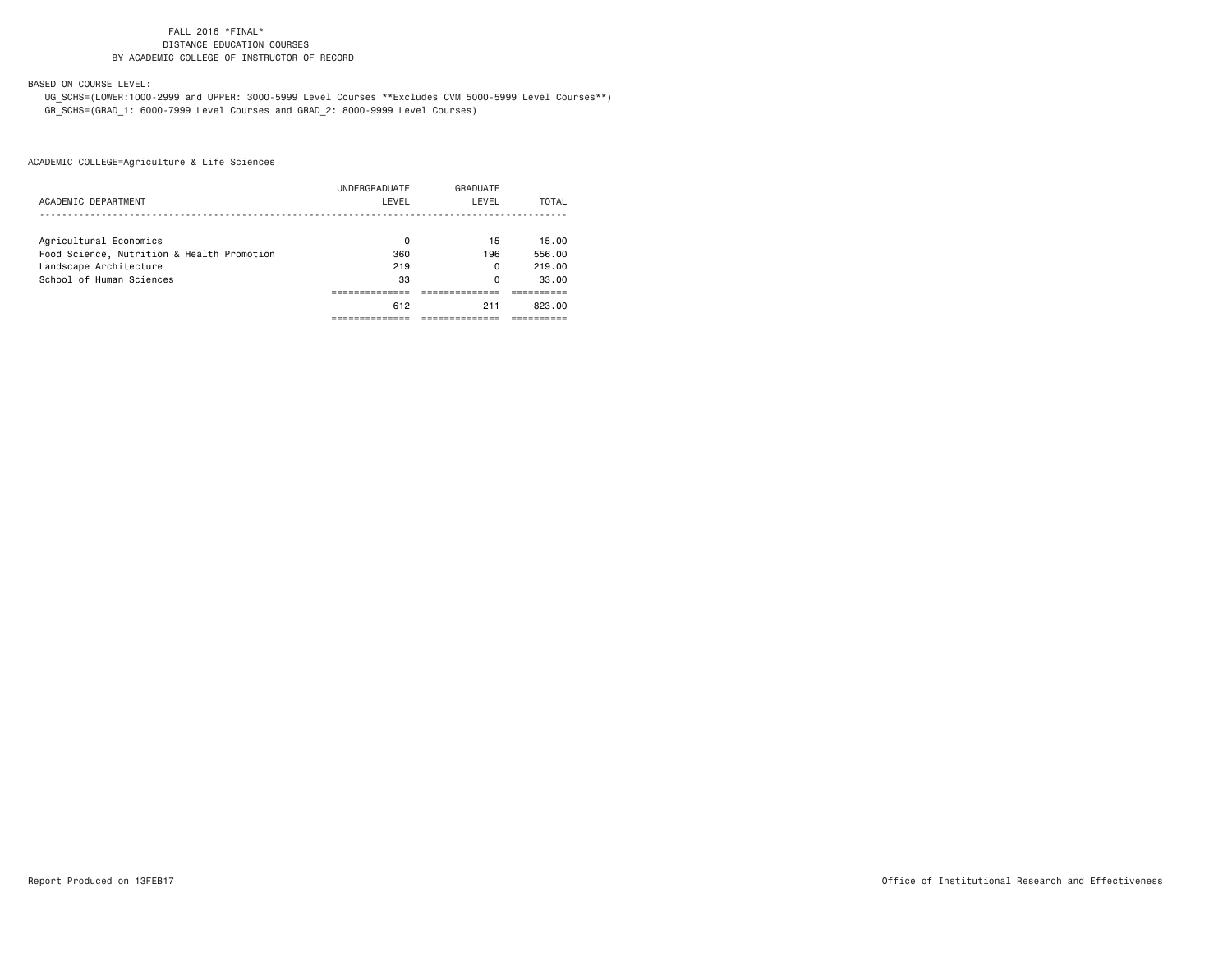### BASED ON COURSE LEVEL:

 UG\_SCHS=(LOWER:1000-2999 and UPPER: 3000-5999 Level Courses \*\*Excludes CVM 5000-5999 Level Courses\*\*) GR\_SCHS=(GRAD\_1: 6000-7999 Level Courses and GRAD\_2: 8000-9999 Level Courses)

| ACADEMIC DEPARTMENT    | UNDERGRADUATE<br>LEVEL | <b>GRADUATE</b><br>LEVEL | TOTAL  |
|------------------------|------------------------|--------------------------|--------|
|                        |                        |                          |        |
| Art AAD                | 147                    | $\Omega$                 | 147.00 |
| Interior Design        | 30                     | 0                        | 30.00  |
| School of Architecture | 54                     | 0                        | 54.00  |
|                        |                        |                          |        |
|                        | 231                    | 0                        | 231,00 |
|                        |                        |                          |        |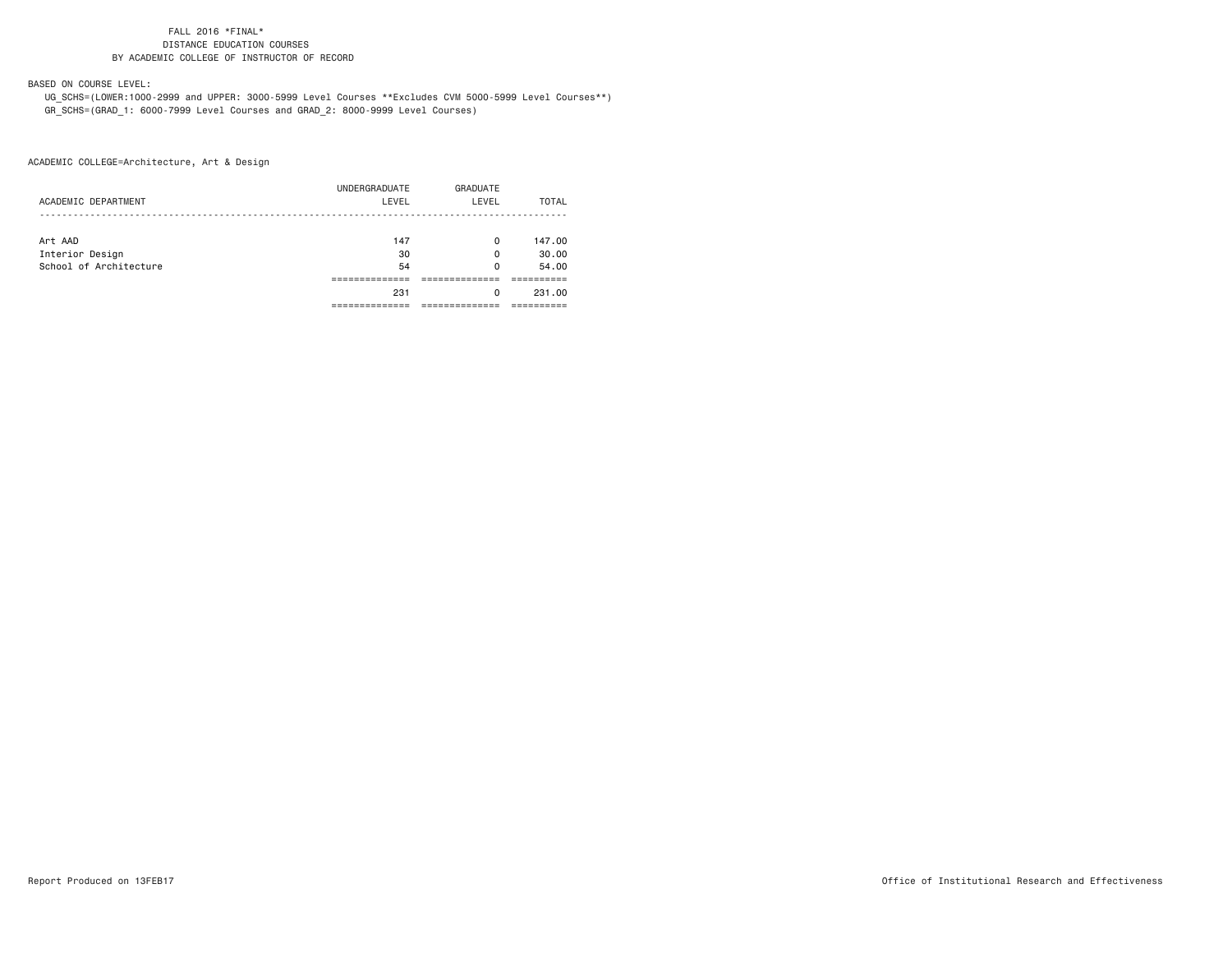BASED ON COURSE LEVEL:

 UG\_SCHS=(LOWER:1000-2999 and UPPER: 3000-5999 Level Courses \*\*Excludes CVM 5000-5999 Level Courses\*\*) GR\_SCHS=(GRAD\_1: 6000-7999 Level Courses and GRAD\_2: 8000-9999 Level Courses)

|                                            | UNDERGRADUATE  | <b>GRADUATE</b> |              |
|--------------------------------------------|----------------|-----------------|--------------|
| ACADEMIC DEPARTMENT                        | LEVEL          | LEVEL           | <b>TOTAL</b> |
|                                            |                |                 |              |
| Biological Sciences                        | 0              | 210             | 210,00       |
| Chemistry                                  | 82             | 0               | 82.00        |
| Classical & Modern Languages & Literatures | 330            | 0               | 330,00       |
| Communication                              | 720            | 30              | 750.00       |
| English                                    | 182            | 0               | 182.00       |
| Geosciences                                | 1903           | 744             | 2647.00      |
| History                                    | 540            | 12              | 552.00       |
| Mathematics & Statistics                   | 459            | 18              | 477.00       |
| Philosophy & Religion                      | 93             | $\Omega$        | 93.00        |
| Physics & Astronomy                        | 76             | $\Omega$        | 76.00        |
| Political Science & Public Administration  | 72             | 48              | 120,00       |
| Psychology                                 | 342            | 0               | 342.00       |
| Sociology                                  | 639            | <sup>0</sup>    | 639,00       |
|                                            | ============== |                 |              |
|                                            | 5438           | 1062            | 6500.00      |
|                                            | ============== | ==============  | ==========   |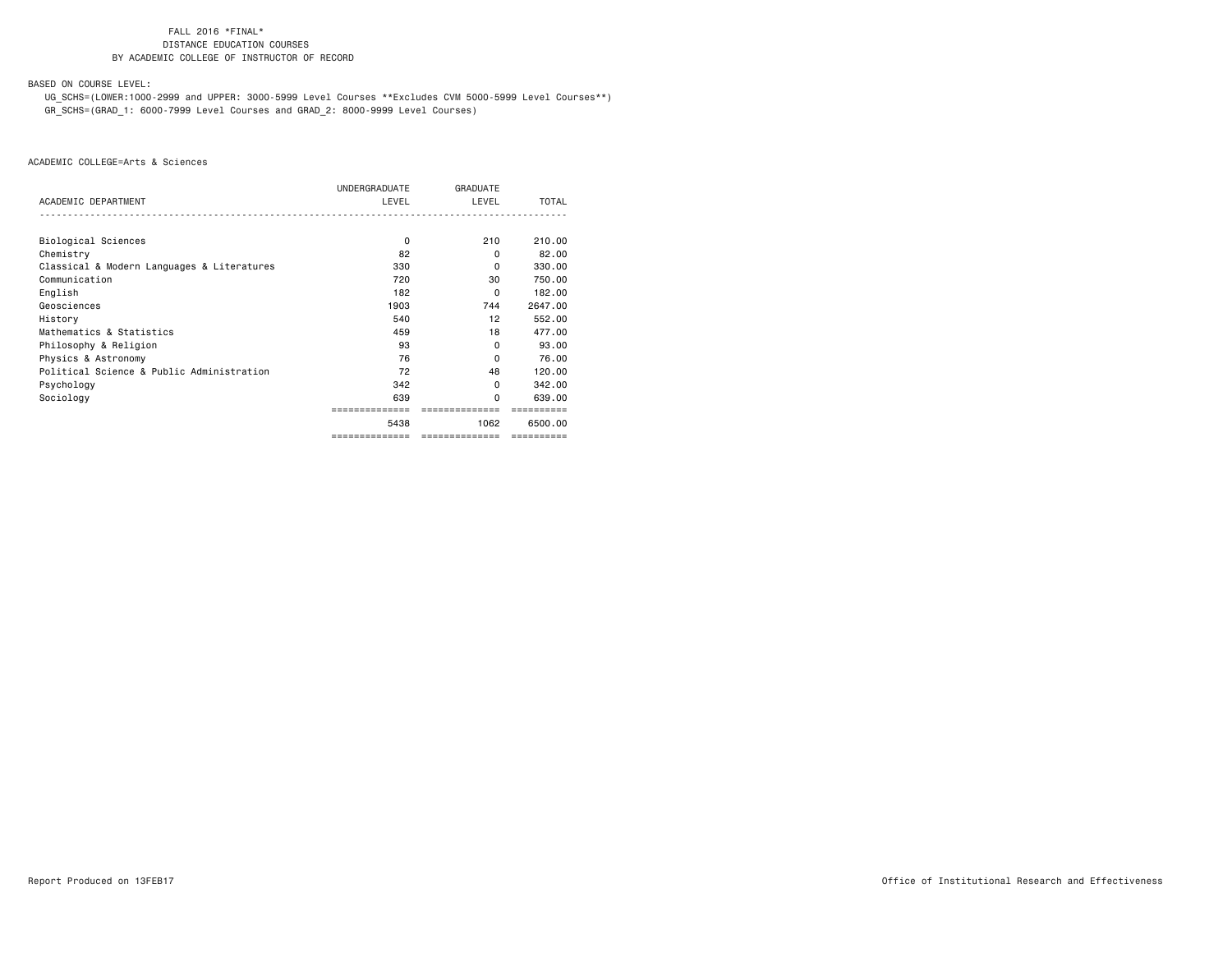BASED ON COURSE LEVEL:

 UG\_SCHS=(LOWER:1000-2999 and UPPER: 3000-5999 Level Courses \*\*Excludes CVM 5000-5999 Level Courses\*\*) GR\_SCHS=(GRAD\_1: 6000-7999 Level Courses and GRAD\_2: 8000-9999 Level Courses)

|                                                 | UNDERGRADUATE | GRADUATE |         |
|-------------------------------------------------|---------------|----------|---------|
| ACADEMIC DEPARTMENT                             | LEVEL         | LEVEL    | TOTAL   |
|                                                 |               |          |         |
| Finance & Economics                             | 528           | 117      | 645.00  |
| Management & Information Systems                | 114           | 351      | 465.00  |
| Marketing, Quantitative Analysis & Business Law | 146           | 324      | 470.00  |
| School of Accountancy                           | 57            | 108      | 165.00  |
|                                                 |               |          |         |
|                                                 | 845           | 900      | 1745.00 |
|                                                 |               |          |         |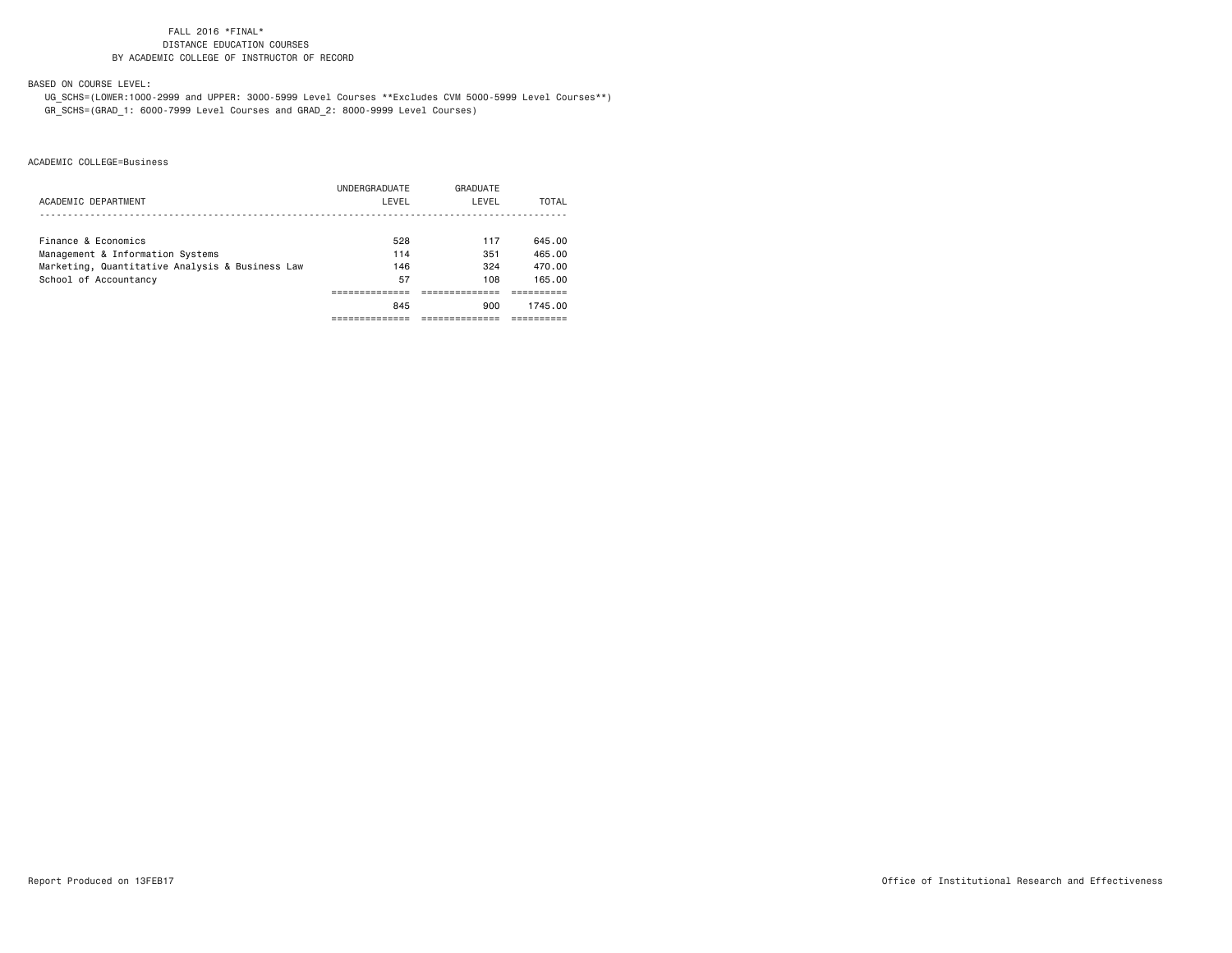BASED ON COURSE LEVEL:

 UG\_SCHS=(LOWER:1000-2999 and UPPER: 3000-5999 Level Courses \*\*Excludes CVM 5000-5999 Level Courses\*\*) GR\_SCHS=(GRAD\_1: 6000-7999 Level Courses and GRAD\_2: 8000-9999 Level Courses)

|                                                    | UNDERGRADUATE | GRADUATE |         |
|----------------------------------------------------|---------------|----------|---------|
| ACADEMIC DEPARTMENT                                | LEVEL         | LEVEL    | TOTAL   |
|                                                    |               |          |         |
| Counseling, Educational Psychology, and Foundation | 78            | 127      | 205.00  |
| Curriculum, Instruction & Special Education        | 1359          | 670      | 2029.00 |
| Educational Leadership                             | 84            | 528      | 612.00  |
| Instructional Systems & Workforce Development      | 567           | 354      | 921.00  |
| Kinesiology                                        | 25            | 0        | 25.00   |
| Music                                              | 255           | 0        | 255.00  |
|                                                    |               |          |         |
|                                                    | 2368          | 1679     | 4047.00 |
|                                                    |               |          |         |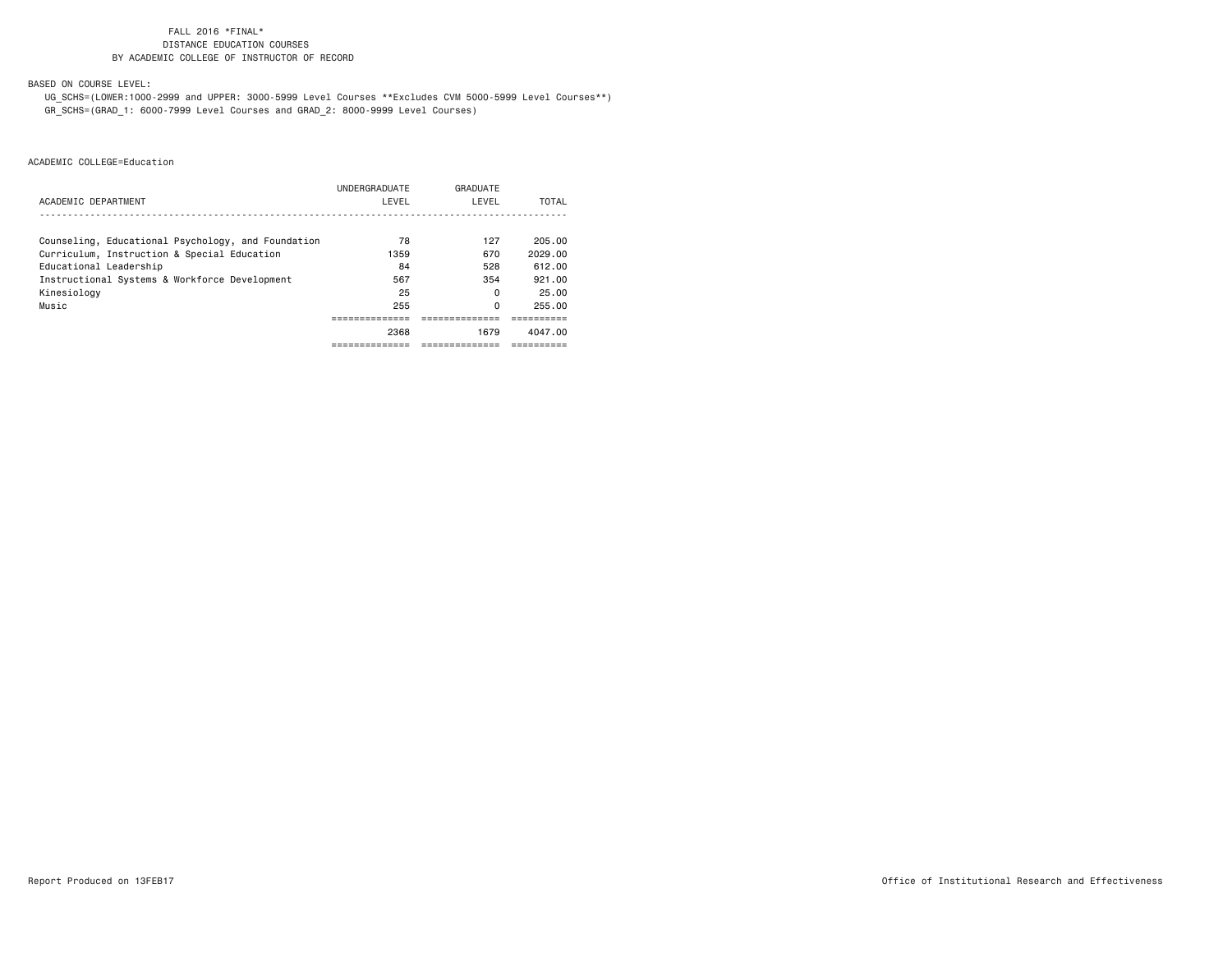BASED ON COURSE LEVEL:

 UG\_SCHS=(LOWER:1000-2999 and UPPER: 3000-5999 Level Courses \*\*Excludes CVM 5000-5999 Level Courses\*\*) GR\_SCHS=(GRAD\_1: 6000-7999 Level Courses and GRAD\_2: 8000-9999 Level Courses)

| ACADEMIC DEPARTMENT               | UNDERGRADUATE<br>LEVEL | GRADUATE<br>LEVEL | TOTAL  |
|-----------------------------------|------------------------|-------------------|--------|
|                                   |                        |                   |        |
| Aerospace Engineering             | 0                      | 69                | 69.00  |
| Civil & Environmental Engineering | 0                      | 315               | 315.00 |
| Computer Science & Engineering    | 0                      | 21                | 21.00  |
| Electrical & Computer Engineering | 0                      | 104               | 104.00 |
| Industrial & Systems Engineering  | 9                      | 402               | 411.00 |
| Mechanical Engineering            | 0                      | 70                | 70.00  |
|                                   |                        |                   |        |
|                                   | 9                      | 981               | 990.00 |
|                                   |                        |                   |        |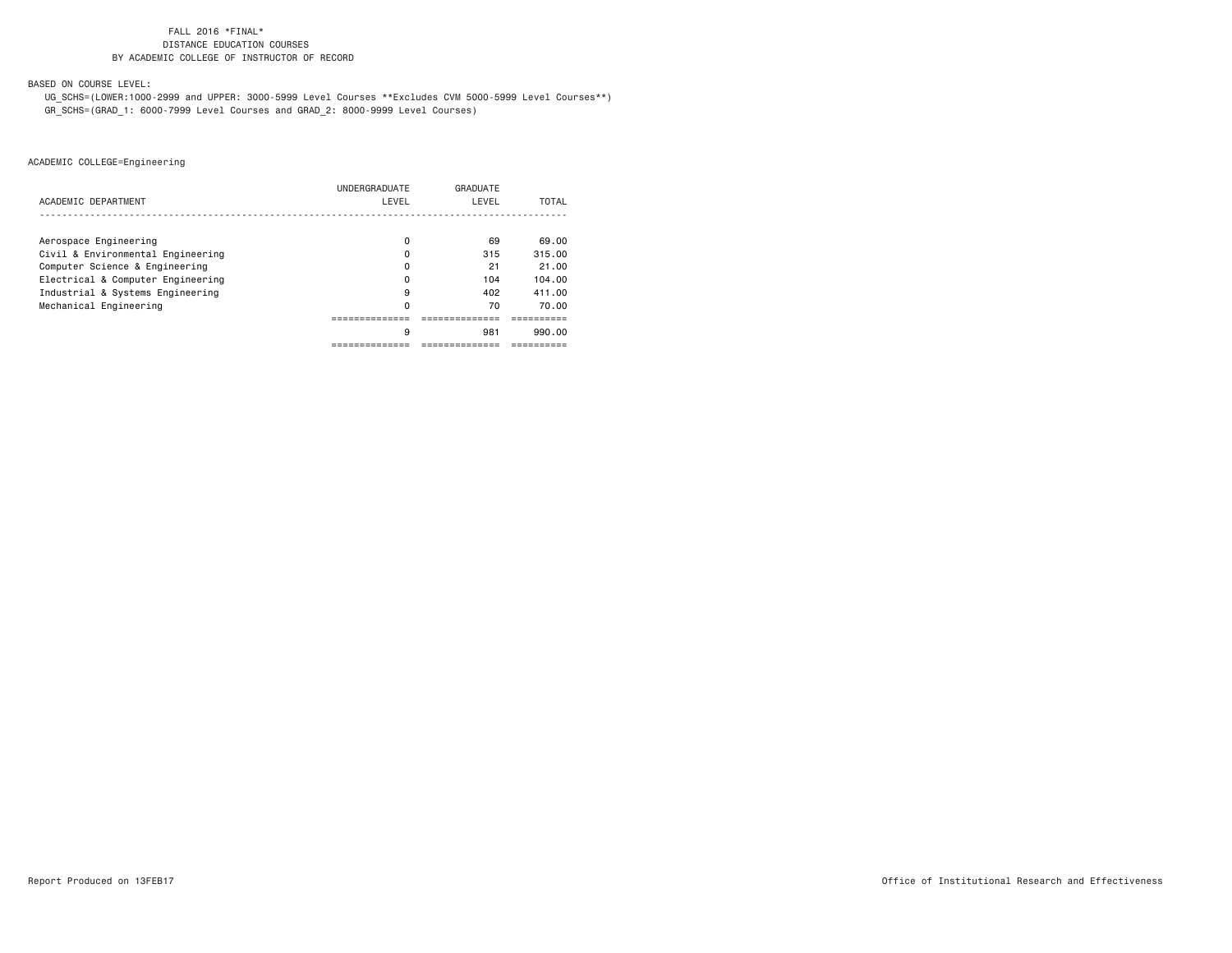### BASED ON COURSE LEVEL:

 UG\_SCHS=(LOWER:1000-2999 and UPPER: 3000-5999 Level Courses \*\*Excludes CVM 5000-5999 Level Courses\*\*) GR\_SCHS=(GRAD\_1: 6000-7999 Level Courses and GRAD\_2: 8000-9999 Level Courses)

ACADEMIC COLLEGE=Forest Resources

| ACADEMIC DEPARTMENT | UNDERGRADUATE<br>LEVEL | GRADUATE<br>LEVEL | TOTAL |
|---------------------|------------------------|-------------------|-------|
| Forestry            | 0                      | 68                | 68.00 |
|                     | 0                      | 68                | 68.00 |
|                     |                        |                   |       |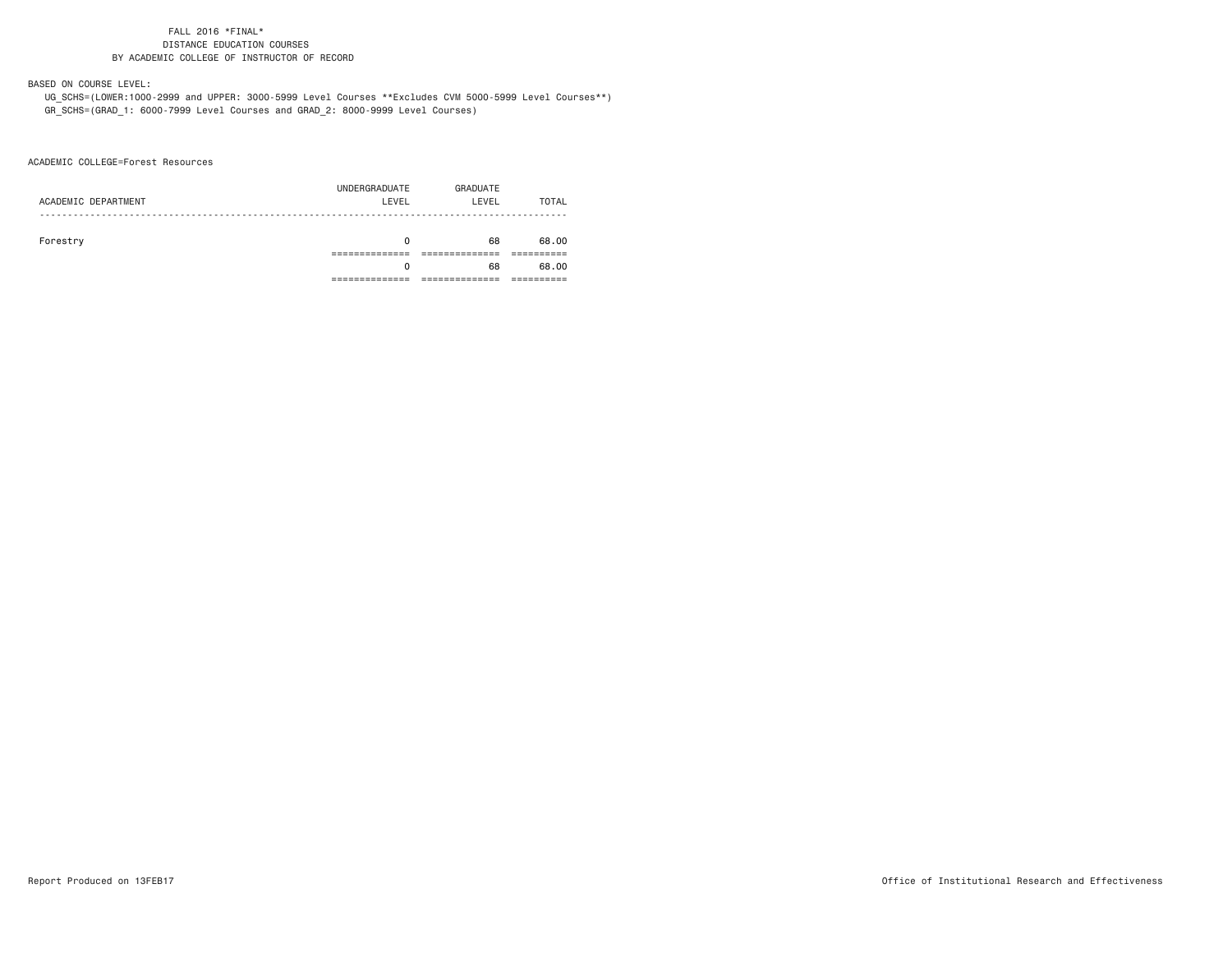### ACADEMIC COLLEGE=Agriculture & Life Sciences

| ACADEMIC DEPARTMENT    | Instructor Name | Rank           | Tenure<br>Status | Course<br>Cip ; | CRN | Course #       |       | Crs | Sec Type Title      | Delvy | Inst<br>Per | UG<br><b>SCHS</b>      | GR<br><b>SCHS</b>      | Tota<br>SCI           |
|------------------------|-----------------|----------------|------------------|-----------------|-----|----------------|-------|-----|---------------------|-------|-------------|------------------------|------------------------|-----------------------|
| Agricultural Economics | Barnes, James   | Ext Assoc Prof | Non-Ten Track    | 450602          |     | 34059 AEC 6323 | 501 C |     | Applied Region Econ |       |             | .                      | 15<br>.                | 15.0<br>.             |
|                        |                 |                |                  |                 |     |                |       |     |                     |       |             |                        | 15                     | 15.                   |
|                        |                 |                |                  |                 |     |                |       |     |                     |       |             | =========              | =========              | --------<br>--------- |
| Agricultural Economics |                 |                |                  |                 |     |                |       |     |                     |       |             |                        | 15                     | 15.                   |
|                        |                 |                |                  |                 |     |                |       |     |                     |       |             | _________<br>--------- | _________<br>--------- | ========              |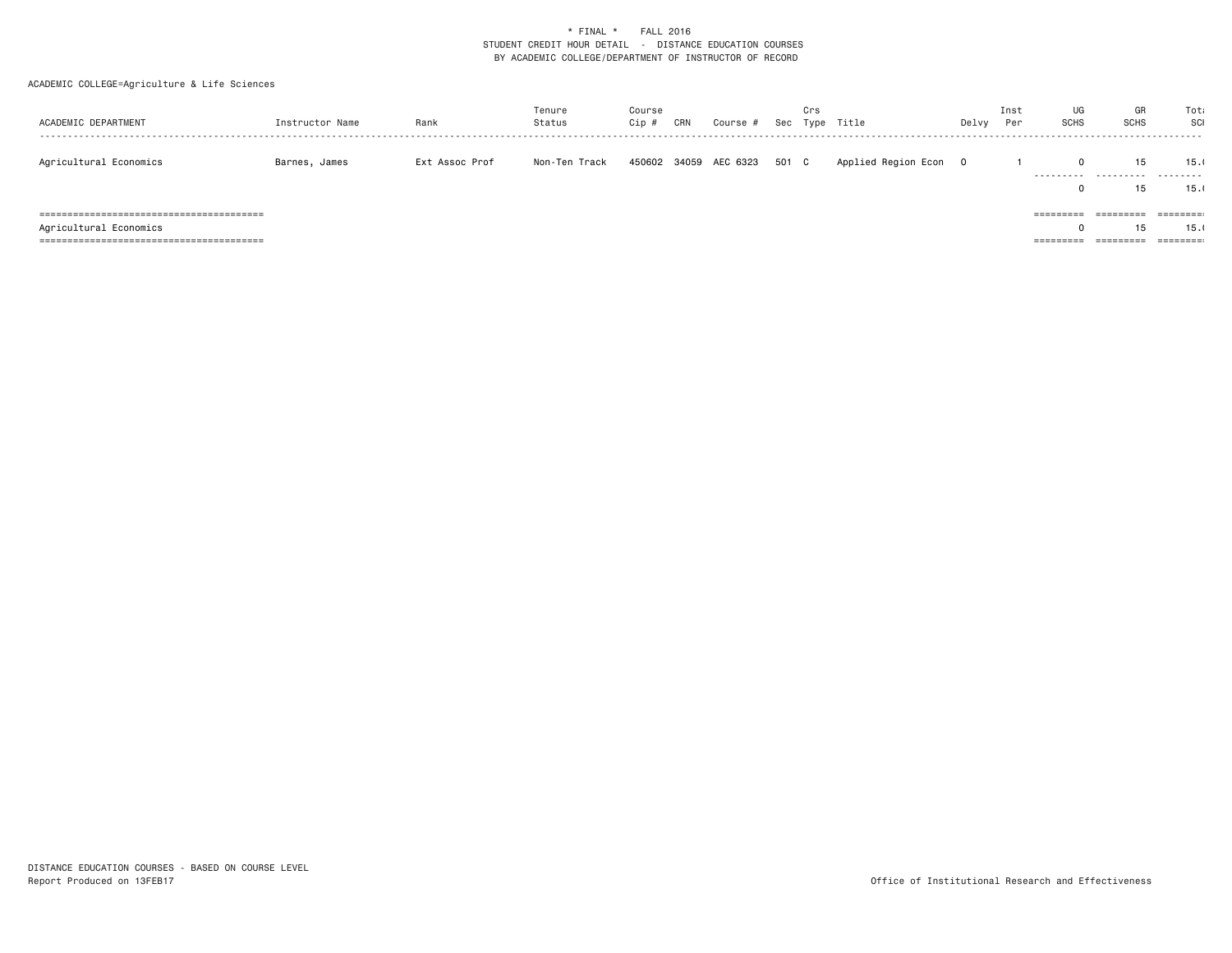### ACADEMIC COLLEGE=Agriculture & Life Sciences

| ACADEMIC DEPARTMENT                                       | Instructor Name  | Rank           | Tenure<br>Status | Course<br>Cip # | CRN   | Course #              |       | Crs | Sec Type Title         | Delvy       | Inst<br>Per  | UG<br><b>SCHS</b>     | GR<br><b>SCHS</b>      | Tota<br>SCI |
|-----------------------------------------------------------|------------------|----------------|------------------|-----------------|-------|-----------------------|-------|-----|------------------------|-------------|--------------|-----------------------|------------------------|-------------|
| Food Science, Nutrition & Health Promoti Gardner, Antonio |                  | Assistant Prof | Ten Track        | 512207          |       | 34827 FNH 8563        | 501 C |     | Prin Epic & Hlth Sci 0 |             |              | $\mathbf 0$           | 36                     | 36.1        |
|                                                           |                  |                |                  |                 |       |                       |       |     |                        |             |              |                       |                        |             |
|                                                           |                  |                |                  |                 |       |                       |       |     |                        |             |              | $\Omega$              | 36                     | 36.1        |
|                                                           | Hunt, Barry      | Professor      | Tenured          | 512207          | 34207 | FNH 8513              | 501 C |     | Theory Pract in Hlt 0  |             |              | 0                     | 51                     | 51.1        |
|                                                           |                  |                |                  |                 |       | 34210 FNH 8673        | 501 I |     | Appl Proj for CHES     | $\mathbf 0$ |              | $\Omega$              | 33                     | 33.1        |
|                                                           |                  |                |                  |                 |       |                       |       |     |                        |             |              | ---------<br>$\Omega$ | - - -<br>84            | 84.1        |
|                                                           | Oliver, Brittney | Assistant Prof | Ten Track        | 190599          | 36539 | <b>FNH 7000</b>       | 501 I |     | Directed Indiv Study 0 |             |              | 0                     | $\overline{1}$         | 1.1         |
|                                                           |                  |                |                  | 512207          |       | 34208 FNH 8523        | 501 C |     | Health Promotion Tec 0 |             |              | $\mathbf 0$           | 39                     | 39.1        |
|                                                           |                  |                |                  |                 |       | 34209 FNH 8543        | 501 C |     | Health Ed for Divers 0 |             |              | $\Omega$              | 36                     | 36.1        |
|                                                           |                  |                |                  |                 |       |                       |       |     |                        |             |              | $\Omega$              | 76                     | 76.0        |
|                                                           | Pylate, Leah     | Non-Faculty    | Not Applicable   |                 |       | 512207 35180 FNH 3163 | 501 C |     | Basic Principle Heal 0 |             |              | 129                   | $\mathbf 0$<br>---     | 129.1       |
|                                                           |                  |                |                  |                 |       |                       |       |     |                        |             |              | 129                   | $\mathbf 0$            | 129.1       |
|                                                           | Street, Susan    | Lecturer       | Non-Ten Track    | 190504          |       | 34205 FNH 2283        | 501 C |     | Child Health & Nutri 0 |             |              | 72                    | 0                      | 72.1        |
|                                                           |                  |                |                  |                 |       | 34206 FNH 2293        | 501 C |     | Indiv & Family Nutri 0 |             |              | 111                   | 0                      | 111.0       |
|                                                           |                  |                |                  |                 |       | 34268 HS 2283         | 501 C |     | Child Health & Nutri 0 |             | $\mathbf{1}$ | 24                    | $\mathbf 0$            | 24.1        |
|                                                           |                  |                |                  |                 |       | 34269 HS 2293         | 501 C |     | Indiv & Family Nutri 0 |             |              | 24                    | $\Omega$               | 24.1        |
|                                                           |                  |                |                  |                 |       |                       |       |     |                        |             |              | <u>.</u><br>231       | - - - -<br>$\mathbf 0$ | .<br>231.1  |
|                                                           |                  |                |                  |                 |       |                       |       |     |                        |             |              | =========             | =========              |             |
| Food Science, Nutrition & Health Promoti                  |                  |                |                  |                 |       |                       |       |     |                        |             |              | 360                   | 196                    | 556.1       |

======================================== ========= ========= =========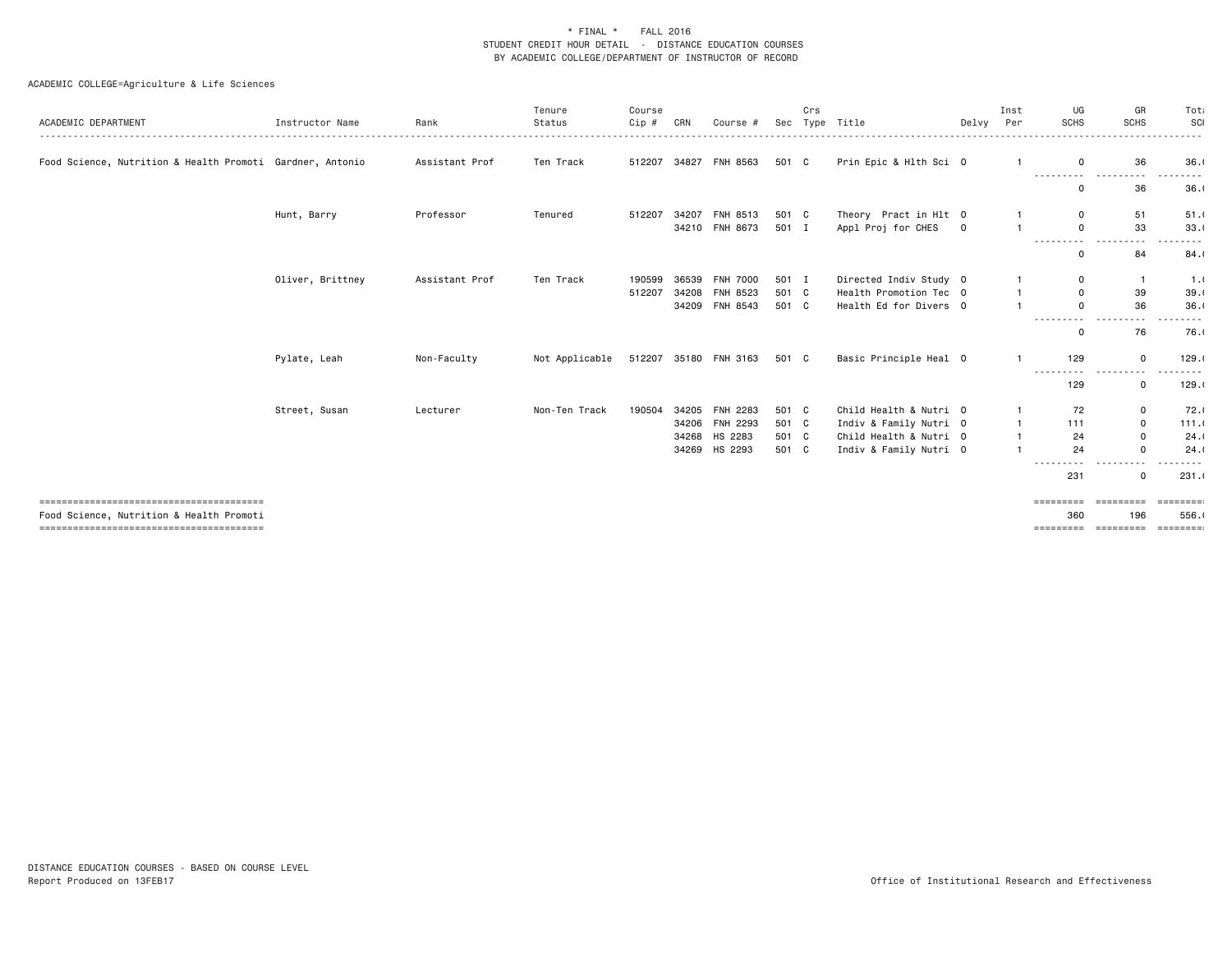### ACADEMIC COLLEGE=Agriculture & Life Sciences

| ACADEMIC DEPARTMENT    | Instructor Name | Rank     | Tenure<br>Status | Course<br>Cip ; | CRN | Course #      |       | Crs | Sec Type Title  | Delvy | Inst<br>Per | UG<br><b>SCHS</b>                          | GR<br><b>SCHS</b>                   | Tota<br>SCI                                                                            |
|------------------------|-----------------|----------|------------------|-----------------|-----|---------------|-------|-----|-----------------|-------|-------------|--------------------------------------------|-------------------------------------|----------------------------------------------------------------------------------------|
| Landscape Architecture | Rood, Cynthia   | Lecturer | Non-Ten Track    | 040601          |     | 34288 LA 1803 | 501 C |     | Land Arch Appre |       |             | 219<br>.<br>219                            | .                                   | 219.<br>.<br>219.                                                                      |
| Landscape Architecture |                 |          |                  |                 |     |               |       |     |                 |       |             | =========<br>219<br>_________<br>========= | =========<br>_________<br>--------- | $\qquad \qquad \equiv \equiv \equiv \equiv \equiv \equiv \equiv :$<br>219.<br>======== |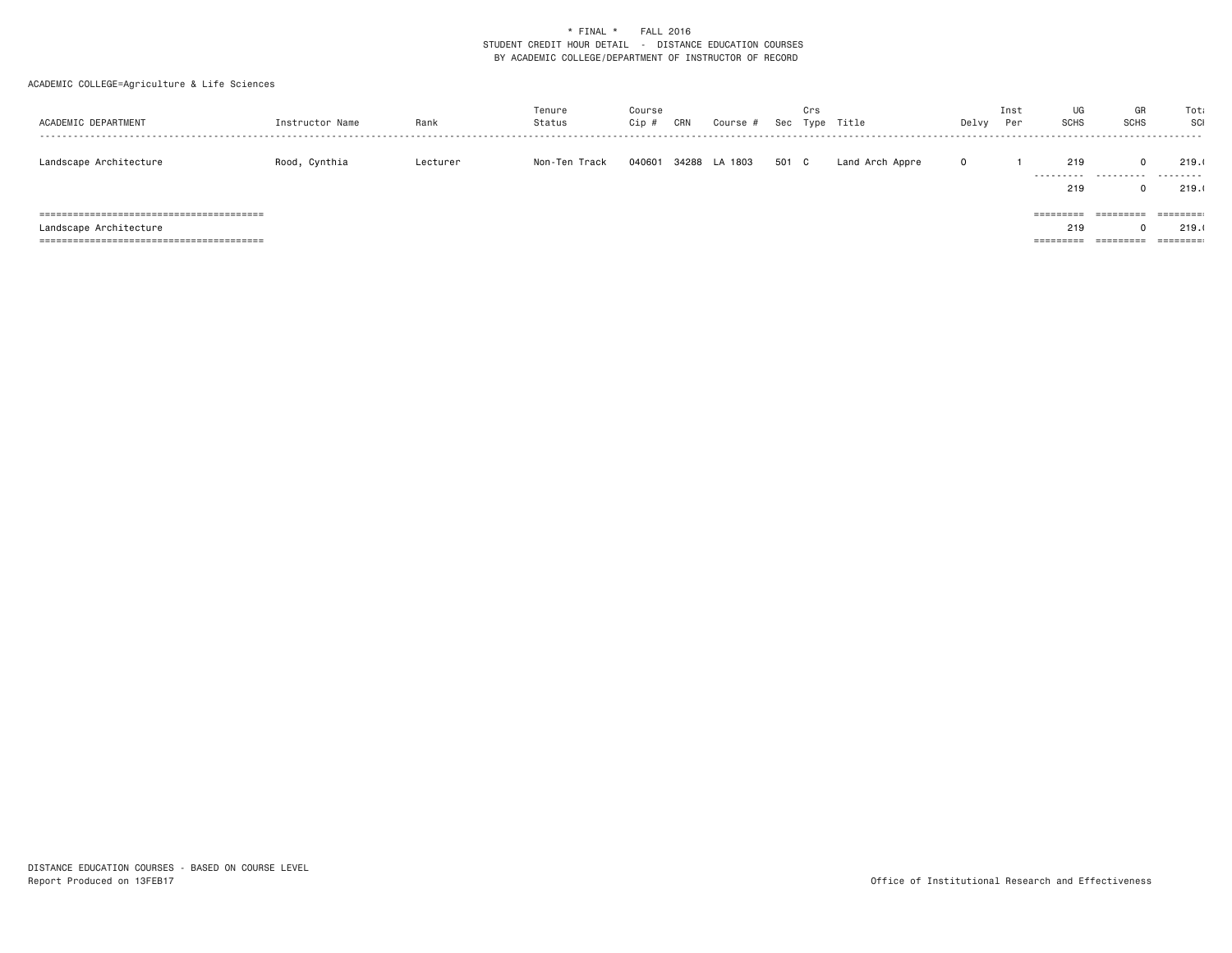### ACADEMIC COLLEGE=Agriculture & Life Sciences

| ACADEMIC DEPARTMENT      | Instructor Name  | Rank     | Tenure<br>Status | Course<br>Cip # | CRN | Course #      |       | Crs | Sec Type Title         | Delvy | Inst<br>Per | UG<br><b>SCHS</b>            | GR<br><b>SCHS</b>      | Tota<br>SCI                                                               |
|--------------------------|------------------|----------|------------------|-----------------|-----|---------------|-------|-----|------------------------|-------|-------------|------------------------------|------------------------|---------------------------------------------------------------------------|
| School of Human Sciences | Boutwell, Angela | Lecturer | Non-Ten Track    | 190706          |     | 34270 HS 2803 | 501 B |     | Prenatal & Infant De 0 |       |             | 33<br>.<br>33                | .                      | 33.<br>.<br>33.                                                           |
| School of Human Sciences |                  |          |                  |                 |     |               |       |     |                        |       |             | =========<br>33<br>========= | =========<br>========= | $=$ $=$ $=$ $=$ $=$ $=$ $=$ $:$<br>33.<br>$=$ $=$ $=$ $=$ $=$ $=$ $=$ $:$ |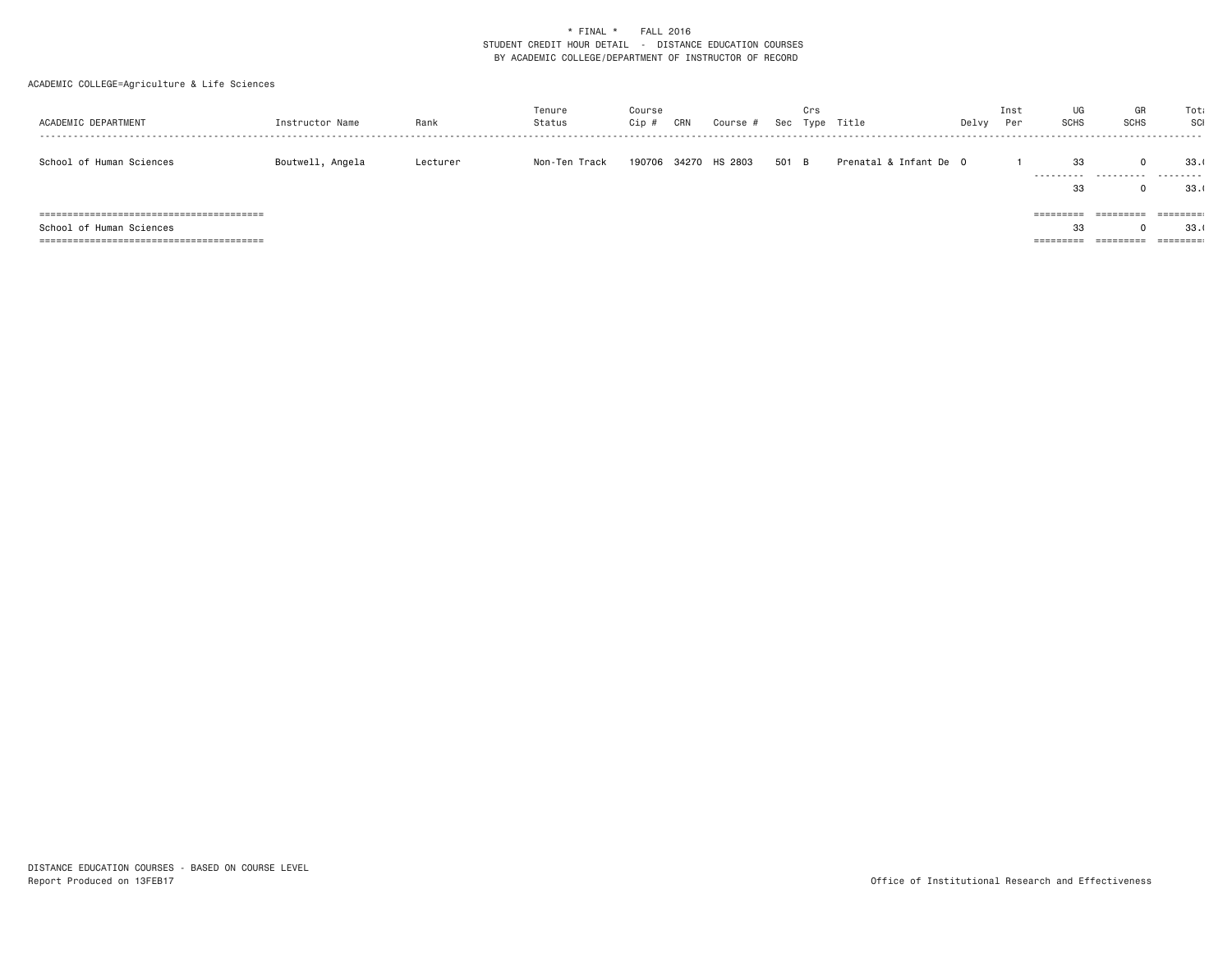| ACADEMIC DEPARTMENT | Instructor Name | Rank        | Tenure<br>Status | Course<br>Cip # | CRN | Course #                    | Crs | Sec Type Title     | Delvy Per    | Inst | UG<br><b>SCHS</b>   | GR<br><b>SCHS</b>   | Tota<br>SCI |
|---------------------|-----------------|-------------|------------------|-----------------|-----|-----------------------------|-----|--------------------|--------------|------|---------------------|---------------------|-------------|
| Art AAD             | Gordon, Jeffery | Non-Faculty | Not Applicable   |                 |     | 500703 34061 ART 1113 501 C |     | Art Appreciation   | $\mathbf{0}$ |      | 117                 | $\mathbf{0}$        | 117.1       |
|                     |                 |             |                  |                 |     |                             |     |                    |              |      | 117                 | <br>$\mathbf{0}$    | .<br>117.1  |
|                     | Hitt, Candace   | Lecturer    | Non-Ten Track    |                 |     | 500605 34062 ART 2103 501 B |     | Photography Survey | $\mathbf{0}$ |      | 30<br>----------    | $\Omega$<br>.       | 30.1<br>.   |
|                     |                 |             |                  |                 |     |                             |     |                    |              |      | 30                  | 0                   | 30.1        |
|                     |                 |             |                  |                 |     |                             |     |                    |              |      |                     | $=$ = = = = = = = = |             |
| Art AAD             |                 |             |                  |                 |     |                             |     |                    |              |      | 147                 | $\Omega$            | 147.1       |
|                     |                 |             |                  |                 |     |                             |     |                    |              |      | $=$ = = = = = = = = | =========           |             |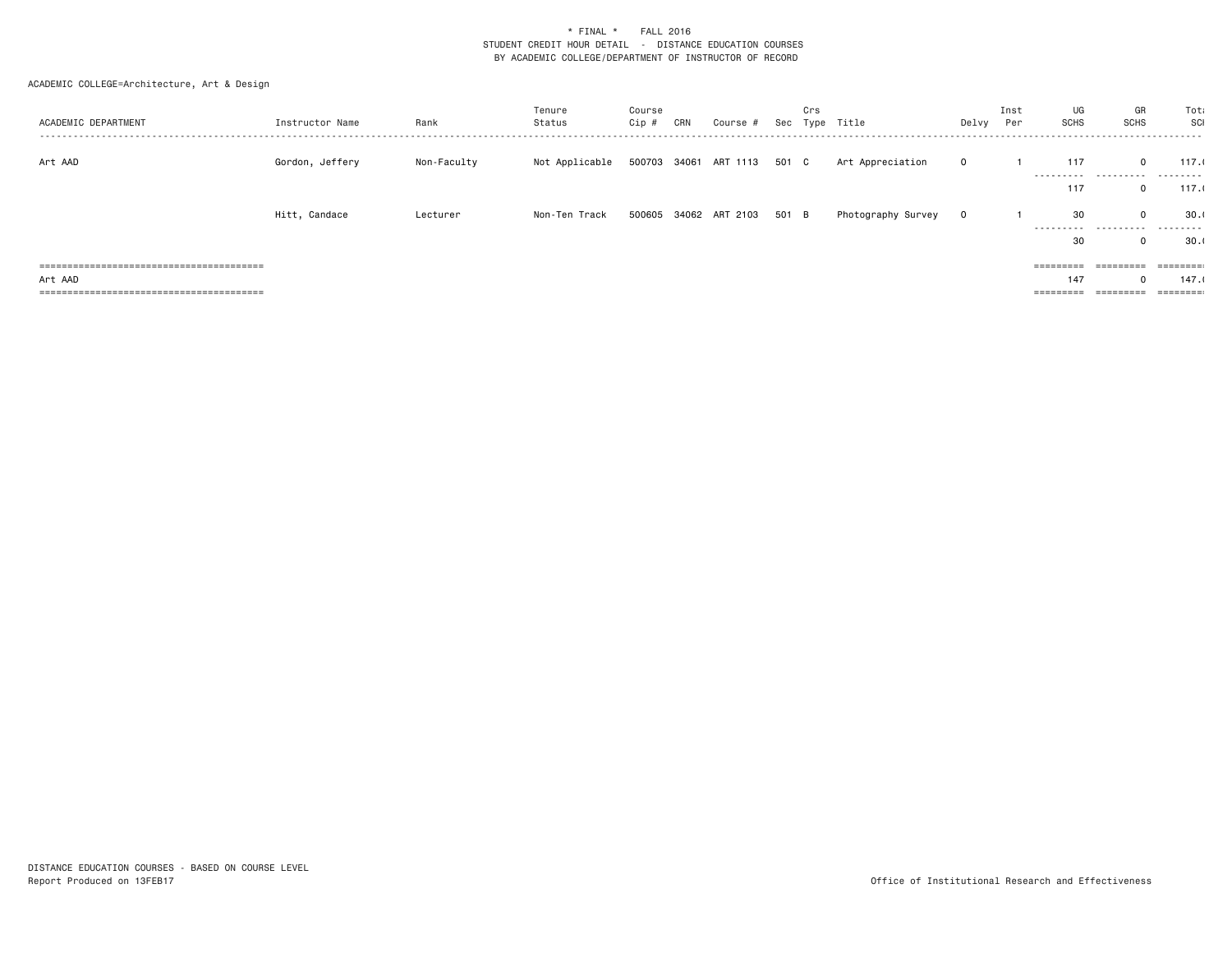| ACADEMIC DEPARTMENT | Instructor Name | Rank       | Tenure<br>Status | Course<br>Cip # | CRN | Course #                       |                | Crs | Sec Type Title                               | Delvy       | Inst<br>Per | UG<br>GR<br><b>SCHS</b><br><b>SCHS</b>     | Tota<br>SCI<br>------                                              |
|---------------------|-----------------|------------|------------------|-----------------|-----|--------------------------------|----------------|-----|----------------------------------------------|-------------|-------------|--------------------------------------------|--------------------------------------------------------------------|
| Interior Design     | Carroll, Robin  | Instructor | Non-Ten Track    | 190601          |     | 34802 ID 3673<br>34803 HS 3673 | 501 C<br>501 C |     | Environments for Spe 0<br>Envir For Sp Needs | $\mathbf 0$ |             | $\mathbf 0$<br>24<br>$\mathbf 0$<br><br>30 | 6.1<br>24.0<br>.<br>30.1                                           |
|                     |                 |            |                  |                 |     |                                |                |     |                                              |             | =========   | =========                                  |                                                                    |
| Interior Design     |                 |            |                  |                 |     |                                |                |     |                                              |             |             | 30                                         | 30.1                                                               |
|                     |                 |            |                  |                 |     |                                |                |     |                                              |             | ========    | =========                                  | $\qquad \qquad \equiv \equiv \equiv \equiv \equiv \equiv \equiv :$ |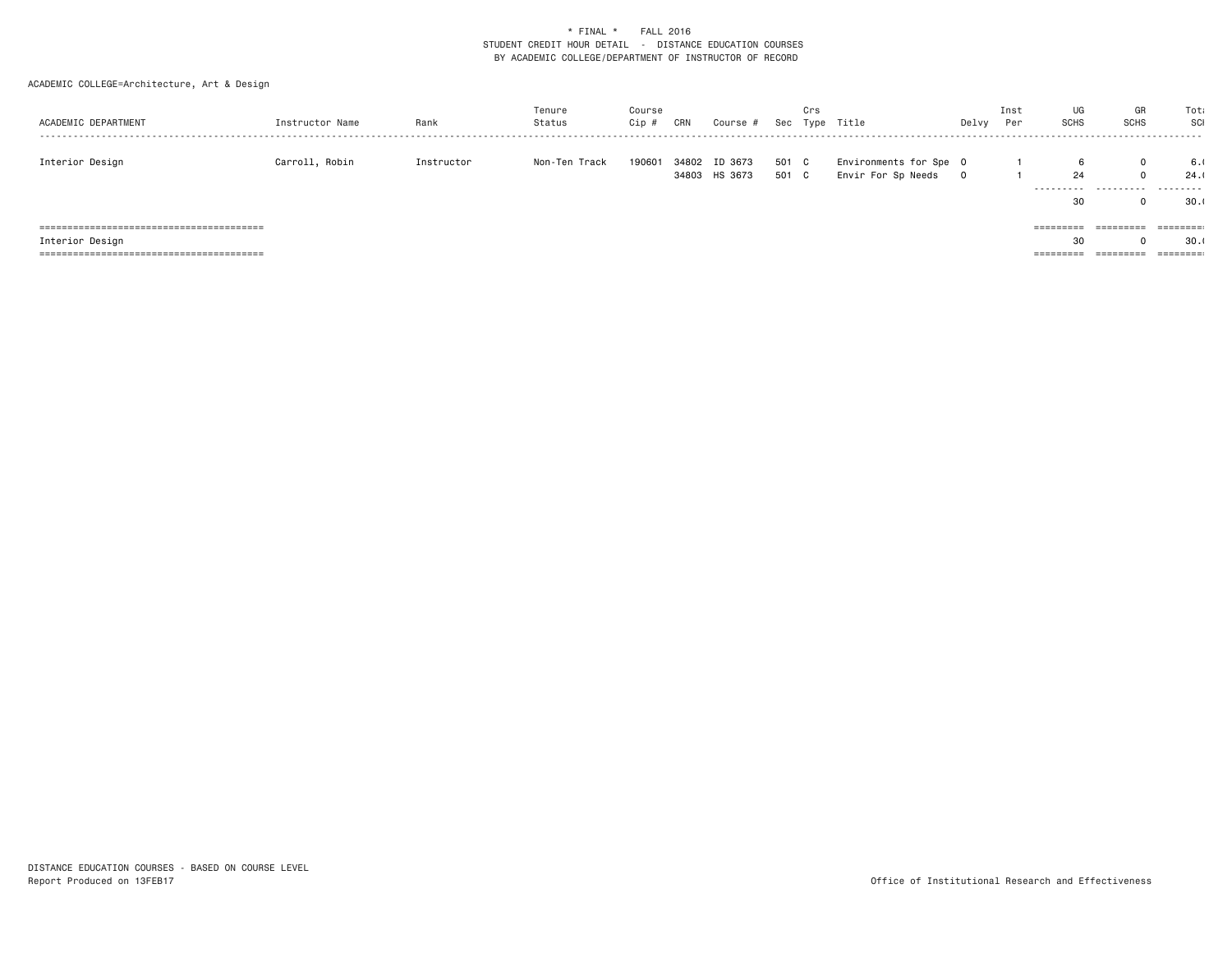| ACADEMIC DEPARTMENT    | Instructor Name | Rank        | Tenure<br>Status | Course<br>Cip ; | CRN | Course #       |       | Crs | Sec Type Title    | Delvy | Inst<br>Per | UG<br><b>SCHS</b>      | GR<br><b>SCHS</b>      | Tota<br>SCI           |
|------------------------|-----------------|-------------|------------------|-----------------|-----|----------------|-------|-----|-------------------|-------|-------------|------------------------|------------------------|-----------------------|
| School of Architecture | Kemp, Leah      | Non-Faculty | Not Applicable   | 040201          |     | 34060 ARC 1013 | 501 C |     | Arch Appreciation |       |             | 54<br>.                | .                      | 54.0<br>.             |
|                        |                 |             |                  |                 |     |                |       |     |                   |       |             | 54                     |                        | 54.                   |
|                        |                 |             |                  |                 |     |                |       |     |                   |       |             | =========              | =========              | --------<br>--------- |
| School of Architecture |                 |             |                  |                 |     |                |       |     |                   |       |             | 54                     |                        | 54.                   |
|                        |                 |             |                  |                 |     |                |       |     |                   |       |             | _________<br>========= | _________<br>--------- | ========              |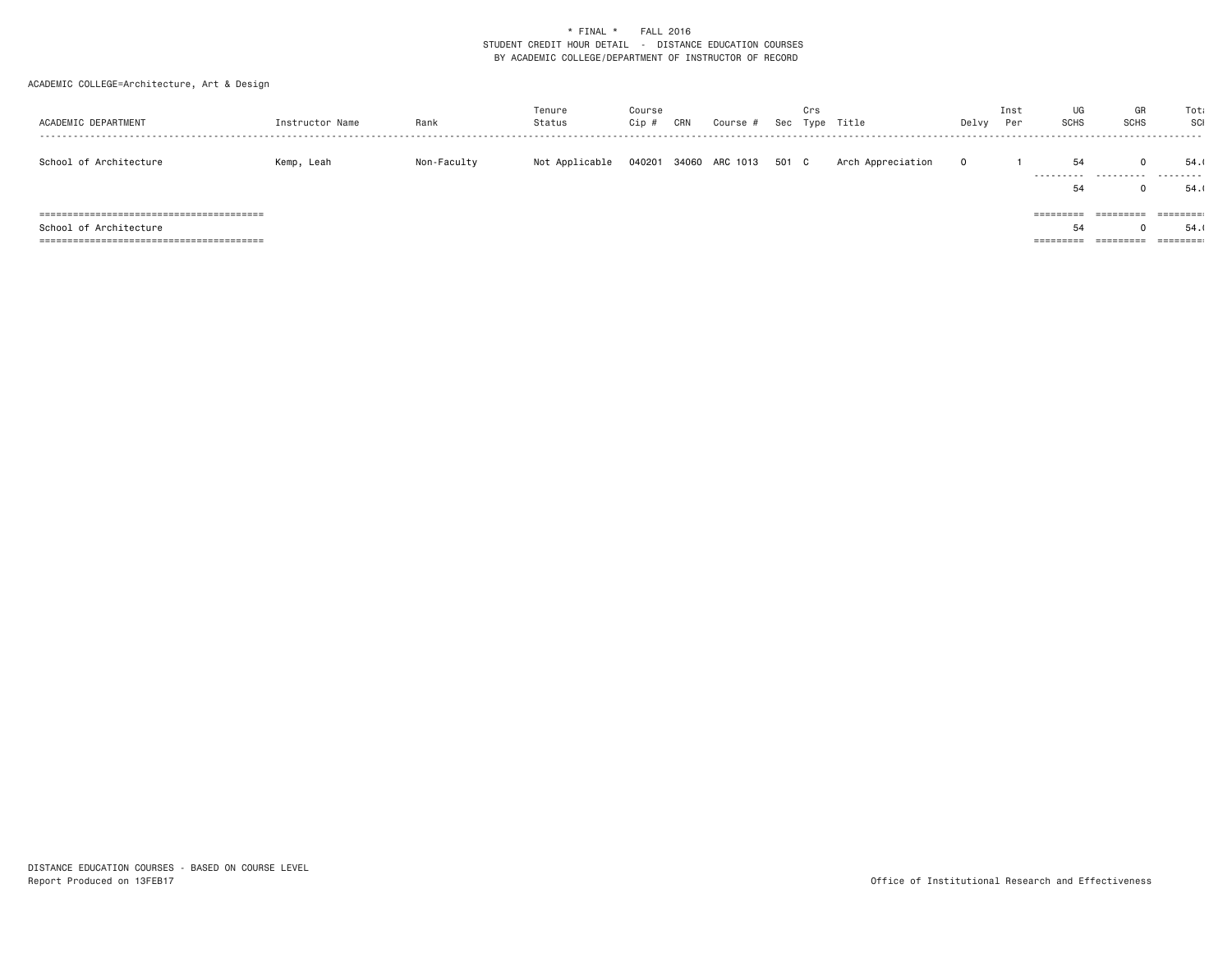| ACADEMIC DEPARTMENT        | Instructor Name   | Rank           | Tenure<br>Status | Course<br>Cip # | CRN | Course #              | Sec   | Crs<br>Type | Title                  | Delvy | Inst<br>Per | UG<br><b>SCHS</b>      | GR<br><b>SCHS</b> | Tota<br>SCI<br>. |
|----------------------------|-------------------|----------------|------------------|-----------------|-----|-----------------------|-------|-------------|------------------------|-------|-------------|------------------------|-------------------|------------------|
| Biological Sciences        | Chevalier, David  | Lecturer       | Non-Ten Track    | 260701          |     | 34069 BIO 6043        | 501 C |             | Develop & Reproduct 0  |       |             | 0<br>---------         | 30                | 30.1             |
|                            |                   |                |                  |                 |     |                       |       |             |                        |       |             | 0                      | 30                | 30.1             |
|                            | Gordon, Donna     | Associate Prof | Tenured          | 260101          |     | 34072 BIO 8191        | 501 S |             | Seminar in General B 0 |       |             | $\Omega$<br>---------- | 3<br>.            | 3.0              |
|                            |                   |                |                  |                 |     |                       |       |             |                        |       |             | 0                      | 3                 | 3.1              |
|                            | McCurdy, Victoria | Instructor     | Non-Ten Track    |                 |     | 260802 34068 BIO 6013 | 501 C |             | Genetics & Molecular 0 |       |             | $\Omega$<br>.          | 69<br>.           | 69.0<br>------   |
|                            |                   |                |                  |                 |     |                       |       |             |                        |       |             | 0                      | 69                | 69.1             |
|                            | Roberts, Brandy   | Lecturer       | Non-Ten Track    | 260502          |     | 34070 BIO 8023        | 501 C |             | Modern Microbiology 0  |       |             | 0<br>----              | 66                | 66.1             |
|                            |                   |                |                  |                 |     |                       |       |             |                        |       |             | $\Omega$               | 66                | 66.              |
|                            | Stewart, James    | Assistant Prof | Ten Track        | 260701          |     | 34071 BIO 8053        | 501 C |             | Comp Study of Animal 0 |       |             | $\Omega$<br>---------- | 42                | 42.1             |
|                            |                   |                |                  |                 |     |                       |       |             |                        |       |             | 0                      | 42                | 42.1             |
|                            |                   |                |                  |                 |     |                       |       |             |                        |       |             | $=$ = = = = = = = =    |                   | :====== <b>:</b> |
| <b>Biological Sciences</b> |                   |                |                  |                 |     |                       |       |             |                        |       |             | O<br>=========         | 210<br>=========  | 210.1            |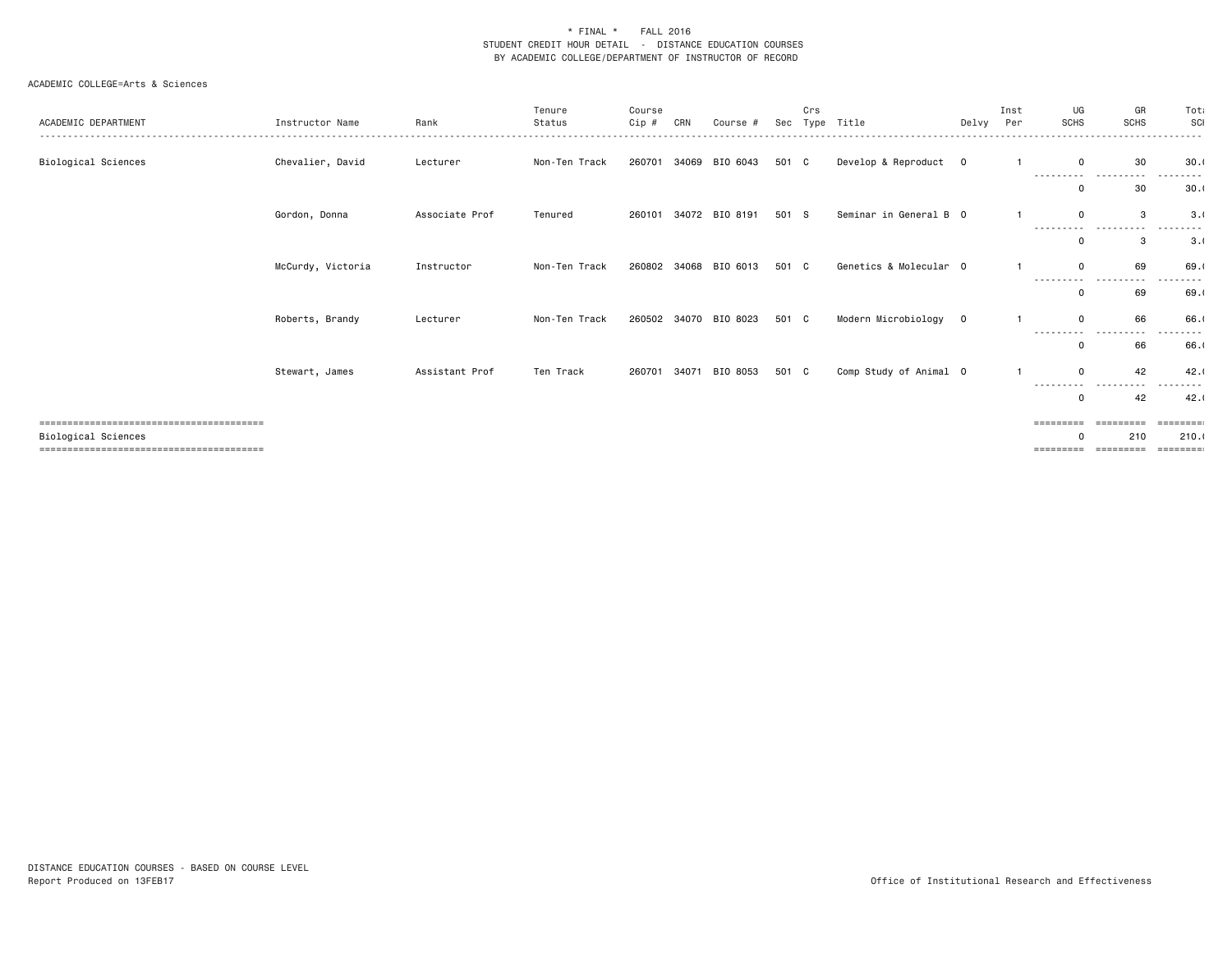| ACADEMIC DEPARTMENT | Instructor Name | Rank       | Tenure<br>Status | Course<br>Cip # | CRN | Course #      | Sec   | Crs | Type Title          | Delvy       | Inst<br>Per | UG<br>SCHS | GR<br><b>SCHS</b><br> | Tota<br>SCI         |
|---------------------|-----------------|------------|------------------|-----------------|-----|---------------|-------|-----|---------------------|-------------|-------------|------------|-----------------------|---------------------|
| Chemistry           | Smith, Laura    | Instructor | Non-Ten Track    | 400501          |     | 34099 CH 1043 | 501 C |     | Survey of Chemistry | $\Omega$    |             | 69         | 0                     | 69.0                |
|                     |                 |            |                  |                 |     | 34100 CH 1051 | 501 L |     | Experimental Chem   | $\Omega$    |             | 10         | $\Omega$              | 10.0                |
|                     |                 |            |                  |                 |     | 34101 CH 1053 | 501 C |     | Survey of Chemistry | $\mathbf 0$ |             | 3          |                       | 3.0                 |
|                     |                 |            |                  |                 |     |               |       |     |                     |             |             | .<br>82    | .                     | .<br>82.0           |
|                     |                 |            |                  |                 |     |               |       |     |                     |             |             |            |                       |                     |
|                     |                 |            |                  |                 |     |               |       |     |                     |             |             | =========  | =========             | ========            |
| Chemistry           |                 |            |                  |                 |     |               |       |     |                     |             |             | 82         |                       | 82.                 |
|                     |                 |            |                  |                 |     |               |       |     |                     |             |             | =========  | =========             | $=$ = = = = = = = : |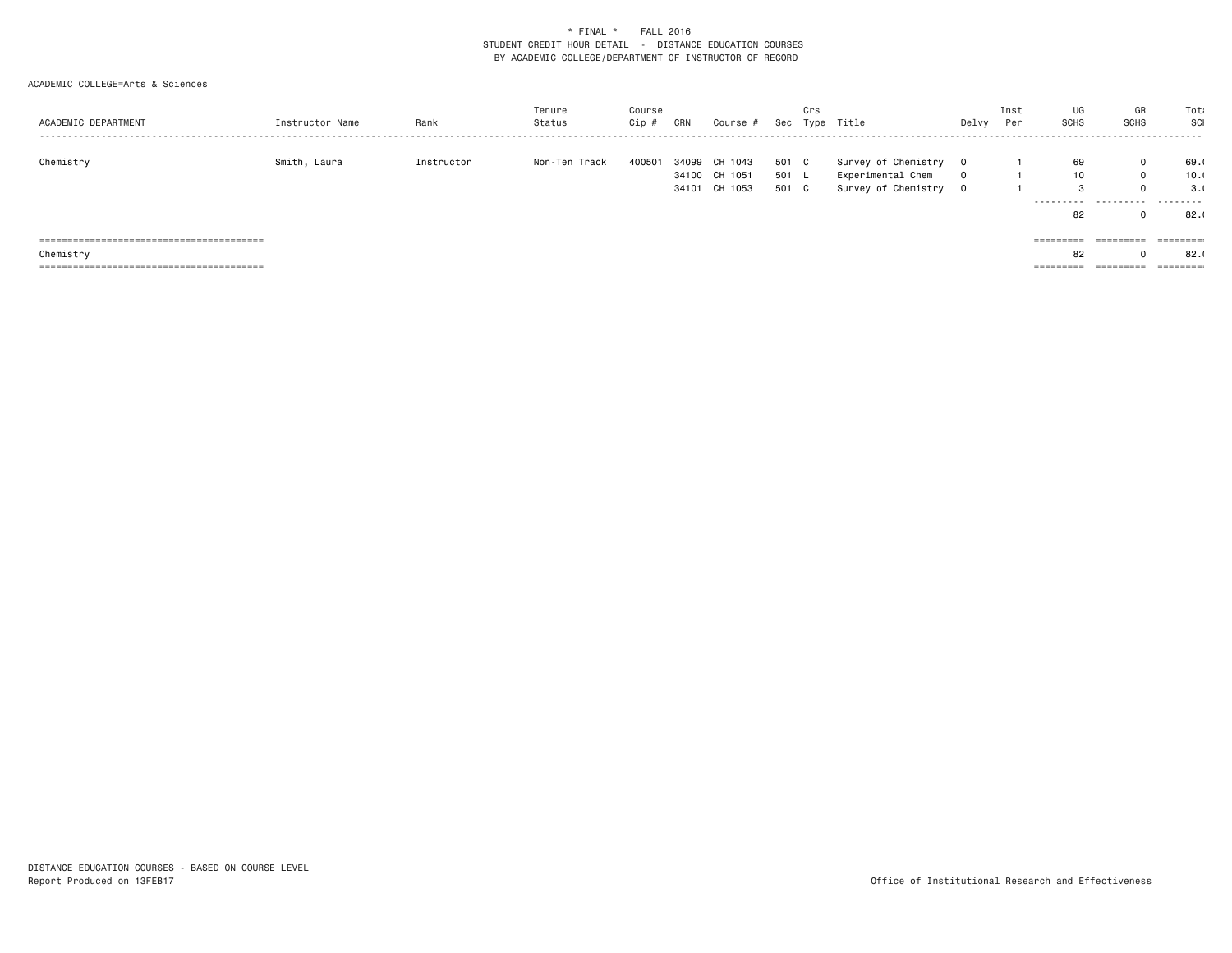| ACADEMIC DEPARTMENT                                      | Instructor Name     | Rank     | Tenure<br>Status | Course<br>Cip # | CRN | Course #                         | Sec            | Crs | Type Title               | Delvy            | Inst<br>Per | UG<br><b>SCHS</b>         | GR<br><b>SCHS</b>       | Tota<br>SCI       |
|----------------------------------------------------------|---------------------|----------|------------------|-----------------|-----|----------------------------------|----------------|-----|--------------------------|------------------|-------------|---------------------------|-------------------------|-------------------|
| Classical & Modern Languages & Literatur Boufous, Nadine |                     | Lecturer | Non-Ten Track    | 160901          |     | 34196 FLF 1113                   | 501 C          |     | French I                 | $\Omega$         |             | 30<br>.<br>-----          | $\Omega$<br>$\cdots$    | 30.1              |
|                                                          |                     |          |                  |                 |     |                                  |                |     |                          |                  |             | 30                        | 0                       | 30.1              |
|                                                          | Kraker, Julia       | Lecturer | Non-Ten Track    | 160905          |     | 34201 FLS 1123                   | 501 C          |     | Spanish II               | $\mathbf 0$      |             | 48<br>- - - - - - - - - - | $\Omega$<br>-----       | 48.0              |
|                                                          |                     |          |                  |                 |     |                                  |                |     |                          |                  |             | 48                        | 0                       | 48.0              |
|                                                          | Little, Christopher | Lecturer | Non-Ten Track    | 160905          |     | 34198 FLS 1113<br>34204 FLS 2133 | 501 C<br>501 C |     | Spanish I<br>Spanish III | 0<br>$\mathbf 0$ |             | 54<br>66                  | $\mathbf 0$<br>$\Omega$ | 54.1<br>66.       |
|                                                          |                     |          |                  |                 |     |                                  |                |     |                          |                  |             | ----------<br>120         | .<br>$\mathbf 0$        | -----<br>120.1    |
|                                                          | Ricketts, Maria     | Lecturer | Non-Ten Track    | 160905          |     | 34199 FLS 1113                   | 502 C          |     | Spanish I                | $\mathbf 0$      |             | 66                        | $\mathbf 0$             | 66.               |
|                                                          |                     |          |                  |                 |     | 34203 FLS 1123                   | 503 C          |     | Spanish II               | $\mathbf 0$      |             | 66<br>----------          | -----<br>$\cdots$       | 66.<br>.          |
|                                                          |                     |          |                  |                 |     |                                  |                |     |                          |                  |             | 132                       | 0                       | 132.1             |
|                                                          |                     |          |                  |                 |     |                                  |                |     |                          |                  |             | =========                 | ----------              | =========         |
| Classical & Modern Languages & Literatur                 |                     |          |                  |                 |     |                                  |                |     |                          |                  |             | 330<br>=========          |                         | 330.1<br>======== |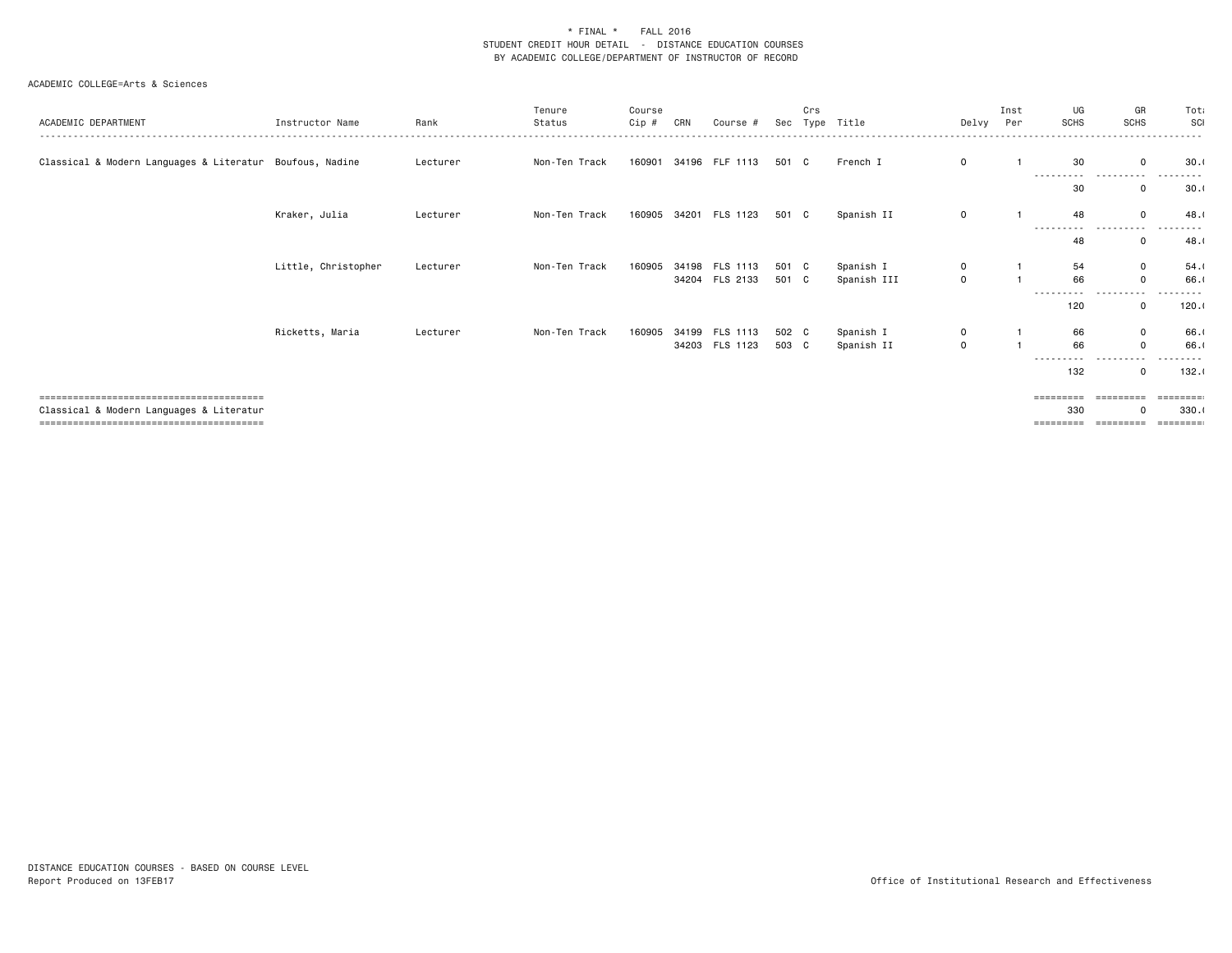|                     |                   |                | Tenure        | Course |       |                      |       | Crs |                        |              | Inst           | UG              | GR                                                                                                                                                                                                                                                     | Tota             |
|---------------------|-------------------|----------------|---------------|--------|-------|----------------------|-------|-----|------------------------|--------------|----------------|-----------------|--------------------------------------------------------------------------------------------------------------------------------------------------------------------------------------------------------------------------------------------------------|------------------|
| ACADEMIC DEPARTMENT | Instructor Name   | Rank           | Status        | Cip #  | CRN   | Course #             | Sec   |     | Type Title             | Delvy        | Per            | <b>SCHS</b>     | <b>SCHS</b>                                                                                                                                                                                                                                            | SCI              |
| Communication       | Anthony, Kelli    | Instructor     | Non-Ten Track | 090101 |       | 34104 CO 1223        | 501 C |     | Intro Comm Theory      | 0            |                | 132             | 0                                                                                                                                                                                                                                                      | 132.1            |
|                     |                   |                |               |        |       | 34108 CO 3833        | 501 C |     | Interviewing           | $\Omega$     | $\mathbf{1}$   | 72              | 0                                                                                                                                                                                                                                                      | 72.1             |
|                     |                   |                |               | 090401 |       | 34105 CO 1403        | 501 C |     | Intro Mass Media       | $\mathbf 0$  |                | 108             | 0                                                                                                                                                                                                                                                      | 108.1            |
|                     |                   |                |               | 090900 |       | 34107 CO 3813        | 501 C |     | PR Case Problems       | $\mathbf 0$  |                | 33              | $\mathbf 0$                                                                                                                                                                                                                                            | 33.1             |
|                     |                   |                |               |        |       |                      |       |     |                        |              |                | .<br>345        | $\sim$ $\sim$<br>$\mathbf 0$                                                                                                                                                                                                                           | 345.1            |
|                     | Forde, John       | Professor      | Tenured       | 090900 |       | 34106 CO 3803        | 501 C |     | Prin Public Relation 0 |              | $\mathbf{1}$   | 99              | 0                                                                                                                                                                                                                                                      | 99.1             |
|                     |                   |                |               |        |       |                      |       |     |                        |              |                | ---------<br>99 | $\cdots$<br>.<br>0                                                                                                                                                                                                                                     | ----<br>99.1     |
|                     | Goodman, Mark     | Professor      | Tenured       | 090701 | 34111 | CO 4433              | 501 C |     | Television Criticism 0 |              | $\mathbf{1}$   | 39              | $\mathbf 0$                                                                                                                                                                                                                                            | 39.1             |
|                     |                   |                |               |        |       | 090702 34114 CO 6433 | 501 C |     | Television Criticism 0 |              | $\overline{1}$ | $\mathbf 0$     | 3                                                                                                                                                                                                                                                      | 3.0              |
|                     |                   |                |               |        |       |                      |       |     |                        |              |                | ---------       | $\frac{1}{2} \left( \frac{1}{2} \right) \left( \frac{1}{2} \right) \left( \frac{1}{2} \right)$<br>$\frac{1}{2} \left( \frac{1}{2} \right) \left( \frac{1}{2} \right) \left( \frac{1}{2} \right) \left( \frac{1}{2} \right) \left( \frac{1}{2} \right)$ | .                |
|                     |                   |                |               |        |       |                      |       |     |                        |              |                | 39              | 3                                                                                                                                                                                                                                                      | 42.1             |
|                     | Knight, Amy       | Instructor     | Non-Ten Track | 090101 |       | 34102 CO 1013        | 501 C |     | Intro to Communicati 0 |              | $\mathbf{1}$   | 87<br>.         | $\mathbf 0$<br>$\cdots$<br>$- - -$                                                                                                                                                                                                                     | 87.1<br>$\cdots$ |
|                     |                   |                |               |        |       |                      |       |     |                        |              |                | 87              | $\mathbf 0$                                                                                                                                                                                                                                            | 87.1             |
|                     | Loehwing, Melanie | Assistant Prof | Ten Track     | 231304 |       | 34109 CO 4253        | 501 C |     | Elements Of Persuasn 0 |              | $\mathbf{1}$   | 72              | 0                                                                                                                                                                                                                                                      | 72.1             |
|                     |                   |                |               |        |       | 34112 CO 6253        | 501 C |     | Elements Of Persuasn 0 |              | $\mathbf{1}$   | $\mathbf 0$     | 6                                                                                                                                                                                                                                                      | 6.1              |
|                     |                   |                |               |        |       |                      |       |     |                        |              |                | .<br>72         | $\frac{1}{2}$<br>6                                                                                                                                                                                                                                     | 78.1             |
|                     | Williams, Kevin   | Associate Prof | Tenured       | 090102 |       | 34110 CO 4323        | 501 C |     | Mass Media-Society     | 0            | $\mathbf{1}$   | 78              | $\mathbf 0$                                                                                                                                                                                                                                            | 78.0             |
|                     |                   |                |               | 090401 |       | 34113 CO 6323        | 501 C |     | Mass Media-Society     | $\mathbf{O}$ | $\overline{1}$ | $\mathbf 0$     | 21                                                                                                                                                                                                                                                     | 21.1             |
|                     |                   |                |               |        |       |                      |       |     |                        |              |                | .<br>78         | $\sim$ $\sim$<br>21                                                                                                                                                                                                                                    | 99.1             |
|                     |                   |                |               |        |       |                      |       |     |                        |              |                | =========       | EEEEEEEE                                                                                                                                                                                                                                               |                  |
| Communication       |                   |                |               |        |       |                      |       |     |                        |              |                | 720             | 30                                                                                                                                                                                                                                                     | 750.0            |
|                     |                   |                |               |        |       |                      |       |     |                        |              |                | =========       | =========                                                                                                                                                                                                                                              | ========         |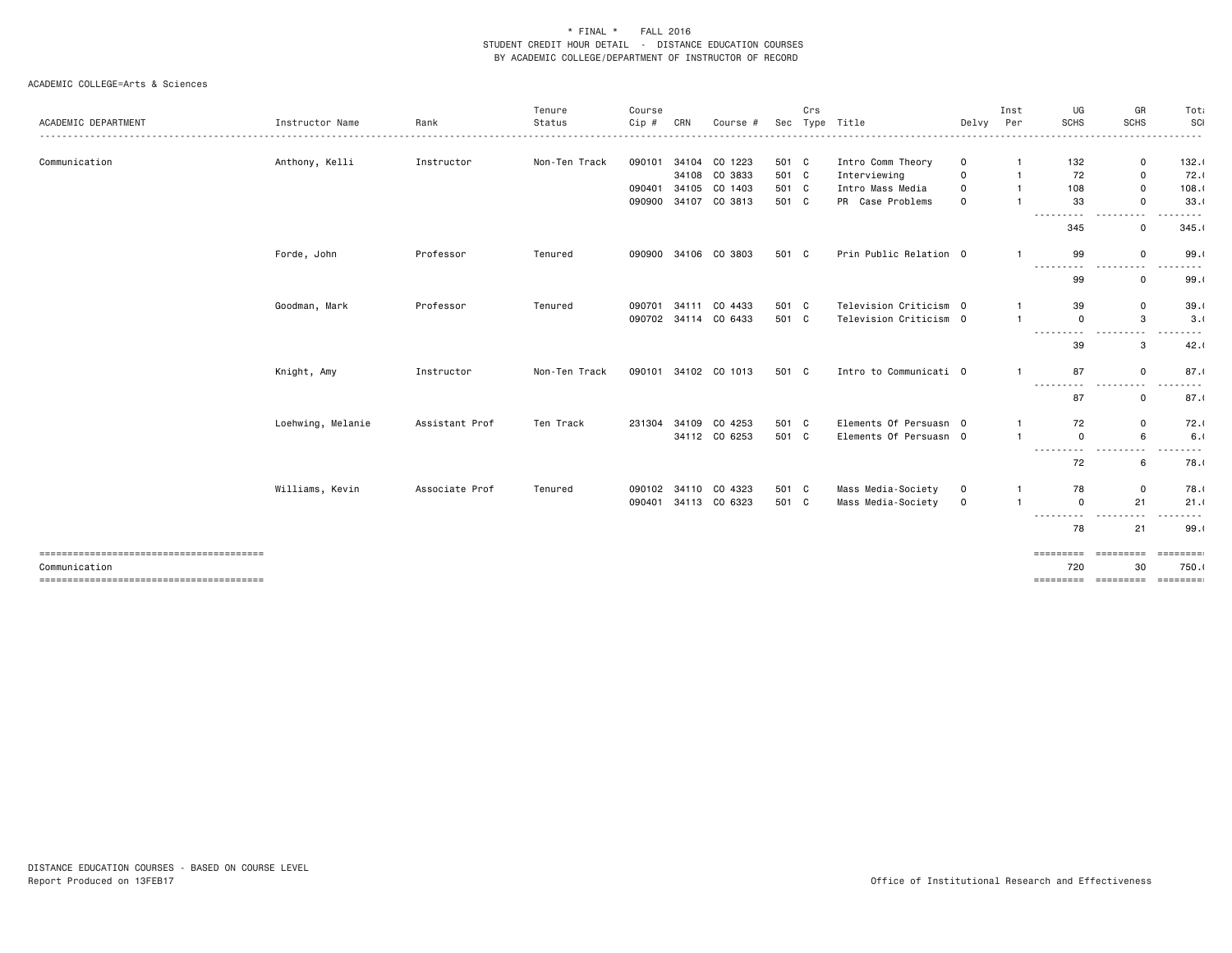|                     |                    |             | Tenure         | Course |       |                             |       | Crs  |                        |          | Inst | UG          | GR           | Tota     |
|---------------------|--------------------|-------------|----------------|--------|-------|-----------------------------|-------|------|------------------------|----------|------|-------------|--------------|----------|
| ACADEMIC DEPARTMENT | Instructor Name    | Rank        | Status         | Cip #  | CRN   | Course #                    | Sec   | Type | Title                  | Delvy    | Per  | <b>SCHS</b> | <b>SCHS</b>  | SCI      |
|                     |                    |             |                |        |       |                             |       |      |                        |          |      |             |              |          |
| English             | Chancellor, Marian | Non-Faculty | Not Applicable |        |       | 240102 34271 IDS 4111 501 C |       |      | Professional Seminar 0 |          | 0.5  | 11          | $\Omega$     | 11.0     |
|                     |                    |             |                |        |       |                             |       |      |                        |          |      |             |              |          |
|                     |                    |             |                |        |       |                             |       |      |                        |          |      | 11          | 0            | 11.0     |
|                     |                    |             |                |        |       |                             |       |      |                        |          |      |             |              |          |
|                     | Olson, Peter       | Lecturer    | Non-Ten Track  | 231301 | 34186 | EN 1103                     | 501 C |      | En Composition I       | $\Omega$ |      | 33          | $\mathbf 0$  | 33.1     |
|                     |                    |             |                | 231303 |       | 34189 EN 3313               | 501 C |      | Writing for the Work 0 |          |      | 21          | $\mathbf{0}$ | 21.1     |
|                     |                    |             |                |        |       | 36581 EN 3313               | 502 C |      | Writing for the Work 0 |          |      | 24          | $\mathbf 0$  | 24.1     |
|                     |                    |             |                | 231401 | 34187 | EN 2273                     | 501 C |      | World Literature Bef 0 |          |      | 51          | 0            | 51.1     |
|                     |                    |             |                |        |       |                             |       |      |                        |          |      | ----------  | .            | .        |
|                     |                    |             |                |        |       |                             |       |      |                        |          |      | 129         | 0            | 129.1    |
|                     | Redd, James        | Lecturer    | Non-Ten Track  | 231401 |       | 34188 EN 2273               | 502 C |      | World Literature Bef 0 |          |      | 42          | $\Omega$     | 42.1     |
|                     |                    |             |                |        |       |                             |       |      |                        |          |      | ----------  | $- - - -$    |          |
|                     |                    |             |                |        |       |                             |       |      |                        |          |      | 42          | 0            | 42.1     |
|                     |                    |             |                |        |       |                             |       |      |                        |          |      |             |              |          |
|                     |                    |             |                |        |       |                             |       |      |                        |          |      | =========   | =========    | ======== |
| English             |                    |             |                |        |       |                             |       |      |                        |          |      | 182         | $\Omega$     | 182.1    |
|                     |                    |             |                |        |       |                             |       |      |                        |          |      |             |              | ======== |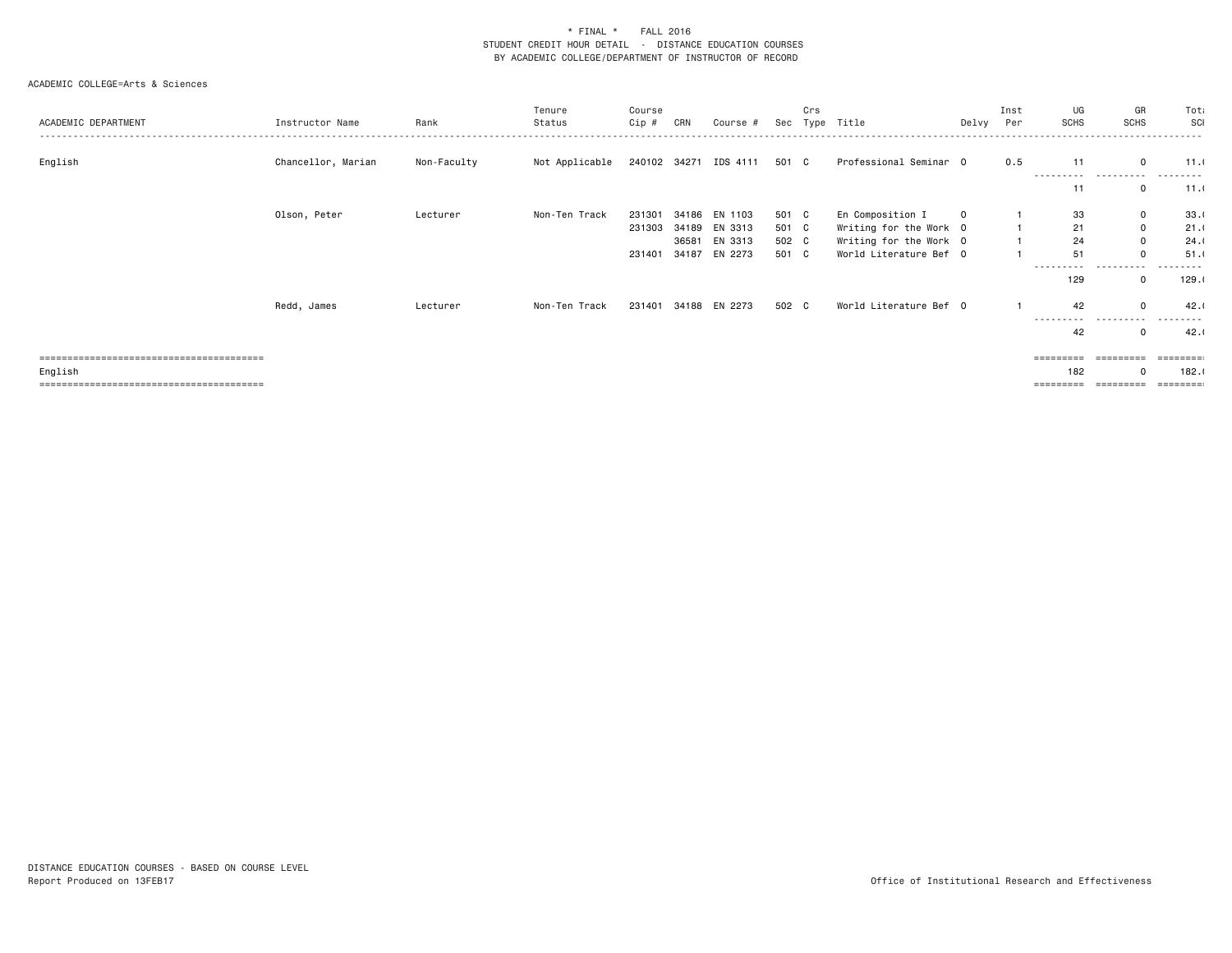| ACADEMIC DEPARTMENT | Instructor Name   | Rank<br>.                         | Tenure<br>Status | Course<br>Cip #  | CRN   | Course #                 |                | Crs          | Sec Type Title                             | Delvy                            | Inst<br>Per                  | UG<br><b>SCHS</b>                                                                                                                                        | GR<br><b>SCHS</b>                                                                                                                             | Tot<br>SCI<br>.                |
|---------------------|-------------------|-----------------------------------|------------------|------------------|-------|--------------------------|----------------|--------------|--------------------------------------------|----------------------------------|------------------------------|----------------------------------------------------------------------------------------------------------------------------------------------------------|-----------------------------------------------------------------------------------------------------------------------------------------------|--------------------------------|
| Geosciences         | Brown, Michael E. | Professor                         | Tenured          | 450701           |       | 34255 GR 6923            | 501 C          |              | Severe Weather                             | $\mathsf{O}\xspace$              | 0.1                          | $\Omega$<br>.                                                                                                                                            | 6<br>$- - - - -$                                                                                                                              | 6.1<br>- - -                   |
|                     |                   |                                   |                  |                  |       |                          |                |              |                                            |                                  |                              | 0                                                                                                                                                        | 6                                                                                                                                             | 6.1                            |
|                     | Clary, Renee      | Associate Prof                    | Tenured          | 400601           |       | 34222 GG 8123            | 501 C          |              | Geol II: Earth and T 0                     |                                  |                              | 0                                                                                                                                                        | 69                                                                                                                                            | 69.0                           |
|                     |                   |                                   |                  |                  | 34223 | GG 8123<br>35005 GG 8000 | 502 C<br>501 D |              | Geol II: Earth and T<br>Research / Thesis  | $\overline{0}$<br>0              | $\mathbf{1}$<br>$\mathbf{1}$ | 0<br>$\mathbf 0$                                                                                                                                         | 21<br>$\overline{1}$                                                                                                                          | 21.1<br>1.1                    |
|                     |                   |                                   |                  |                  |       |                          |                |              |                                            |                                  |                              | $\sim$ $\sim$ $\sim$ $\sim$<br>$\sim$ $\sim$ $\sim$ $\sim$<br>0                                                                                          | .<br>91                                                                                                                                       | .<br>91.1                      |
|                     |                   |                                   |                  |                  |       |                          |                |              |                                            |                                  |                              |                                                                                                                                                          |                                                                                                                                               |                                |
|                     | Cooke, William    | Professor                         | Tenured          | 450701<br>450702 | 34254 | GR 6333<br>34235 GR 4333 | 501 B<br>501 B |              | Remote Sensing Phys<br>Remote Sensing Phys | $\overline{0}$<br>$\overline{0}$ | 0.1<br>0.1                   | $\mathbf 0$<br>0.3                                                                                                                                       | 5.1<br>$\mathbf 0$                                                                                                                            | 5.<br>0.3                      |
|                     |                   |                                   |                  |                  |       |                          |                |              |                                            |                                  |                              | $\sim$ $\sim$ $\sim$ $\sim$<br>$\frac{1}{2}$<br>0.3                                                                                                      | $\sim$ $\sim$ $\sim$<br>5.1                                                                                                                   | .<br>5.4                       |
|                     | Fraza, Erik       | Clinical Assist Pro Non-Ten Track |                  | 400401           | 34256 | GR 6943                  | 501 C          |              | Tropical Meteorology 0                     |                                  | $\mathbf 1$                  | 0                                                                                                                                                        | 63                                                                                                                                            | 63.0                           |
|                     |                   |                                   |                  | 400404           |       | 34236 GR 4623            | 501 C          |              | Physical Meteorology 0                     |                                  | $\overline{1}$               | 99                                                                                                                                                       | $\mathbf 0$                                                                                                                                   | 99.1                           |
|                     |                   |                                   |                  |                  | 34237 | GR 4623                  | 502 C          |              | Physical Meteorology                       | $\overline{0}$                   | $\mathbf{1}$                 | 102                                                                                                                                                      | $\mathbf 0$                                                                                                                                   | 102.1                          |
|                     |                   |                                   |                  |                  | 34238 | GR 4623                  | 503 C          |              | Physical Meteorology 0                     |                                  | $\overline{1}$               | 81                                                                                                                                                       | $\mathbf 0$                                                                                                                                   | 81.1                           |
|                     |                   |                                   |                  |                  |       | 34248 GR 4943            | 501 C          |              | Tropical Meteorology 0                     |                                  | $\overline{1}$               | 18<br>$\sim$ $\sim$ $\sim$                                                                                                                               | $\mathbf 0$<br>د د د                                                                                                                          | 18.1<br>.                      |
|                     |                   |                                   |                  |                  |       |                          |                |              |                                            |                                  |                              | 300                                                                                                                                                      | 63                                                                                                                                            | 363.1                          |
|                     | Grala, Katarzyna  | Non-Faculty                       | Not Applicable   | 450701           | 34254 | GR 6333                  | 501 B          |              | Remote Sensing Phys                        | $\overline{0}$                   | 0.9                          | $\mathbf 0$                                                                                                                                              | 45.9                                                                                                                                          | 45.                            |
|                     |                   |                                   |                  | 450702           |       | 34235 GR 4333            | 501 B          |              | Remote Sensing Phys                        | 0                                | 0.9                          | 2.7<br>$\frac{1}{2} \frac{1}{2} \frac{1}{2} \frac{1}{2} \frac{1}{2}$<br>.                                                                                | $\mathbf 0$<br>.                                                                                                                              | 2.<br>$\frac{1}{2}$            |
|                     |                   |                                   |                  |                  |       |                          |                |              |                                            |                                  |                              | 2.7                                                                                                                                                      | 45.9                                                                                                                                          | 48.1                           |
|                     | Gutter, Barrett   | Grad Tch Assist                   | Not Applicable   | 400404           |       | 34243 GR 4713            | 501 B          |              | Synoptic Met I                             | 0                                | -1                           | 117                                                                                                                                                      | $\mathbf 0$                                                                                                                                   | 117.0                          |
|                     |                   |                                   |                  |                  |       | 34244 GR 4713            | 502 B          |              | Synoptic Met I                             | 0                                | $\overline{1}$               | 120<br>$\frac{1}{2} \left( \frac{1}{2} \right) \left( \frac{1}{2} \right) \left( \frac{1}{2} \right) \left( \frac{1}{2} \right)$<br>$\sim$ $\sim$ $\sim$ | $\mathbf 0$<br>.<br>$\frac{1}{2} \left( \frac{1}{2} \right) \left( \frac{1}{2} \right) \left( \frac{1}{2} \right) \left( \frac{1}{2} \right)$ | 120.1<br>.                     |
|                     |                   |                                   |                  |                  |       |                          |                |              |                                            |                                  |                              | 237                                                                                                                                                      | $\mathbf 0$                                                                                                                                   | 237.1                          |
|                     | Haney, Christa    | Instructor                        | Non-Ten Track    | 400401           | 34239 | GR 4633                  | 501 B          |              | Statistical Clim                           | $\Omega$                         | $\overline{1}$               | 108                                                                                                                                                      | $\mathbf 0$                                                                                                                                   | 108.1                          |
|                     |                   |                                   |                  |                  |       | 34240 GR 4633            | 502 B          |              | Statistical Clim                           | $\mathbf 0$                      | $\overline{1}$               | 120                                                                                                                                                      | $\mathbf 0$                                                                                                                                   | 120.1                          |
|                     |                   |                                   |                  | 400601           | 34224 | GG 8233                  | 501            | $\mathbf{C}$ | Environmental Geosci 0                     |                                  | 0.9                          | $\mathbf 0$                                                                                                                                              | 70.2                                                                                                                                          | 70.3                           |
|                     |                   |                                   |                  |                  |       | 34225 GG 8233            | 502 C          |              | Environmental Geosci 0                     |                                  | 0.9                          | $\mathbf 0$<br>$\sim$ $\sim$ $\sim$ $\sim$<br>.                                                                                                          | 24.3<br>$\sim$ $\sim$                                                                                                                         | 24:<br>-----                   |
|                     |                   |                                   |                  |                  |       |                          |                |              |                                            |                                  |                              | 228                                                                                                                                                      | 94.5                                                                                                                                          | 322.5                          |
|                     | Jackson, Justyn   | Lecturer                          | Non-Ten Track    |                  |       | 450701 34255 GR 6923     | 501 C          |              | Severe Weather                             | $\mathsf{O}\xspace$              | 0.9                          | $\mathbf 0$<br><u>.</u>                                                                                                                                  | 54<br>- - -                                                                                                                                   | 54.1<br>.                      |
|                     |                   |                                   |                  |                  |       |                          |                |              |                                            |                                  |                              | $\Omega$                                                                                                                                                 | 54                                                                                                                                            | 54.1                           |
|                     | Lalk, Sarah       | Instructor                        | Non-Ten Track    | 450701           | 34231 | GR 1123                  | 501 C          |              | Intro World Geog                           | 0                                | -1                           | 114                                                                                                                                                      | $\mathbf 0$                                                                                                                                   | 114.0                          |
|                     |                   |                                   |                  |                  |       | 34232 GR 1123            | 502 C          |              | Intro World Geog                           | $\mathsf{O}\xspace$              | $\overline{1}$               | 105<br>$\sim$ $\sim$ $\sim$<br>$\sim$ $\sim$ $\sim$                                                                                                      | $\mathbf 0$<br>.                                                                                                                              | 105.1<br>.                     |
|                     |                   |                                   |                  |                  |       |                          |                |              |                                            |                                  |                              | 219                                                                                                                                                      | $\mathbf 0$                                                                                                                                   | 219.1                          |
|                     | Lussenden, Holly  | Grad Tch Assist                   | Not Applicable   |                  |       | 450701 34249 GR 6113     | 501 C          |              | Met I: Observations 0                      |                                  | 0.9                          | $\mathbf 0$<br><u>.</u>                                                                                                                                  | 83.7<br>.                                                                                                                                     | 83.<br><u> - - - - - - - -</u> |
|                     |                   |                                   |                  |                  |       |                          |                |              |                                            |                                  |                              | $\mathbf 0$                                                                                                                                              | 83.7                                                                                                                                          | 83.                            |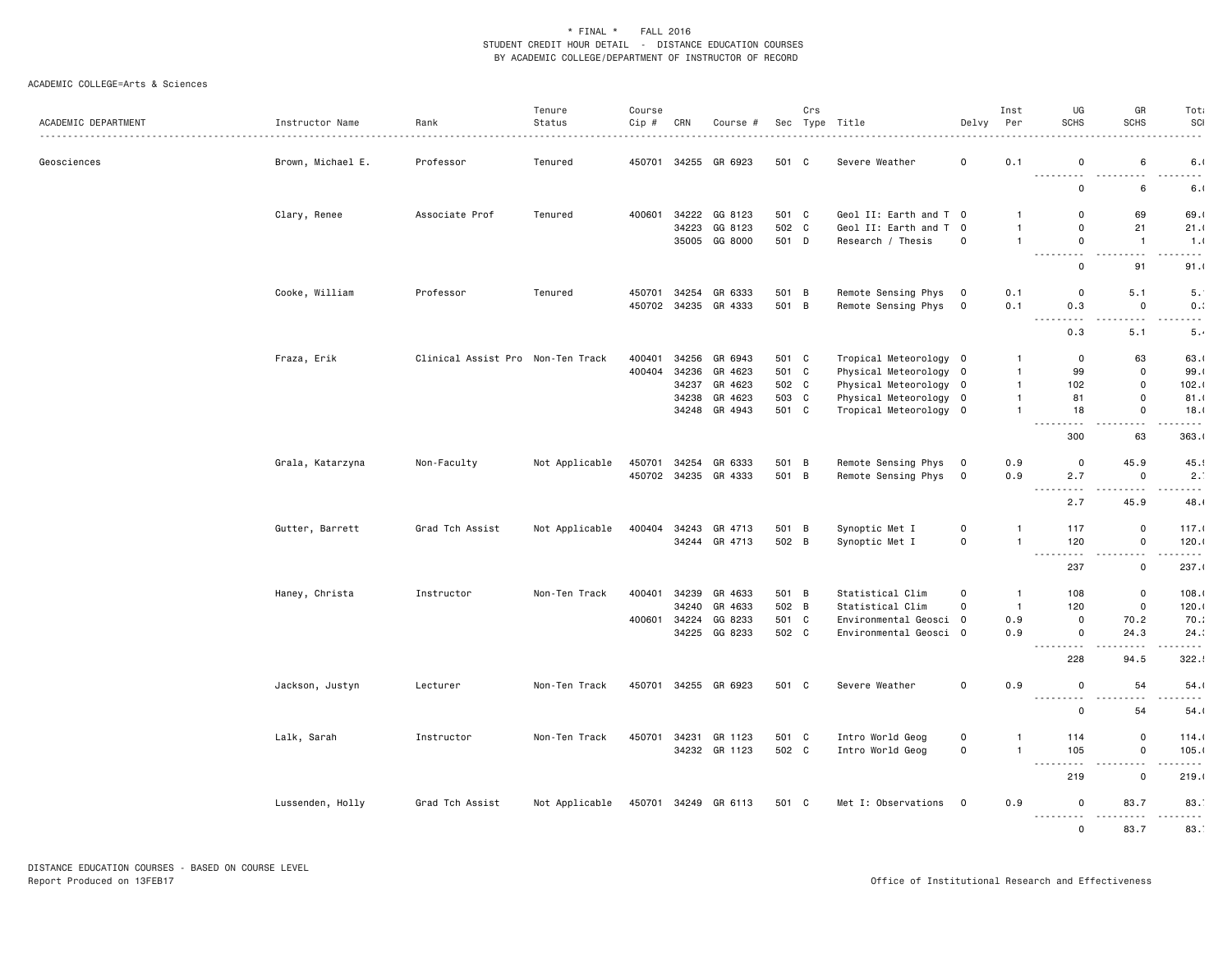#### ACADEMIC COLLEGE=Arts & Sciences

| ACADEMIC DEPARTMENT | Instructor Name                        | Rank                              | Tenure<br>Status | Course<br>Cip # | CRN   | Course #      |       | Crs | Sec Type Title         | Delvy               | Inst<br>Per    | UG<br><b>SCHS</b>                                                                                                                                       | GR<br><b>SCHS</b>                   | Tota<br>SCI<br>.                                                                                                                  |
|---------------------|----------------------------------------|-----------------------------------|------------------|-----------------|-------|---------------|-------|-----|------------------------|---------------------|----------------|---------------------------------------------------------------------------------------------------------------------------------------------------------|-------------------------------------|-----------------------------------------------------------------------------------------------------------------------------------|
| Geosciences         | Moe Hoffman, Amy                       | Instructor                        | Non-Ten Track    | 400601          | 34219 | GG 1111       | 501 L |     | Earth Science I Lab    | $\circ$             | $\mathbf{1}$   | 23                                                                                                                                                      | $\mathbf 0$                         | 23.1                                                                                                                              |
|                     |                                        |                                   |                  |                 | 34220 | GG 1113       | 501 C |     | Survey Earth Sci I     | $\circ$             | $\mathbf{1}$   | 78<br>$  -$<br>$- - -$                                                                                                                                  | $\mathsf 0$<br>$- - -$              | 78.1<br>.                                                                                                                         |
|                     |                                        |                                   |                  |                 |       |               |       |     |                        |                     |                | 101                                                                                                                                                     | $\mathsf 0$                         | 101.0                                                                                                                             |
|                     | Muir, Jennifer                         | Lecturer                          | Non-Ten Track    | 400601          |       | 34221 GG 1113 | 502 C |     | Survey Earth Sci I     | $\mathbf 0$         | $\overline{1}$ | 87<br>.                                                                                                                                                 | 0<br>$\sim$ $\sim$                  | 87.1<br>.                                                                                                                         |
|                     |                                        |                                   |                  |                 |       |               |       |     |                        |                     |                | 87                                                                                                                                                      | 0                                   | 87.1                                                                                                                              |
|                     | Nagel, Athena                          | Clinical Assist Pro Non-Ten Track |                  | 400699          |       | 34226 GG 8333 | 501 C |     | Planetary Science      | $\Omega$            | $\mathbf{1}$   | $\mathbf 0$                                                                                                                                             | 96                                  | 96.1                                                                                                                              |
|                     |                                        |                                   |                  | 450701          | 34251 | GR 6303       | 501   | B   | Principles of GIS      | $\mathsf{O}\xspace$ | $\mathbf{1}$   | $\mathbf 0$                                                                                                                                             | 27                                  | 27.1                                                                                                                              |
|                     |                                        |                                   |                  |                 | 34252 | GR 6303       | 502 B |     | Principles of GIS      | 0                   | $\mathbf{1}$   | $\mathbf 0$                                                                                                                                             | 57                                  | 57.1                                                                                                                              |
|                     |                                        |                                   |                  |                 | 34253 | GR 6303       | 503 B |     | Principles of GIS      | 0                   | $\mathbf{1}$   | $\mathbf 0$                                                                                                                                             | 24                                  | 24.1                                                                                                                              |
|                     |                                        |                                   |                  | 450702 34234    |       | GR 4303       | 501 B |     | Principles of GIS      | $\mathbf 0$         | $\overline{1}$ | 24<br>$\frac{1}{2} \left( \frac{1}{2} \right) \left( \frac{1}{2} \right) \left( \frac{1}{2} \right) \left( \frac{1}{2} \right)$<br>$\sim$ $\sim$ $\sim$ | $\mathbf 0$<br>$\sim$ $\sim$ $\sim$ | 24.1<br>.                                                                                                                         |
|                     |                                        |                                   |                  |                 |       |               |       |     |                        |                     |                | 24                                                                                                                                                      | 204                                 | 228.1                                                                                                                             |
|                     | Nordstrom, Gregory                     | Instructor                        | Non-Ten Track    | 450701          |       | 34228 GR 1114 | 501 B |     | Physical Geography     | 0                   | $\mathbf{1}$   | 156                                                                                                                                                     | $\mathsf 0$                         | 156.1                                                                                                                             |
|                     |                                        |                                   |                  |                 | 34229 | GR 1114       | 502   | B   | Physical Geography     | $\mathsf{o}\,$      | $\overline{1}$ | 104                                                                                                                                                     | $\mathsf 0$                         | 104.1                                                                                                                             |
|                     |                                        |                                   |                  |                 | 34230 | GR 1114       | 503 B |     | Physical Geography     | $\mathsf{O}\xspace$ | $\overline{1}$ | 108                                                                                                                                                     | $\mathsf 0$                         | 108.1                                                                                                                             |
|                     |                                        |                                   |                  |                 |       |               |       |     |                        |                     |                | .<br>$- - -$<br>368                                                                                                                                     | $\sim$ $\sim$ $\sim$<br>$\mathbf 0$ | $\frac{1}{2} \left( \frac{1}{2} \right) \left( \frac{1}{2} \right) \left( \frac{1}{2} \right) \left( \frac{1}{2} \right)$<br>368. |
|                     | Rodgers, John                          | Professor                         | Tenured          | 400601          | 34224 | GG 8233       | 501 C |     | Environmental Geosci 0 |                     | 0.1            | $\mathbf 0$                                                                                                                                             | 7.8                                 | 7.1                                                                                                                               |
|                     |                                        |                                   |                  |                 |       | 34225 GG 8233 | 502 C |     | Environmental Geosci 0 |                     | 0.1            | $\mathbf 0$                                                                                                                                             | 2.7                                 | 2.1                                                                                                                               |
|                     |                                        |                                   |                  |                 |       |               |       |     |                        |                     |                | $\sim$ $\sim$<br>$\mathbf 0$                                                                                                                            | 10.5                                | 10.5                                                                                                                              |
|                     | Sherman-Morris, Kathlee Associate Prof |                                   | Tenured          | 400404          |       | 34242 GR 4640 | 501 E |     | Met Internship         | 0                   | $\mathbf{1}$   | $\overline{4}$                                                                                                                                          | $\mathbf 0$                         | 4.1                                                                                                                               |
|                     |                                        |                                   |                  | 400601          | 34257 | GR 8191       | 501   | s   | Geoscience Review      | $\mathsf{O}\xspace$ | $\overline{1}$ | $\mathbf 0$                                                                                                                                             | $\overline{2}$                      | 2.1                                                                                                                               |
|                     |                                        |                                   |                  | 450701          | 34249 | GR 6113       | 501 C |     | Met I: Observations    | $\mathbf 0$         | 0.1            | $\mathbf 0$                                                                                                                                             | 9.3                                 | 9:                                                                                                                                |
|                     |                                        |                                   |                  |                 | 35003 | GR 8553       | 501 S |     | Research Methods in    | $\Omega$            | $\mathbf{1}$   | $\mathbf 0$                                                                                                                                             | 51                                  | 51.1                                                                                                                              |
|                     |                                        |                                   |                  |                 | 35004 | GR 8553       | 502 S |     | Research Methods in    | $\Omega$            | $\mathbf{1}$   | $\mathbf 0$                                                                                                                                             | 21                                  | 21.1                                                                                                                              |
|                     |                                        |                                   |                  |                 | 36421 | GR 4000       | 501 I |     | Directed Indiv Study   | $\mathbf 0$         | $\overline{1}$ | $\overline{c}$<br>.                                                                                                                                     | $\mathsf 0$<br>.                    | 2.1<br>.                                                                                                                          |
|                     |                                        |                                   |                  |                 |       |               |       |     |                        |                     |                | 6                                                                                                                                                       | 83.3                                | 89.3                                                                                                                              |
|                     | Threatt, Patrick                       | Lecturer                          | Non-Ten Track    | 450701          |       | 34233 GR 1123 | 503 C |     | Intro World Geog       | $\mathsf{o}$        | $\mathbf{1}$   | 84                                                                                                                                                      | 0                                   | 84.1                                                                                                                              |
|                     |                                        |                                   |                  |                 |       |               |       |     |                        |                     |                | 84                                                                                                                                                      | 0                                   | 84.1                                                                                                                              |
|                     | Williams, Christopher                  | Lecturer                          | Non-Ten Track    | 400404          | 34245 | GR 4913       | 501 C |     | Thermodynamic Met      | $\mathsf{o}$        | $\overline{1}$ | 120                                                                                                                                                     | 0                                   | 120.1                                                                                                                             |
|                     |                                        |                                   |                  |                 |       | 34246 GR 4913 | 502 C |     | Thermodynamic Met      | $\mathsf{o}\xspace$ | $\mathbf{1}$   | 126                                                                                                                                                     | $\mathsf 0$                         | 126.1                                                                                                                             |
|                     |                                        |                                   |                  |                 |       |               |       |     |                        |                     |                | $\sim$ $\sim$ $\sim$<br>$  -$<br>246                                                                                                                    | .<br>$\mathbf 0$                    | $\sim$ $\sim$ $\sim$<br>246.1                                                                                                     |
|                     | Wood, Kimberly                         | Assistant Prof                    | Ten Track        | 450701          |       | 36644 GR 8000 | 501 D |     | Research / Thesis      | $\mathsf{o}$        | $\overline{1}$ | $\mathbf 0$                                                                                                                                             | 3                                   | 3.1                                                                                                                               |
|                     |                                        |                                   |                  |                 |       |               |       |     |                        |                     |                | <b></b><br>$\mathbf 0$                                                                                                                                  | 3                                   | .<br>3.1                                                                                                                          |
|                     |                                        |                                   |                  |                 |       |               |       |     |                        |                     |                |                                                                                                                                                         |                                     |                                                                                                                                   |
|                     |                                        |                                   |                  |                 |       |               |       |     |                        |                     |                | =========                                                                                                                                               | ----------                          | essesses:                                                                                                                         |
| Geosciences         |                                        |                                   |                  |                 |       |               |       |     |                        |                     |                | 1903                                                                                                                                                    | 744                                 | 2647.1                                                                                                                            |

Report Produced on 13FEB17 Office of Institutional Research and Effectiveness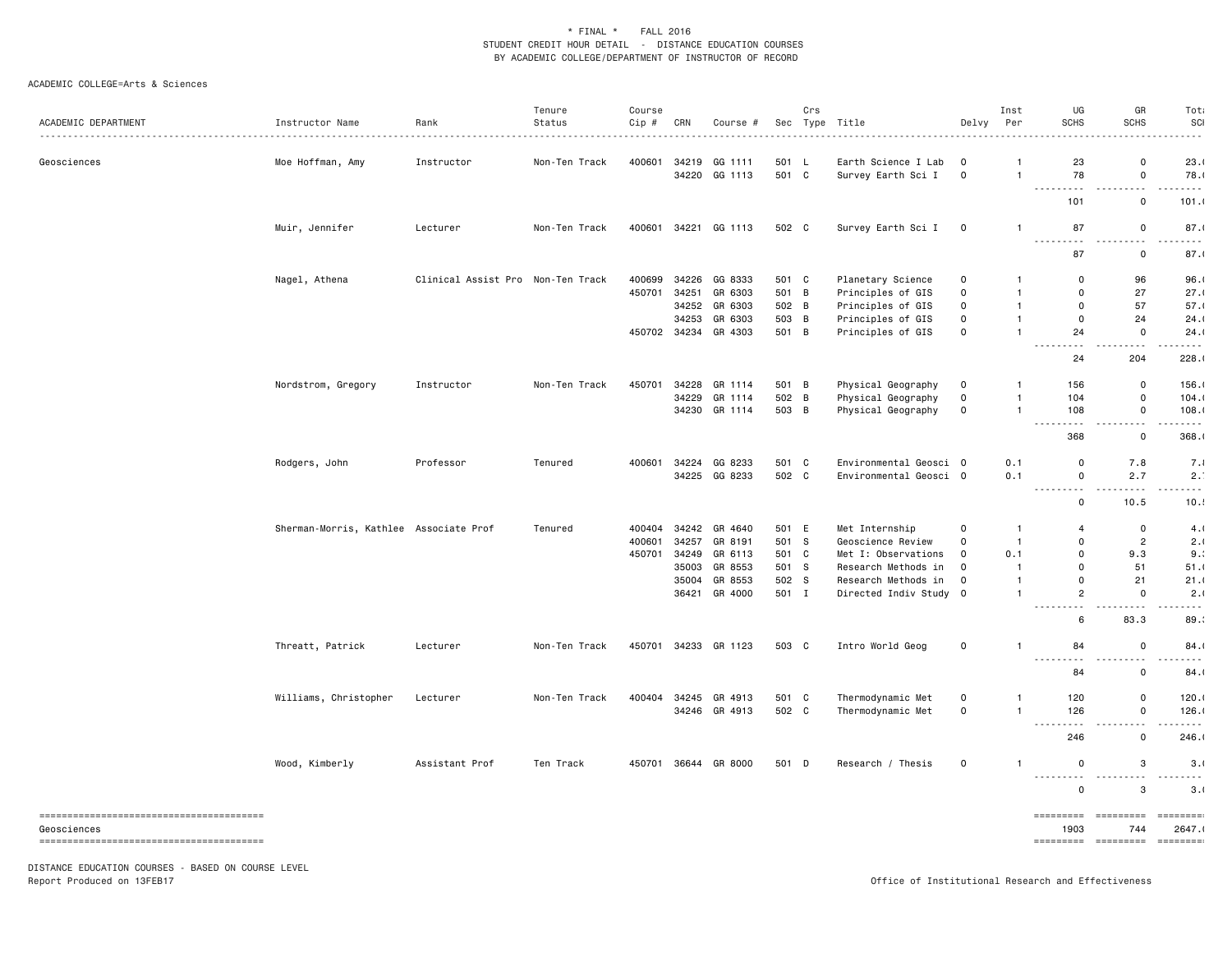| ACADEMIC DEPARTMENT                    | Instructor Name | Rank            | Tenure<br>Status | Course<br>Cip # | CRN | Course #             |       | Crs | Sec Type Title         | Delvy          | Inst<br>Per             | UG<br><b>SCHS</b>                                                                                                                                                            | GR<br><b>SCHS</b>                                                                                                                                         | Tota<br>SCI<br>. |
|----------------------------------------|-----------------|-----------------|------------------|-----------------|-----|----------------------|-------|-----|------------------------|----------------|-------------------------|------------------------------------------------------------------------------------------------------------------------------------------------------------------------------|-----------------------------------------------------------------------------------------------------------------------------------------------------------|------------------|
| History                                | Barbier, Mary   | Associate Prof  | Tenured          |                 |     | 540102 35568 HI 4263 | 501 C |     | America's Vietnam Wa F |                |                         | 3                                                                                                                                                                            | 0                                                                                                                                                         | 3.1              |
|                                        |                 |                 |                  |                 |     |                      |       |     |                        |                |                         | $\cdots$<br>3                                                                                                                                                                | 0                                                                                                                                                         | 3.0              |
|                                        | Forrest, John   | Lecturer        | Non-Ten Track    | 540101          |     | 34267 HI 8773        | 501 C |     | Issues in Women's Hi 0 |                | 0.25                    | $\mathbf 0$                                                                                                                                                                  | 1.5                                                                                                                                                       | 1.5              |
|                                        |                 |                 |                  | 540102          |     | 34259 HI 1063        | 501 C |     | Early U S History      | $\mathsf 0$    | $\overline{1}$          | 132                                                                                                                                                                          | 0                                                                                                                                                         | 132.1            |
|                                        |                 |                 |                  |                 |     | 34260 HI 1073        | 501 C |     | Modern U S History     | $\mathsf 0$    | $\overline{\mathbf{1}}$ | 114                                                                                                                                                                          | $\mathsf 0$                                                                                                                                               | 114.0            |
|                                        |                 |                 |                  |                 |     | 34263 HI 4313        | 501 C |     | The New South          | $\mathbf 0$    | $\overline{\mathbf{1}}$ | 63<br>$\frac{1}{2}$                                                                                                                                                          | 0                                                                                                                                                         | 63.0             |
|                                        |                 |                 |                  |                 |     |                      |       |     |                        |                |                         | 309                                                                                                                                                                          | 1.5                                                                                                                                                       | 310.5            |
|                                        | Hyman, Owen     | Grad Tch Assist | Not Applicable   |                 |     | 050114 34261 HI 1213 | 501 C |     | Early Western World 0  |                | $\mathbf 1$             | 39                                                                                                                                                                           | 0                                                                                                                                                         | 39.1             |
|                                        |                 |                 |                  |                 |     |                      |       |     |                        |                |                         | .<br>$\cdots$<br>39                                                                                                                                                          | .<br>0                                                                                                                                                    | ----<br>39.1     |
|                                        | Lavine, Matthew | Associate Prof  | Tenured          | 540101          |     | 34267 HI 8773        | 501 C |     | Issues in Women's Hi 0 |                | 0.75                    | $\mathbf 0$                                                                                                                                                                  | 4.5                                                                                                                                                       | 4.1              |
|                                        |                 |                 |                  |                 |     |                      |       |     |                        |                |                         | $\frac{1}{2} \left( \frac{1}{2} \right) \left( \frac{1}{2} \right) \left( \frac{1}{2} \right) \left( \frac{1}{2} \right) \left( \frac{1}{2} \right)$<br>- - -<br>$\mathbf 0$ | 4.5                                                                                                                                                       | 4.1              |
|                                        | Marcus, Alan    | Professor       | Tenured          |                 |     | 540104 34266 HI 6653 | 501 C |     | Hist Science & Tech 0  |                | 0.75                    | $\mathbf 0$                                                                                                                                                                  | 4.5                                                                                                                                                       | 4.1              |
|                                        |                 |                 |                  |                 |     |                      |       |     |                        |                |                         | <b>.</b> .<br>$\Omega$                                                                                                                                                       | 4.5                                                                                                                                                       | -------<br>4.1   |
|                                        | Nelson, Kelli   | Grad Tch Assist | Not Applicable   |                 |     | 050114 34262 HI 1223 | 501 C |     | Modern Western World 0 |                |                         | 48                                                                                                                                                                           | $\mathsf 0$                                                                                                                                               | 48.0             |
|                                        |                 |                 |                  |                 |     |                      |       |     |                        |                |                         | ---------<br>48                                                                                                                                                              | $\frac{1}{2} \left( \frac{1}{2} \right) \left( \frac{1}{2} \right) \left( \frac{1}{2} \right) \left( \frac{1}{2} \right) \left( \frac{1}{2} \right)$<br>0 | -----<br>48.1    |
|                                        | Traylor, Nancy  | Grad Tch Assist | Not Applicable   | 050201          |     | 34264 HI 4363        | 501 C |     | African American His 0 |                | $\overline{1}$          | 78                                                                                                                                                                           | 0                                                                                                                                                         | 78.0             |
|                                        |                 |                 |                  | 540104          |     | 34265 HI 4653        | 501 C |     | Hist Science & Tech    | $\overline{0}$ | $\overline{1}$          | 63                                                                                                                                                                           | $\mathsf 0$                                                                                                                                               | 63.0             |
|                                        |                 |                 |                  |                 |     | 34266 HI 6653        | 501 C |     | Hist Science & Tech    | $\overline{0}$ | 0.25                    | $\Omega$                                                                                                                                                                     | 1.5                                                                                                                                                       | 1.5              |
|                                        |                 |                 |                  |                 |     |                      |       |     |                        |                |                         | ----<br>$- - - -$<br>141                                                                                                                                                     | 1.5                                                                                                                                                       | -----<br>142.5   |
| -------------------------------------- |                 |                 |                  |                 |     |                      |       |     |                        |                |                         | =========                                                                                                                                                                    | =========                                                                                                                                                 | <b>EDECEMBER</b> |
| History                                |                 |                 |                  |                 |     |                      |       |     |                        |                |                         | 540                                                                                                                                                                          | 12<br>===============================                                                                                                                     | 552.0            |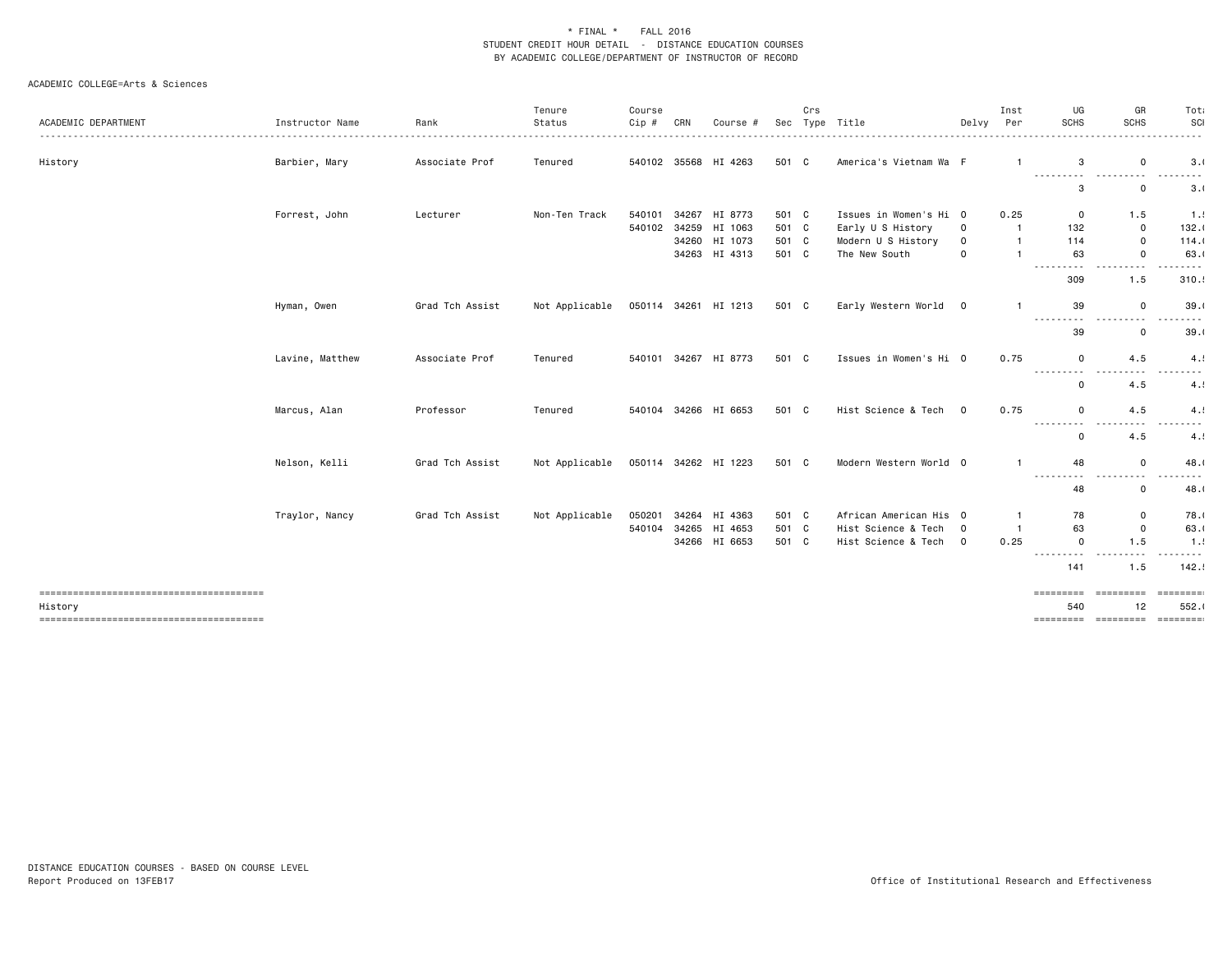| ACADEMIC DEPARTMENT      | Instructor Name   | Rank           | Tenure<br>Status | Course<br>Cip # | CRN   | Course #             |       | Crs | Sec Type Title         | Delvy Per   | Inst | UG<br><b>SCHS</b>   | GR<br><b>SCHS</b>    | Tota<br>SCI   |
|--------------------------|-------------------|----------------|------------------|-----------------|-------|----------------------|-------|-----|------------------------|-------------|------|---------------------|----------------------|---------------|
|                          |                   |                |                  |                 |       |                      |       |     |                        |             |      |                     |                      |               |
| Mathematics & Statistics | Eaton, Jonathan   | Instructor     | Non-Ten Track    | 270501          |       | 34298 MA 2113        | 501 C |     | Intro to Stats         | 0           |      | 69                  | $\mathbf 0$          | 69.1          |
|                          |                   |                |                  |                 |       | 34346 ST 2113        | 501 C |     | Intro to Stats         | $\mathbf 0$ |      | 21                  | $\mathbf 0$          | 21.1          |
|                          |                   |                |                  |                 |       |                      |       |     |                        |             |      | .<br>90             | - - -<br>$\mathbf 0$ | 90.1          |
|                          | Liu, Yuan         | Assistant Prof | Ten Track        | 270101          |       | 34825 MA 6313        | 501 C |     | Numerical Anal I       | $\mathbf 0$ |      | $\mathbf 0$<br>.    | 18<br>.              | 18.1<br>----- |
|                          |                   |                |                  |                 |       |                      |       |     |                        |             |      | $\Omega$            | 18                   | 18.1          |
|                          | Walters, Kimberly | Instructor     | Non-Ten Track    |                 |       | 270102 34293 MA 1313 | 501 B |     | College Algebra        | $\mathbf 0$ |      | 75<br>----------    | $\mathbf{0}$<br>.    | 75.0<br>----- |
|                          |                   |                |                  |                 |       |                      |       |     |                        |             |      | 75                  | $\mathbf 0$          | 75.0          |
|                          | Woodard, Kelly    | Lecturer       | Non-Ten Track    | 270101          |       | 34292 MA 0103        | 501 B |     | Intermediate Algebra 0 |             |      | 39                  | 0                    | 39.1          |
|                          |                   |                |                  |                 |       | 34294 MA 1323        | 501 C |     | Trigonometry           | $\Omega$    |      | 69                  | $\mathbf 0$          | 69.1          |
|                          |                   |                |                  |                 |       | 34295 MA 1413        | 501 C |     | Structure Real Numbe 0 |             |      | 57                  | $\mathbf 0$          | 57.1          |
|                          |                   |                |                  |                 |       | 34296 MA 1423        | 501 C |     | Problem Solving Real 0 |             |      | 93                  | $\mathbf 0$          | 93.1          |
|                          |                   |                |                  |                 | 34297 | MA 1433              | 501 C |     | Informal Geom & Meas 0 |             |      | 36                  | $\Omega$             | 36.1          |
|                          |                   |                |                  |                 |       |                      |       |     |                        |             |      | 294                 | $\mathbf 0$          | 294.1         |
|                          |                   |                |                  |                 |       |                      |       |     |                        |             |      | $=$ = = = = = = = = | -----                |               |
| Mathematics & Statistics |                   |                |                  |                 |       |                      |       |     |                        |             |      | 459                 | 18                   | 477.1         |
|                          |                   |                |                  |                 |       |                      |       |     |                        |             |      | =========           | ----------           | ========      |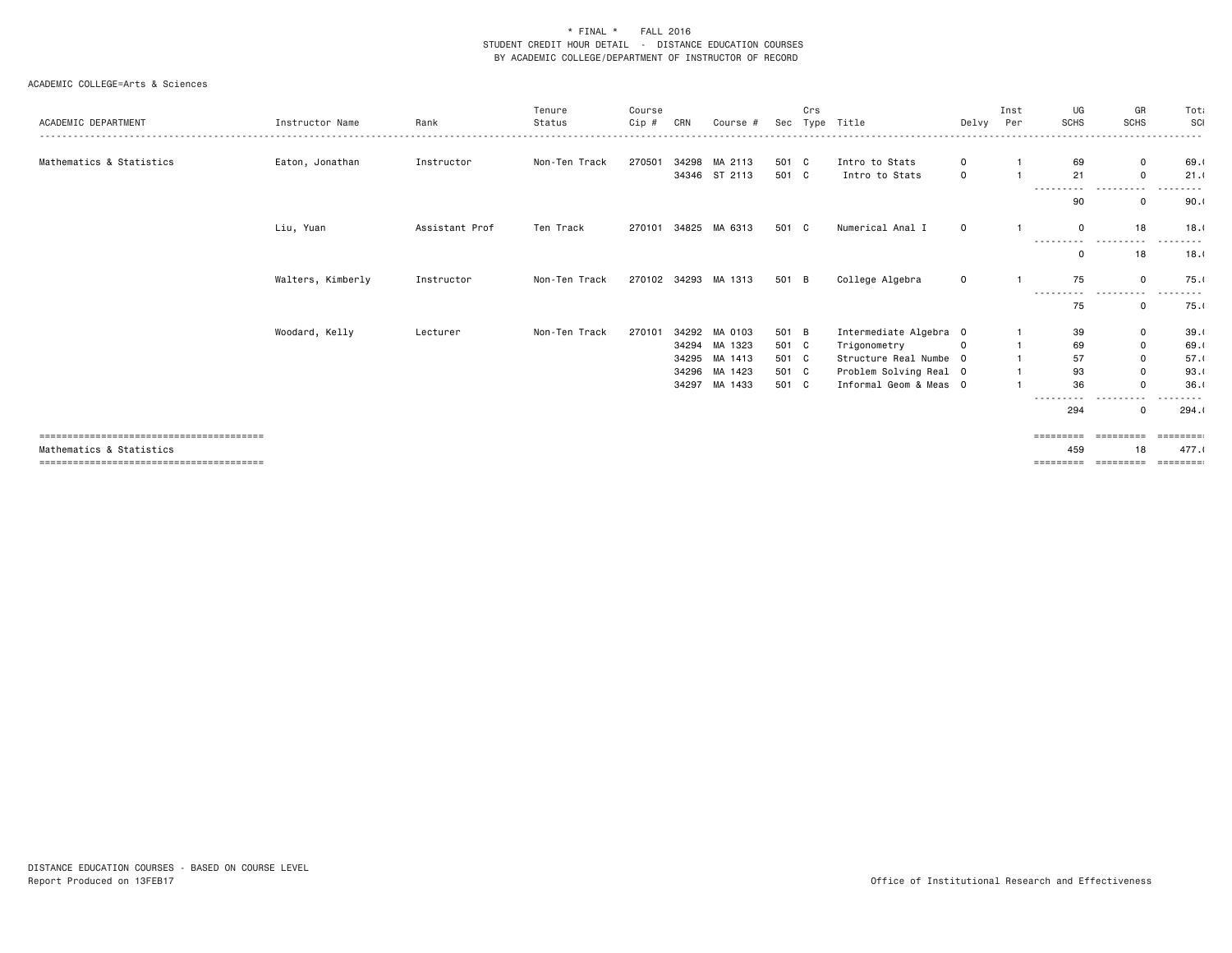| ACADEMIC DEPARTMENT   | Instructor Name | Rank     | Tenure<br>Status | Course<br>Cip# | CRN | Course #              |       | Crs | Sec Type Title  | Delvy | Inst<br>Per | UG<br><b>SCHS</b> | GR<br><b>SCHS</b>      | Tota<br>SCI                  |
|-----------------------|-----------------|----------|------------------|----------------|-----|-----------------------|-------|-----|-----------------|-------|-------------|-------------------|------------------------|------------------------------|
| Philosophy & Religion | Roche, Michael  | Lecturer | Non-Ten Track    |                |     | 380103 36195 PHI 1123 | 501 C |     | Intro To Ethics |       |             | 93<br>93          | $\Omega$<br>           | 93.1<br>.<br>93.0            |
| Philosophy & Religion |                 |          |                  |                |     |                       |       |     |                 |       |             | =========<br>93   | =========<br>========= | 93.<br>$=$ = = = = = = = $=$ |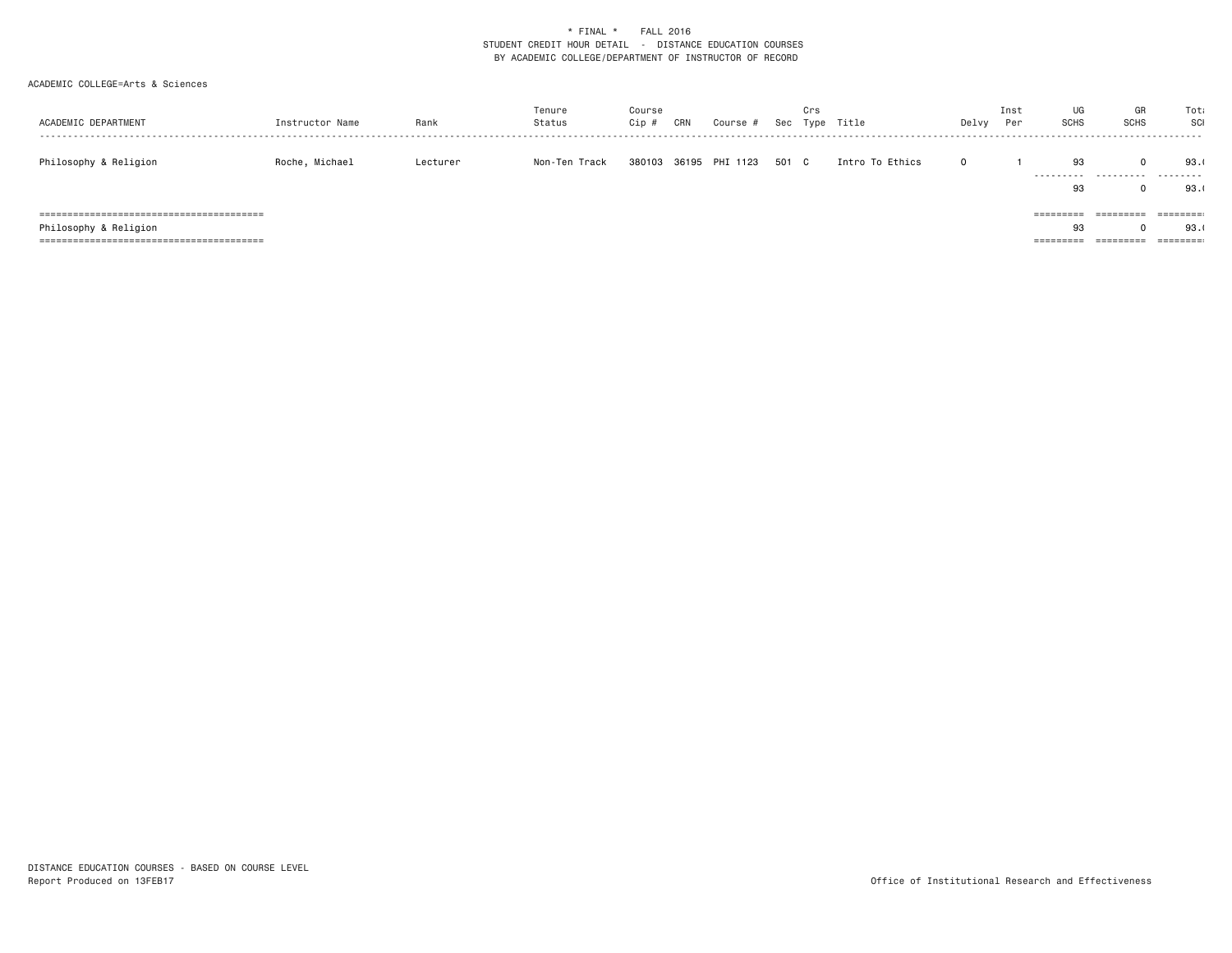| ACADEMIC DEPARTMENT | Instructor Name | Rank        | Tenure<br>Status | Course<br>Cip # | CRN | Course #             |       | Crs | Sec Type Title         | Delvy | Inst<br>Per | UG<br>SCHS          | GR<br><b>SCHS</b>                     | Tota<br>SCI<br>------ |
|---------------------|-----------------|-------------|------------------|-----------------|-----|----------------------|-------|-----|------------------------|-------|-------------|---------------------|---------------------------------------|-----------------------|
| Physics & Astronomy | Clark, Shane    | Non-Faculty | Not Applicable   |                 |     | 400801 34316 PH 1021 | 501 L |     | Physical Science Lab 0 |       |             | 13                  | $\Omega$<br>_________________________ | 13.0<br>.             |
|                     |                 |             |                  |                 |     |                      |       |     |                        |       |             | 13                  | 0                                     | 13.0                  |
|                     | Moody, Judith   | Lecturer    | Non-Ten Track    | 400801          |     | 34317 PH 1023        | 501 C |     | Physical Sci Survey 0  |       |             | 63                  | $\Omega$                              | 63.                   |
|                     |                 |             |                  |                 |     |                      |       |     |                        |       |             | 63                  | _________________________<br>0        | .<br>63.              |
|                     |                 |             |                  |                 |     |                      |       |     |                        |       |             | =========           | =========                             |                       |
| Physics & Astronomy |                 |             |                  |                 |     |                      |       |     |                        |       |             | 76                  | $\Omega$                              | 76.0                  |
|                     |                 |             |                  |                 |     |                      |       |     |                        |       |             | $=$ = = = = = = = = |                                       |                       |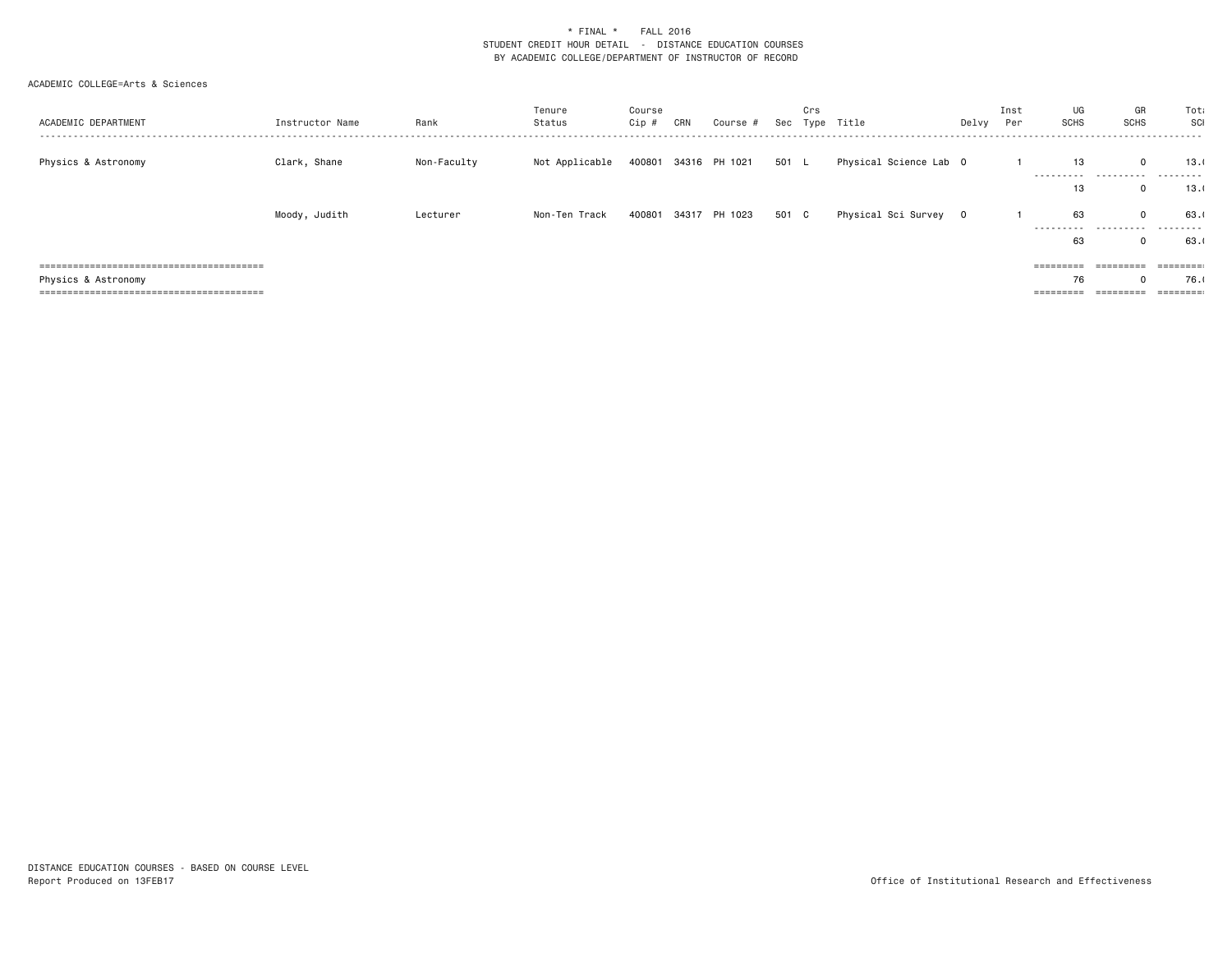| ACADEMIC DEPARTMENT                                          | Instructor Name  | Rank           | Tenure<br>Status | Course<br>Cip # | CRN   | Course #                    |       | Crs | Sec Type Title         | Delvy Per | Inst | UG<br><b>SCHS</b>         | GR<br><b>SCHS</b> | Tota<br>SCI      |
|--------------------------------------------------------------|------------------|----------------|------------------|-----------------|-------|-----------------------------|-------|-----|------------------------|-----------|------|---------------------------|-------------------|------------------|
| Political Science & Public Administratio Stanisevski, Dragan |                  | Associate Prof | Tenured          |                 |       | 440401 35161 PPA 8723 501 S |       |     | Pub Budget & Fin Mgt F |           |      | 0<br>----------           | 30<br>.           | 30.1<br>-------- |
|                                                              |                  |                |                  |                 |       |                             |       |     |                        |           |      | 0                         | 30                | 30.1             |
|                                                              | Wall, Diane      | Lecturer       | Non-Ten Track    |                 |       | 451002 34321 PS 1113        | 501 C |     | American Government 0  |           |      | 72                        | $\mathbf 0$       | 72.1             |
|                                                              |                  |                |                  |                 |       |                             |       |     |                        |           |      | .<br>72                   | .<br>$\mathbf{0}$ | 72.0             |
|                                                              | Wiseman, William | Lecturer       | Non-Ten Track    | 440401          | 34320 | PPA 9613                    | 501 S |     | Rural Gov Admin I      |           |      | $\mathbf 0$               | 18                | 18.0             |
|                                                              |                  |                |                  |                 |       |                             |       |     |                        |           |      | ----------<br>$\mathbf 0$ | .<br>18           | .<br>18.0        |
|                                                              |                  |                |                  |                 |       |                             |       |     |                        |           |      | ========                  |                   |                  |
| Political Science & Public Administratio                     |                  |                |                  |                 |       |                             |       |     |                        |           |      | 72                        | 48                | 120.1            |
| =============================                                |                  |                |                  |                 |       |                             |       |     |                        |           |      |                           |                   |                  |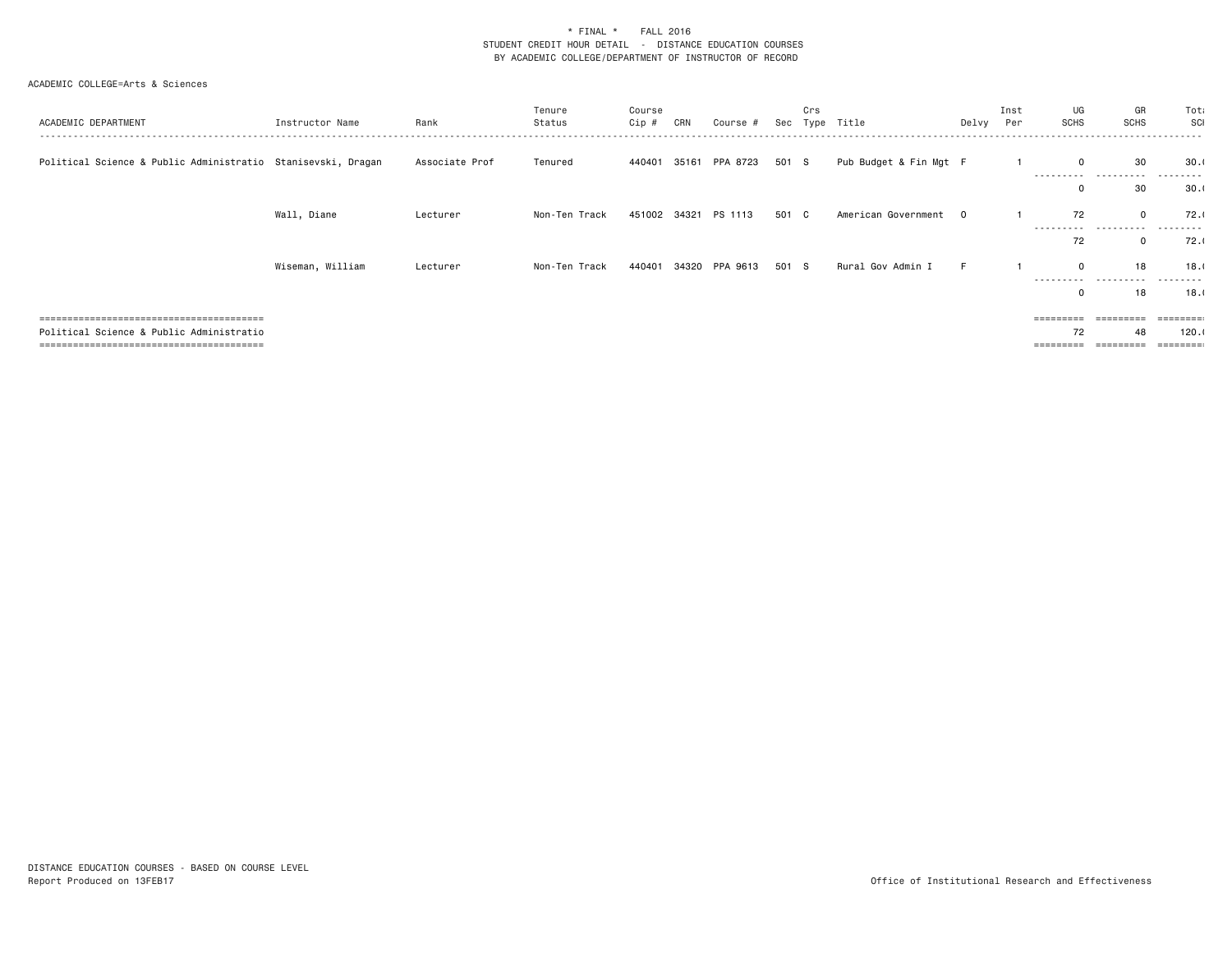| ACADEMIC DEPARTMENT | Instructor Name    | Rank        | Tenure<br>Status | Course<br>Cip # | CRN | Course #                    | Sec   | Crs<br>Type | Title                  | Delvy       | Inst<br>Per | UG<br><b>SCHS</b>       | GR<br><b>SCHS</b>   | Tota<br>SCI    |
|---------------------|--------------------|-------------|------------------|-----------------|-----|-----------------------------|-------|-------------|------------------------|-------------|-------------|-------------------------|---------------------|----------------|
| Psychology          | Broadway, Megan    | Lecturer    | Non-Ten Track    | 422701          |     | 34824 PSY 3713              | 501 C |             | Cognitive Psychology 0 |             |             | 72<br>-----<br>-----    | $\mathbf 0$<br>.    | 72.1           |
|                     |                    |             |                  |                 |     |                             |       |             |                        |             |             | 72                      | 0                   | 72.1           |
|                     | Campbell, Kristen  | Lecturer    | Non-Ten Track    | 420101          |     | 34322 PSY 3213              | 501 C |             | Psych Of Ab Behavior 0 |             |             | 90<br>- - - - - - - - - | $\mathbf 0$         | 90.1           |
|                     |                    |             |                  |                 |     |                             |       |             |                        |             |             | 90                      | $\Omega$            | 90.1           |
|                     | Gresham, Courtney  | Non-Faculty | Not Applicable   |                 |     | 422707 34324 PSY 4353 501 C |       |             | Psychology and the L 0 |             |             | 87<br>----------        | $\mathbf 0$         | 87.1           |
|                     |                    |             |                  |                 |     |                             |       |             |                        |             |             | 87                      | $\mathbf 0$         | 87.1           |
|                     | Valentine, Michael | Instructor  | Non-Ten Track    |                 |     | 422803 34323 PSY 4223       | 501 C |             | Drug Use And Abuse     | $\mathbf 0$ |             | 93<br>.<br>----         | $\mathbf 0$<br>---- | 93.1           |
|                     |                    |             |                  |                 |     |                             |       |             |                        |             |             | 93                      | 0                   | 93.1           |
|                     |                    |             |                  |                 |     |                             |       |             |                        |             |             | =========<br>342        | $\Omega$            | =====<br>342.1 |
| Psychology          |                    |             |                  |                 |     |                             |       |             |                        |             |             |                         |                     | ======         |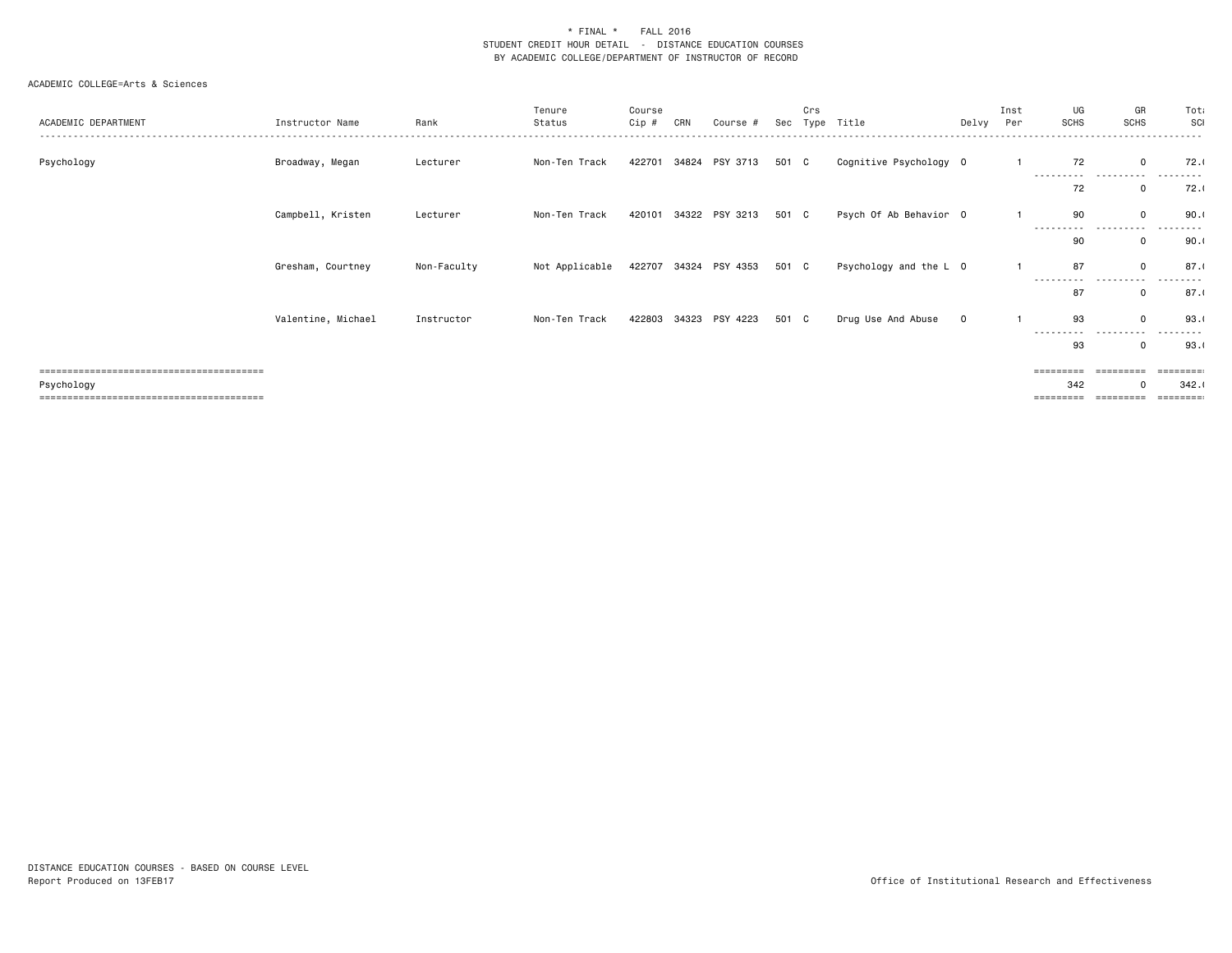|                                        |                   |             | Tenure         | Course |       |               |       | Crs |                        |             | Inst                    | UG                                                                                                                                                                                                                                                                                                                                                                                                 | GR                                                                                                                                                                                    | Tot                                                                                                                                                          |
|----------------------------------------|-------------------|-------------|----------------|--------|-------|---------------|-------|-----|------------------------|-------------|-------------------------|----------------------------------------------------------------------------------------------------------------------------------------------------------------------------------------------------------------------------------------------------------------------------------------------------------------------------------------------------------------------------------------------------|---------------------------------------------------------------------------------------------------------------------------------------------------------------------------------------|--------------------------------------------------------------------------------------------------------------------------------------------------------------|
| ACADEMIC DEPARTMENT                    | Instructor Name   | Rank        | Status         | Cip #  | CRN   | Course #      | Sec   |     | Type Title             | Delvy       | Per                     | <b>SCHS</b>                                                                                                                                                                                                                                                                                                                                                                                        | <b>SCHS</b>                                                                                                                                                                           | SCI<br>.                                                                                                                                                     |
| Sociology                              | Bryant, Natalie   | Lecturer    | Non-Ten Track  | 440701 |       | 34348 SW 3023 | 501 C |     | Hum Beh Soc Envir II 0 |             |                         | 45                                                                                                                                                                                                                                                                                                                                                                                                 | $\mathbf 0$                                                                                                                                                                           | 45.1                                                                                                                                                         |
|                                        |                   |             |                |        |       |               |       |     |                        |             |                         | ---------<br>45                                                                                                                                                                                                                                                                                                                                                                                    | ---------<br>0                                                                                                                                                                        | .<br>45.1                                                                                                                                                    |
|                                        | Cheek, Jennifer   | Lecturer    | Non-Ten Track  | 451101 |       | 34340 SO 1003 | 501 C |     | Intro To Sociology     | $\mathbf 0$ |                         | 78                                                                                                                                                                                                                                                                                                                                                                                                 | 0                                                                                                                                                                                     | 78.0                                                                                                                                                         |
|                                        |                   |             |                |        |       | 34341 SO 1203 | 501 C |     | Sociology of Familie 0 |             | $\mathbf{1}$            | 66                                                                                                                                                                                                                                                                                                                                                                                                 | 0                                                                                                                                                                                     | 66.                                                                                                                                                          |
|                                        |                   |             |                |        |       | 36194 SO 4333 | 501 C |     | Sociology Of Sports    | 0           | $\overline{\mathbf{1}}$ | 60<br>$\frac{1}{2} \frac{1}{2} \frac{1}{2} \frac{1}{2} \frac{1}{2} \frac{1}{2} \frac{1}{2} \frac{1}{2} \frac{1}{2} \frac{1}{2} \frac{1}{2} \frac{1}{2} \frac{1}{2} \frac{1}{2} \frac{1}{2} \frac{1}{2} \frac{1}{2} \frac{1}{2} \frac{1}{2} \frac{1}{2} \frac{1}{2} \frac{1}{2} \frac{1}{2} \frac{1}{2} \frac{1}{2} \frac{1}{2} \frac{1}{2} \frac{1}{2} \frac{1}{2} \frac{1}{2} \frac{1}{2} \frac{$ | $\mathsf 0$                                                                                                                                                                           | 60.1                                                                                                                                                         |
|                                        |                   |             |                |        |       |               |       |     |                        |             |                         | 204                                                                                                                                                                                                                                                                                                                                                                                                | 0                                                                                                                                                                                     | 204.1                                                                                                                                                        |
|                                        | Cooper, Melissa   | Lecturer    | Non-Ten Track  | 440701 |       | 34349 SW 4643 | 501 C |     | S W Services in Scho 0 |             |                         | 69<br>$\frac{1}{2} \left( \frac{1}{2} \right) \left( \frac{1}{2} \right) \left( \frac{1}{2} \right)$                                                                                                                                                                                                                                                                                               | $\mathsf 0$<br>- - -                                                                                                                                                                  | 69.<br>$\frac{1}{2}$                                                                                                                                         |
|                                        |                   |             |                |        |       |               |       |     |                        |             |                         | 69                                                                                                                                                                                                                                                                                                                                                                                                 | 0                                                                                                                                                                                     | 69.                                                                                                                                                          |
|                                        | Harris, Colleen   | Non-Faculty | Not Applicable | 450201 |       | 35325 SO 4173 | 501 C |     | Environment-Society    | $\mathbf 0$ | $\mathbf{1}$            | 81                                                                                                                                                                                                                                                                                                                                                                                                 | 0                                                                                                                                                                                     | 81.1                                                                                                                                                         |
|                                        |                   |             |                |        |       |               |       |     |                        |             |                         | $\cdots$<br>81                                                                                                                                                                                                                                                                                                                                                                                     | 0                                                                                                                                                                                     | 81.1                                                                                                                                                         |
|                                        | Knowles, Veronica | Lecturer    | Non-Ten Track  | 440701 |       | 34347 SW 3003 | 501 C |     | Populations at-risk    | $\mathbf 0$ | $\mathbf{1}$            | 33                                                                                                                                                                                                                                                                                                                                                                                                 | $\mathbf 0$                                                                                                                                                                           | 33.1                                                                                                                                                         |
|                                        |                   |             |                |        |       |               |       |     |                        |             |                         | ---------<br>33                                                                                                                                                                                                                                                                                                                                                                                    | $\cdots$<br>.<br>0                                                                                                                                                                    | $\frac{1}{2} \left( \frac{1}{2} \right) \left( \frac{1}{2} \right) \left( \frac{1}{2} \right) \left( \frac{1}{2} \right)$<br>33.1                            |
|                                        | Rogers, Sarah     | Lecturer    | Non-Ten Track  | 450401 | 34115 | CRM 1003      | 501 C |     | Crime & Justice in A 0 |             |                         | 54                                                                                                                                                                                                                                                                                                                                                                                                 | 0                                                                                                                                                                                     | 54.1                                                                                                                                                         |
|                                        |                   |             |                | 451101 |       | 34342 SO 3313 | 501 C |     | Deviant Behavior       | $\mathbf 0$ | $\overline{1}$          | 75<br>---------                                                                                                                                                                                                                                                                                                                                                                                    | $\mathsf{o}$<br>$\frac{1}{2} \left( \frac{1}{2} \right) \left( \frac{1}{2} \right) \left( \frac{1}{2} \right) \left( \frac{1}{2} \right) \left( \frac{1}{2} \right)$<br>$\frac{1}{2}$ | 75.1<br>$\frac{1}{2} \left( \frac{1}{2} \right) \left( \frac{1}{2} \right) \left( \frac{1}{2} \right) \left( \frac{1}{2} \right) \left( \frac{1}{2} \right)$ |
|                                        |                   |             |                |        |       |               |       |     |                        |             |                         | 129                                                                                                                                                                                                                                                                                                                                                                                                | 0                                                                                                                                                                                     | 129.1                                                                                                                                                        |
|                                        | Vasquez, Lauren   | Lecturer    | Non-Ten Track  | 450401 | 35324 | CRM 3503      | 501 C |     | Violence in the US     | $\mathbf 0$ | $\overline{\mathbf{1}}$ | 78                                                                                                                                                                                                                                                                                                                                                                                                 | $\mathbf 0$                                                                                                                                                                           | 78.0                                                                                                                                                         |
|                                        |                   |             |                |        |       |               |       |     |                        |             |                         | .<br>78                                                                                                                                                                                                                                                                                                                                                                                            | ----<br>- - -<br>0                                                                                                                                                                    | ----<br>78.0                                                                                                                                                 |
| -------------------------------------- |                   |             |                |        |       |               |       |     |                        |             |                         | =========                                                                                                                                                                                                                                                                                                                                                                                          | =========                                                                                                                                                                             | $=$ ========                                                                                                                                                 |
| Sociology                              |                   |             |                |        |       |               |       |     |                        |             |                         | 639                                                                                                                                                                                                                                                                                                                                                                                                | O                                                                                                                                                                                     | 639.0                                                                                                                                                        |
|                                        |                   |             |                |        |       |               |       |     |                        |             |                         |                                                                                                                                                                                                                                                                                                                                                                                                    | ===============================                                                                                                                                                       |                                                                                                                                                              |
|                                        |                   |             |                |        |       |               |       |     |                        |             |                         |                                                                                                                                                                                                                                                                                                                                                                                                    |                                                                                                                                                                                       |                                                                                                                                                              |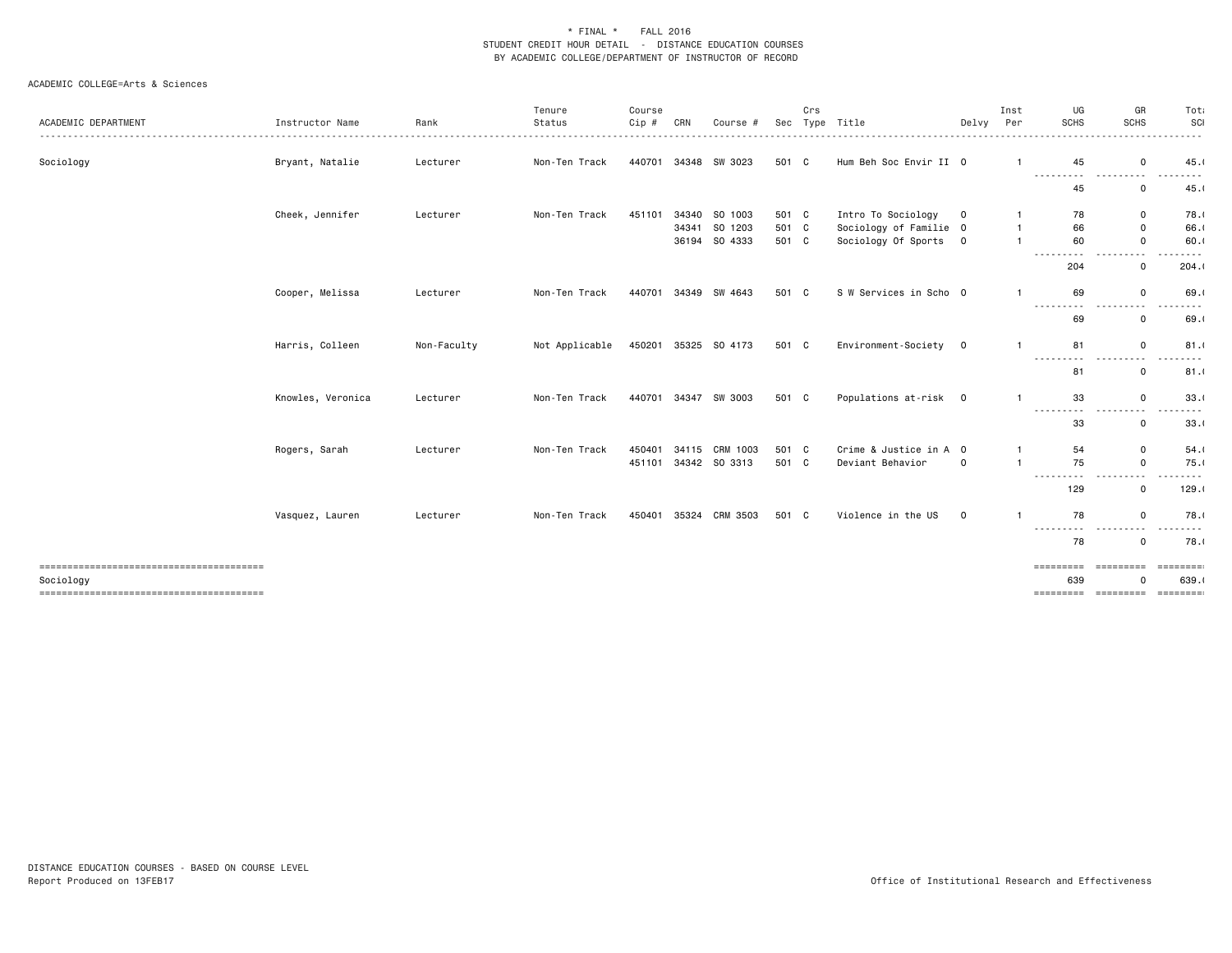| ACADEMIC DEPARTMENT | Instructor Name    | Rank           | Tenure<br>Status | Course<br>Cip # | CRN   | Course #              | Sec   | Crs<br>Type | Title                  | Delvy Per   | Inst | UG<br><b>SCHS</b> | GR<br><b>SCHS</b>                                                                                                                                                                                                                                                     | Tota<br>SCI                                                                                                                                                                              |
|---------------------|--------------------|----------------|------------------|-----------------|-------|-----------------------|-------|-------------|------------------------|-------------|------|-------------------|-----------------------------------------------------------------------------------------------------------------------------------------------------------------------------------------------------------------------------------------------------------------------|------------------------------------------------------------------------------------------------------------------------------------------------------------------------------------------|
|                     |                    |                |                  |                 |       |                       |       |             |                        |             |      |                   |                                                                                                                                                                                                                                                                       |                                                                                                                                                                                          |
| Finance & Economics | He, Wei            | Instructor     | Non-Ten Track    |                 |       | 520801 34194 FIN 3113 | 506 C |             | Financial Systems      | $\mathbf 0$ |      | 57<br>----------  | $\mathbf 0$<br>.<br>$\frac{1}{2} \left( \frac{1}{2} \right) \left( \frac{1}{2} \right) \left( \frac{1}{2} \right) \left( \frac{1}{2} \right)$                                                                                                                         | 57.1<br>.<br>$\cdots$                                                                                                                                                                    |
|                     |                    |                |                  |                 |       |                       |       |             |                        |             |      | 57                | $\Omega$                                                                                                                                                                                                                                                              | 57.1                                                                                                                                                                                     |
|                     | Henry, Thomas      | Lecturer       | Non-Ten Track    | 450601          |       | 34118 EC 2113         | 504 C |             | Prin Of Macroecon      | $\mathbf 0$ |      | 57<br>----------  | $\mathbf 0$<br>----------                                                                                                                                                                                                                                             | 57.1<br>-----                                                                                                                                                                            |
|                     |                    |                |                  |                 |       |                       |       |             |                        |             |      | 57                | $\mathbf 0$                                                                                                                                                                                                                                                           | 57.1                                                                                                                                                                                     |
|                     | Metz, Tammi        | Instructor     | Non-Ten Track    | 521701          | 34285 | INS 3103              | 506 C |             | Prin Of Insurance      | $\Omega$    |      | 138               | $\mathbf 0$                                                                                                                                                                                                                                                           | 138.1                                                                                                                                                                                    |
|                     |                    |                |                  |                 |       | 34286 INS 3303        | 506 C |             | Life Insurance         | $\mathbf 0$ |      | 111<br>---------- | $\mathbf 0$<br>------<br>- - - -                                                                                                                                                                                                                                      | 111.0<br>.                                                                                                                                                                               |
|                     |                    |                |                  |                 |       |                       |       |             |                        |             |      | 249               | $\mathbf 0$                                                                                                                                                                                                                                                           | 249.1                                                                                                                                                                                    |
|                     | Rezek, Jon         | Professor      | Tenured          | 450601          |       | 36405 EC 2123         | 504 C |             | Prin Of Microecon      | $\Omega$    |      | 30                | $\mathbf 0$                                                                                                                                                                                                                                                           | 30.1                                                                                                                                                                                     |
|                     |                    |                |                  | 520601          |       | 34119 EC 8103         | 501 C |             | Econ for Managers      | $\Omega$    |      | $\mathbf 0$       | 117                                                                                                                                                                                                                                                                   | 117.1                                                                                                                                                                                    |
|                     |                    |                |                  |                 |       |                       |       |             |                        |             |      | ----------<br>30  | ----------<br>117                                                                                                                                                                                                                                                     | $\frac{1}{2} \left( \frac{1}{2} \right) \left( \frac{1}{2} \right) \left( \frac{1}{2} \right) \left( \frac{1}{2} \right) \left( \frac{1}{2} \right) \left( \frac{1}{2} \right)$<br>147.1 |
|                     | Roskelley, Kenneth | Associate Prof | Tenured          | 520801          |       | 34195 FIN 3123        | 504 C |             | Financial Management 0 |             |      | 135               | $\mathbf 0$                                                                                                                                                                                                                                                           | 135.1                                                                                                                                                                                    |
|                     |                    |                |                  |                 |       |                       |       |             |                        |             |      | ----------<br>135 | $\begin{array}{cccccccccccccc} \bullet & \bullet & \bullet & \bullet & \bullet & \bullet & \bullet & \bullet \end{array}$<br>$\frac{1}{2} \left( \frac{1}{2} \right) \left( \frac{1}{2} \right) \left( \frac{1}{2} \right) \left( \frac{1}{2} \right)$<br>$\mathbf 0$ | .<br>135.1                                                                                                                                                                               |
|                     |                    |                |                  |                 |       |                       |       |             |                        |             |      |                   |                                                                                                                                                                                                                                                                       |                                                                                                                                                                                          |
| Finance & Economics |                    |                |                  |                 |       |                       |       |             |                        |             |      | =========<br>528  | =========<br>117                                                                                                                                                                                                                                                      | ---------<br>645.1                                                                                                                                                                       |
|                     |                    |                |                  |                 |       |                       |       |             |                        |             |      |                   |                                                                                                                                                                                                                                                                       | ========                                                                                                                                                                                 |
|                     |                    |                |                  |                 |       |                       |       |             |                        |             |      |                   |                                                                                                                                                                                                                                                                       |                                                                                                                                                                                          |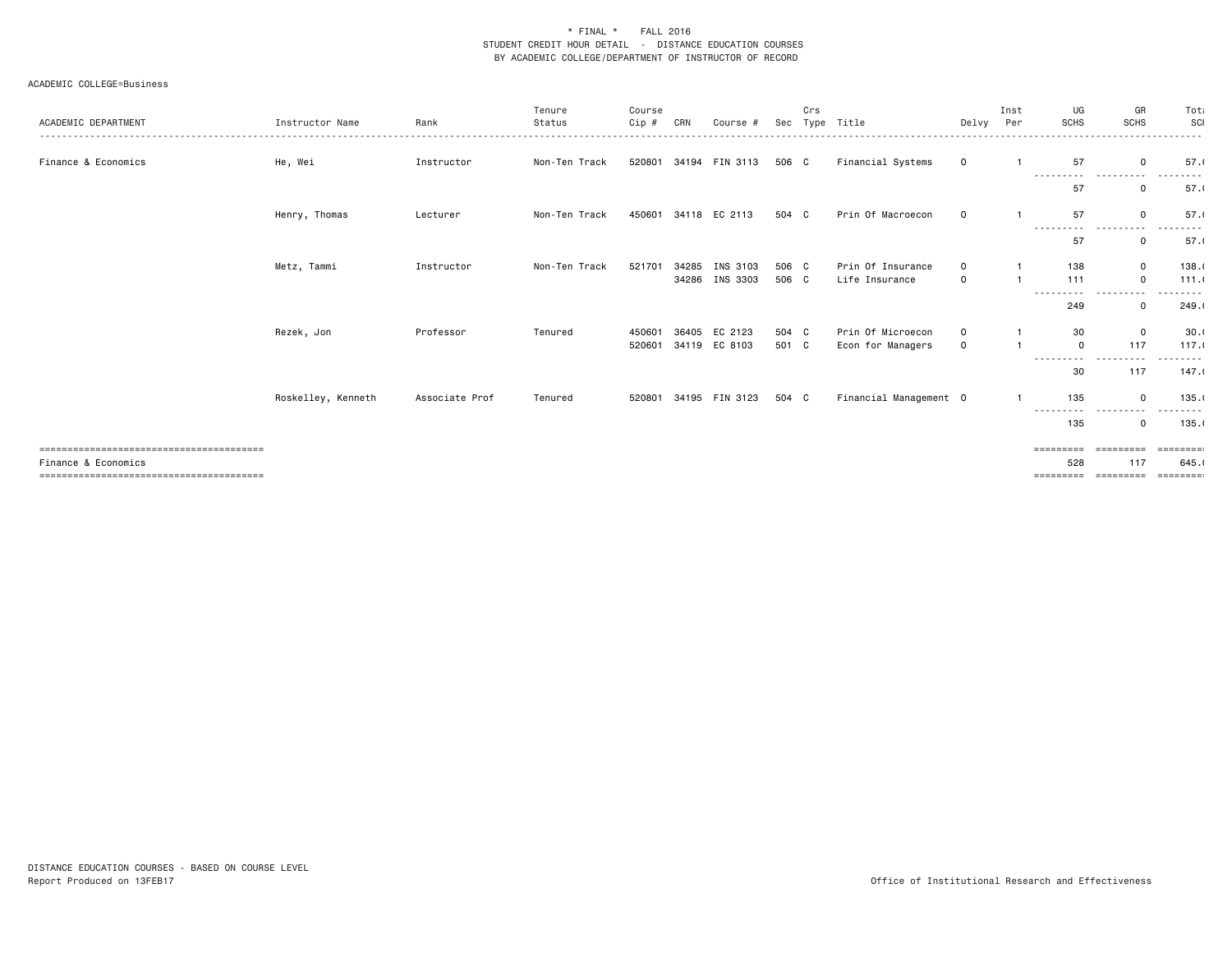| ACADEMIC DEPARTMENT                    | Instructor Name    | Rank           | Tenure<br>Status<br>. | Course<br>Cip # | CRN   | Course         | Sec   | Crs | Type Title             | Delvy       | Inst<br>Per  | UG<br>SCHS<br>.                      | GR<br>SCHS                                                                                                                           | Tot<br>SCI<br>.                                                                                                                                              |
|----------------------------------------|--------------------|----------------|-----------------------|-----------------|-------|----------------|-------|-----|------------------------|-------------|--------------|--------------------------------------|--------------------------------------------------------------------------------------------------------------------------------------|--------------------------------------------------------------------------------------------------------------------------------------------------------------|
| Management & Information Systems       | Marett, Emily      | Instructor     | Non-Ten Track         | 520201          |       | 34303 MGT 3213 | 506 C |     | Org Communications     | $\mathbf 0$ |              | 114                                  | $\mathbf 0$                                                                                                                          | 114.1                                                                                                                                                        |
|                                        |                    |                |                       |                 |       |                |       |     |                        |             |              | .<br>114                             | $ -$<br>$\mathbf 0$                                                                                                                  | .<br>114.1                                                                                                                                                   |
|                                        | Marett, Lawrence   | Associate Prof | Tenured               | 521201          |       | 34076 BIS 8613 | 501 C |     | MIS Administration     | $\mathbf 0$ | -1           | $\mathbf 0$                          | 21<br>$- - -$                                                                                                                        | 21.1                                                                                                                                                         |
|                                        |                    |                |                       |                 |       |                |       |     |                        |             |              | ---------<br>$\mathbf 0$             | .<br>21                                                                                                                              | . <b>.</b><br>21.1                                                                                                                                           |
|                                        | Otondo, Robert     | Associate Prof | Tenured               | 521201          |       | 34075 BIS 8513 | 501 C |     | Bus Telecommunicatio 0 |             | $\mathbf{1}$ | $\Omega$                             | 39<br>$\cdots$<br>$- - -$                                                                                                            | 39.1<br>$\frac{1}{2} \left( \frac{1}{2} \right) \left( \frac{1}{2} \right) \left( \frac{1}{2} \right) \left( \frac{1}{2} \right) \left( \frac{1}{2} \right)$ |
|                                        |                    |                |                       |                 |       |                |       |     |                        |             |              | ---------<br>$\mathbf 0$             | 39                                                                                                                                   | 39.1                                                                                                                                                         |
|                                        | Pearson, Rodney    | Professor      | Tenured               | 521201          | 35401 | BIS 6523       | 501 C |     | Business Programming 0 |             |              | $\Omega$<br>---------                | 6                                                                                                                                    | 6.1                                                                                                                                                          |
|                                        |                    |                |                       |                 |       |                |       |     |                        |             |              | $\mathbf 0$                          | 6                                                                                                                                    | 6.1                                                                                                                                                          |
|                                        | Spencer, Barbara   | Lecturer       | Non-Ten Track         | 520201          |       | 34305 MGT 8123 | 501 C |     | Strategic Bus Consul 0 |             |              | $\Omega$<br>---------                | 42<br>$\frac{1}{2} \left( \frac{1}{2} \right) \left( \frac{1}{2} \right) \left( \frac{1}{2} \right) \left( \frac{1}{2} \right)$<br>. | 42.1<br>.                                                                                                                                                    |
|                                        |                    |                |                       |                 |       |                |       |     |                        |             |              | $\Omega$                             | 42                                                                                                                                   | 42.1                                                                                                                                                         |
|                                        | Templeton, Gary    | Associate Prof | Tenured               | 521201          |       | 34073 BIS 8113 | 501 C |     | Mgt Info Tech & Sys 0  |             | -1           | $\mathbf 0$<br>$\frac{1}{2}$<br>---- | 111                                                                                                                                  | 111.0<br>-----                                                                                                                                               |
|                                        |                    |                |                       |                 |       |                |       |     |                        |             |              | $\mathbf 0$                          | 111                                                                                                                                  | 111.0                                                                                                                                                        |
|                                        | Vardaman, James    | Associate Prof | Tenured               | 520201          | 34304 | MGT 8113       | 501 C |     | Leadership Skills      | $\mathsf 0$ | $\mathbf{1}$ | $\mathbf 0$<br>---------             | 114<br>.<br>$- - -$                                                                                                                  | 114.1<br>.                                                                                                                                                   |
|                                        |                    |                |                       |                 |       |                |       |     |                        |             |              | $\mathbf 0$                          | 114                                                                                                                                  | 114.1                                                                                                                                                        |
|                                        | Warkentin, Merrill | Professor      | Tenured               | 521201          |       | 34074 BIS 8213 | 501 C |     | Adv Sys Anal & Des     | $\mathbf 0$ |              | $\mathbf 0$<br>---------             | 18<br>$- - -$<br>$\frac{1}{2} \frac{1}{2} \frac{1}{2} \frac{1}{2} \frac{1}{2} \frac{1}{2}$                                           | 18.1<br><u>.</u>                                                                                                                                             |
|                                        |                    |                |                       |                 |       |                |       |     |                        |             |              | $\mathbf 0$                          | 18                                                                                                                                   | 18.1                                                                                                                                                         |
| -------------------------------------- |                    |                |                       |                 |       |                |       |     |                        |             |              | =========<br>114                     | =========<br>351                                                                                                                     | =========<br>465.1                                                                                                                                           |
| Management & Information Systems       |                    |                |                       |                 |       |                |       |     |                        |             |              | =========                            | =========                                                                                                                            | <b>EBBEEBER</b>                                                                                                                                              |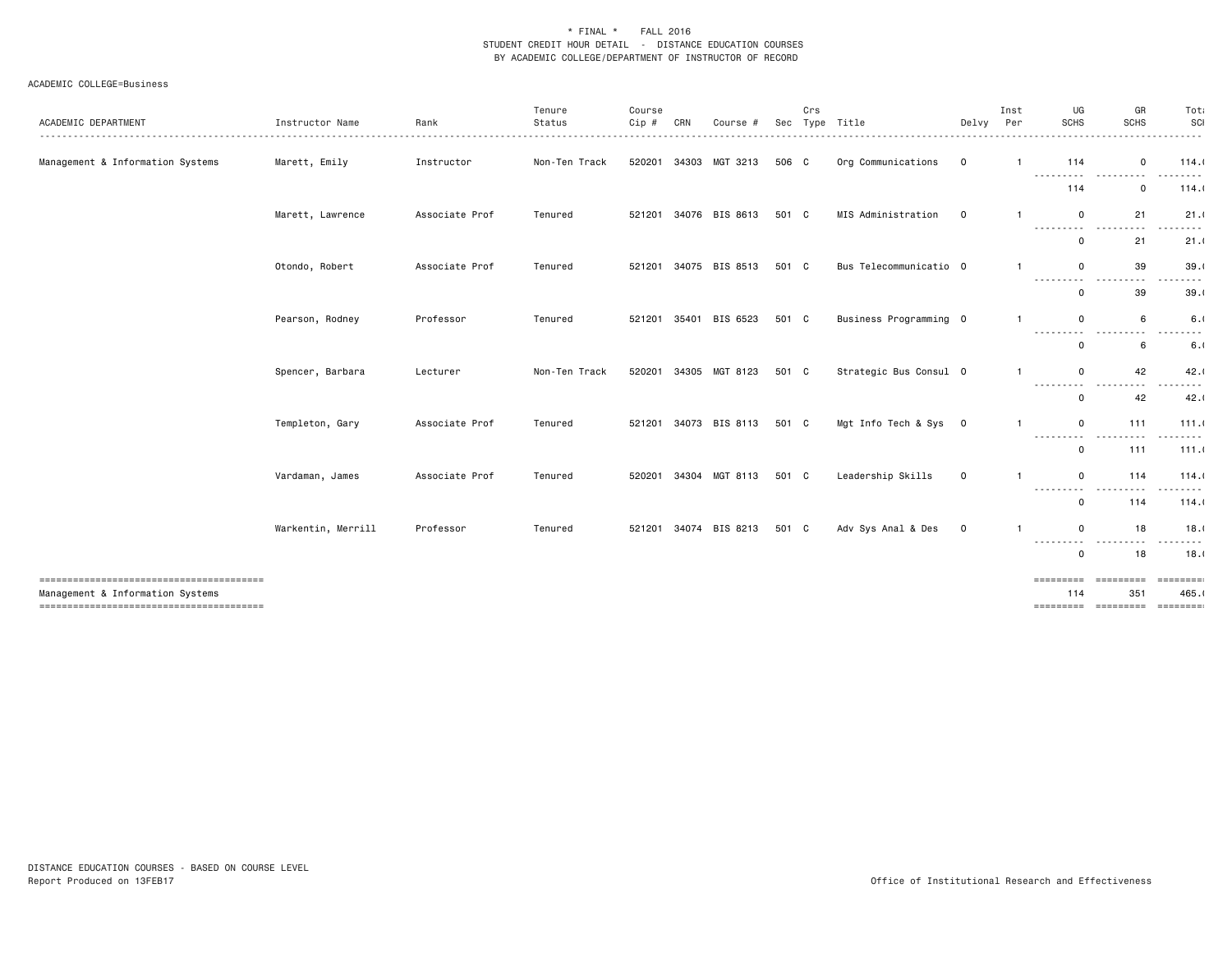| ACADEMIC DEPARTMENT                                    | Instructor Name     | Rank            | Tenure<br>Status | Course<br>Cip #  | CRN | Course #                       |                | Crs | Sec Type Title                          | Delvy                    | Inst<br>Per | UG<br><b>SCHS</b>      | GR<br><b>SCHS</b>   | Tota<br>SCI        |
|--------------------------------------------------------|---------------------|-----------------|------------------|------------------|-----|--------------------------------|----------------|-----|-----------------------------------------|--------------------------|-------------|------------------------|---------------------|--------------------|
|                                                        |                     |                 |                  |                  |     |                                |                |     |                                         |                          |             |                        |                     |                    |
| Marketing, Quantitative Analysis & Busin Collier, Joel |                     | Associate Prof  | Tenured          |                  |     | 521401 34307 MKT 8153          | 521 C          |     | Strategic Marketing 0                   |                          |             | $\mathbf 0$            | 87                  | 87.1               |
|                                                        |                     |                 |                  |                  |     |                                |                |     |                                         |                          |             | 0                      | 87                  | 87.1               |
|                                                        | Dunlap, Kali        | Non-Faculty     | Not Applicable   |                  |     | 240102 34272 IDS 4111          | 502 C          |     | Professional Seminar 0                  |                          |             | 20                     | $\Omega$<br>-----   | 20.1               |
|                                                        |                     |                 |                  |                  |     |                                |                |     |                                         |                          |             | ---------<br>20        | $- - -$<br>$\Omega$ | 20.1               |
|                                                        | Esmark, Carol       | Assistant Prof  | Ten Track        |                  |     | 521302 34079 BQA 8233          | 501 C          |     | Quant Analysis & Bus 0                  |                          |             | $\mathbf 0$            | 108                 | 108.1              |
|                                                        |                     |                 |                  |                  |     |                                |                |     |                                         |                          |             | .<br>$\mathbf 0$       | 108                 | .<br>108.1         |
|                                                        | Krallman, Alexandra | Grad Tch Assist | Not Applicable   |                  |     | 521401 34306 MKT 3013          | 504 C          |     | Principles Of Mkt                       | $\mathbf{O}$             |             | 126                    | $\mathsf 0$         | 126.1              |
|                                                        |                     |                 |                  |                  |     |                                |                |     |                                         |                          |             | ---<br>126             | $\mathbf 0$         | 126.1              |
|                                                        | Mallette, Stephanie | Instructor      | Non-Ten Track    | 220205<br>229999 |     | 34077 BL 6243<br>34078 BL 8113 | 511 C<br>521 C |     | Entrepreneur Law<br>Law Ethics Disp Res | $\Omega$<br>$\mathbf{O}$ |             | $^{\circ}$<br>$\Omega$ | 48<br>81            | 48.1<br>81.1       |
|                                                        |                     |                 |                  |                  |     |                                |                |     |                                         |                          |             | 0                      | 129                 | 129.1              |
|                                                        |                     |                 |                  |                  |     |                                |                |     |                                         |                          |             |                        |                     | ========           |
| Marketing, Quantitative Analysis & Busin               |                     |                 |                  |                  |     |                                |                |     |                                         |                          |             | 146<br>=========       | 324<br>=========    | 470.1<br>--------- |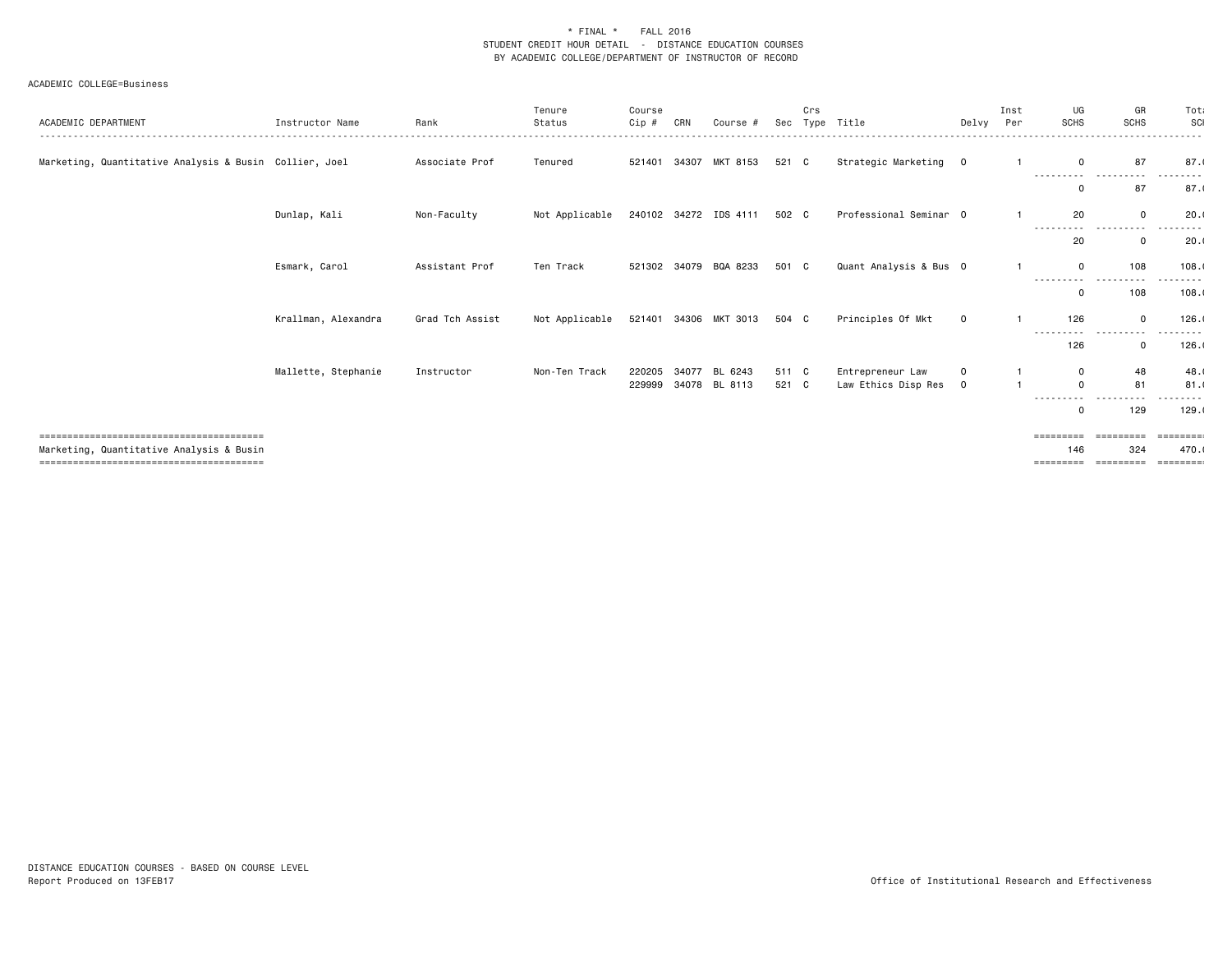| ACADEMIC DEPARTMENT   | Instructor Name   | Rank           | Tenure<br>Status | Course<br>Cip# | CRN | Course #                    | Crs | Sec Type Title         | Delvy Per | Inst | UG<br>SCHS  | GR<br>SCHS                   | Tota<br>SCI<br>. |
|-----------------------|-------------------|----------------|------------------|----------------|-----|-----------------------------|-----|------------------------|-----------|------|-------------|------------------------------|------------------|
| School of Accountancy | Addy, Noel        | Associate Prof | Tenured          | 520301         |     | 34058 ACC 8213 511 C        |     | Fin & Acc Report Ana 0 |           |      | $\mathbf 0$ | 108                          | 108.1            |
|                       |                   |                |                  |                |     |                             |     |                        |           |      |             | ---------- ----------<br>108 | .<br>108.1       |
|                       | Gardner, Virginia | Non-Faculty    | Not Applicable   |                |     | 520301 34057 ACC 2203 501 C |     | Survey of Accounting 0 |           |      | 57          | $\mathbf 0$                  | 57.1             |
|                       |                   |                |                  |                |     |                             |     |                        |           |      | 57          | <br>0                        | 57.1             |
|                       |                   |                |                  |                |     |                             |     |                        |           |      |             | $=$ = = = = = = = =          |                  |
| School of Accountancy |                   |                |                  |                |     |                             |     |                        |           |      | 57          | 108                          | 165.1            |
|                       |                   |                |                  |                |     |                             |     |                        |           |      | =========   | =========                    |                  |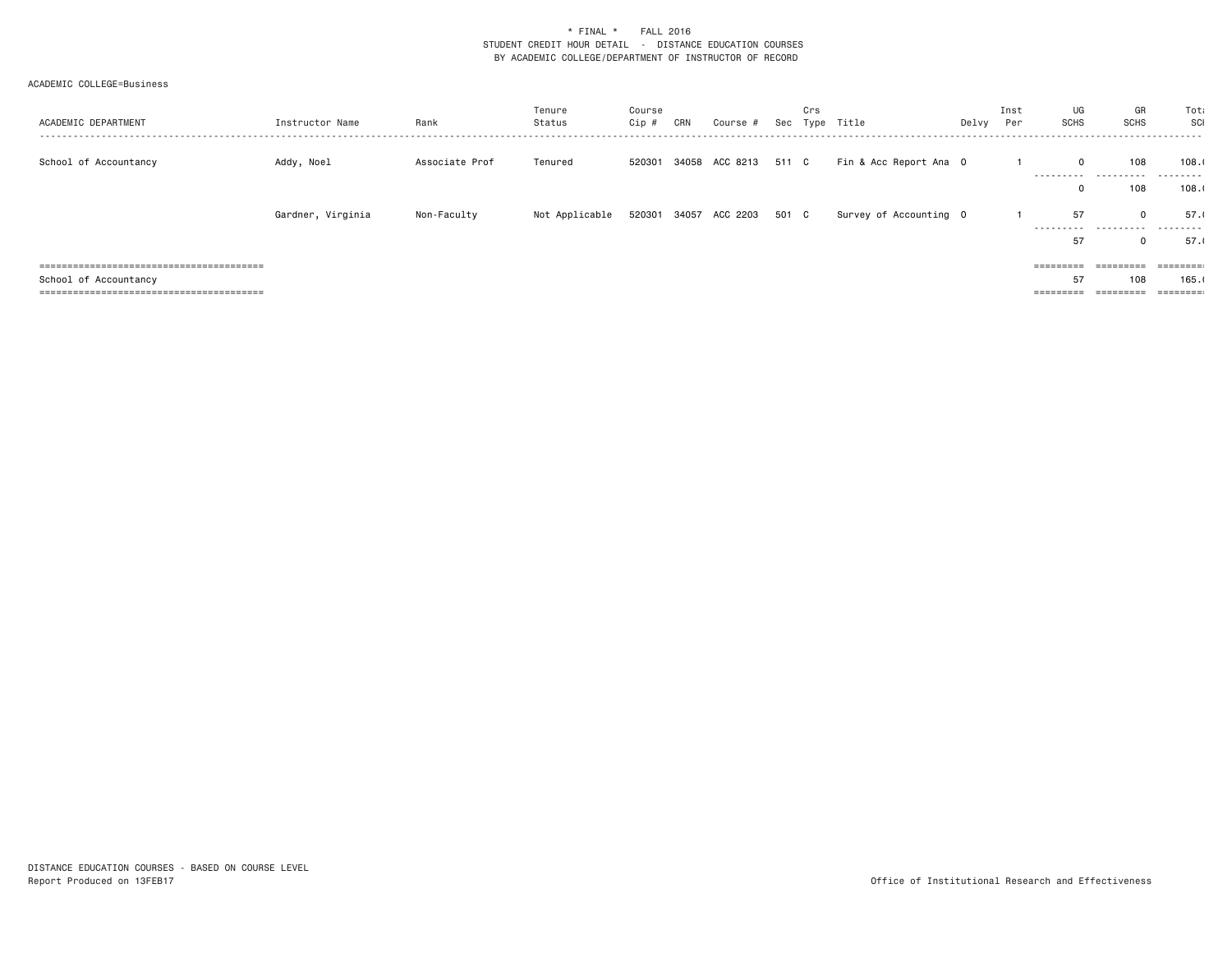| ACADEMIC DEPARTMENT                     | Instructor Name  | Rank        | Tenure<br>Status | Course<br>Cip # | CRN | Course #              |       | Crs | Sec Type Title         | Delvy Per    | Inst | UG<br><b>SCHS</b>               | GR<br><b>SCHS</b> | Tota<br>SCI       |
|-----------------------------------------|------------------|-------------|------------------|-----------------|-----|-----------------------|-------|-----|------------------------|--------------|------|---------------------------------|-------------------|-------------------|
| Counseling, Educational Psychology, and | Ball, Kimberly   | Lecturer    | Non-Ten Track    | 130901          |     | 34149 EDF 3333        | 501 C |     | Social Foundation Ed 0 |              |      | 78<br>- - - - - - - - - -       | $\Omega$<br>.     | 78.0              |
|                                         |                  |             |                  |                 |     |                       |       |     |                        |              |      | 78                              | $\mathbf 0$       | 78.1              |
|                                         | Seymour, Dana    | Non-Faculty | Not Applicable   |                 |     | 130604 34192 EPY 8473 | 501 C |     | Mid Level Assessment 0 |              |      | $\Omega$<br>- - - - - - - - - - | 51<br>.<br>.      | 51.1<br>- - - - - |
|                                         |                  |             |                  |                 |     |                       |       |     |                        |              |      | $\mathbf 0$                     | 51                | 51.1              |
|                                         | Wang, Chih-Hsuan | Lecturer    | Non-Ten Track    | 130603          |     | 34190 EPY 6214        | 501 B |     | Ed & Psy Statistics    | $\mathbf 0$  |      | $\mathbf 0$                     | 64                | 64.               |
|                                         |                  |             |                  |                 |     | 34191 EPY 8214        | 501 B |     | Adv Ed & Psy Stat      | $\mathbf{0}$ |      | $\Omega$                        | 12                | 12.1              |
|                                         |                  |             |                  |                 |     |                       |       |     |                        |              |      | ----------<br>0                 | .<br>76           | -----<br>76.0     |
|                                         |                  |             |                  |                 |     |                       |       |     |                        |              |      |                                 |                   |                   |
| Counseling, Educational Psychology, and |                  |             |                  |                 |     |                       |       |     |                        |              |      | 78                              | 127               | 205.1             |
|                                         |                  |             |                  |                 |     |                       |       |     |                        |              |      | =========                       |                   |                   |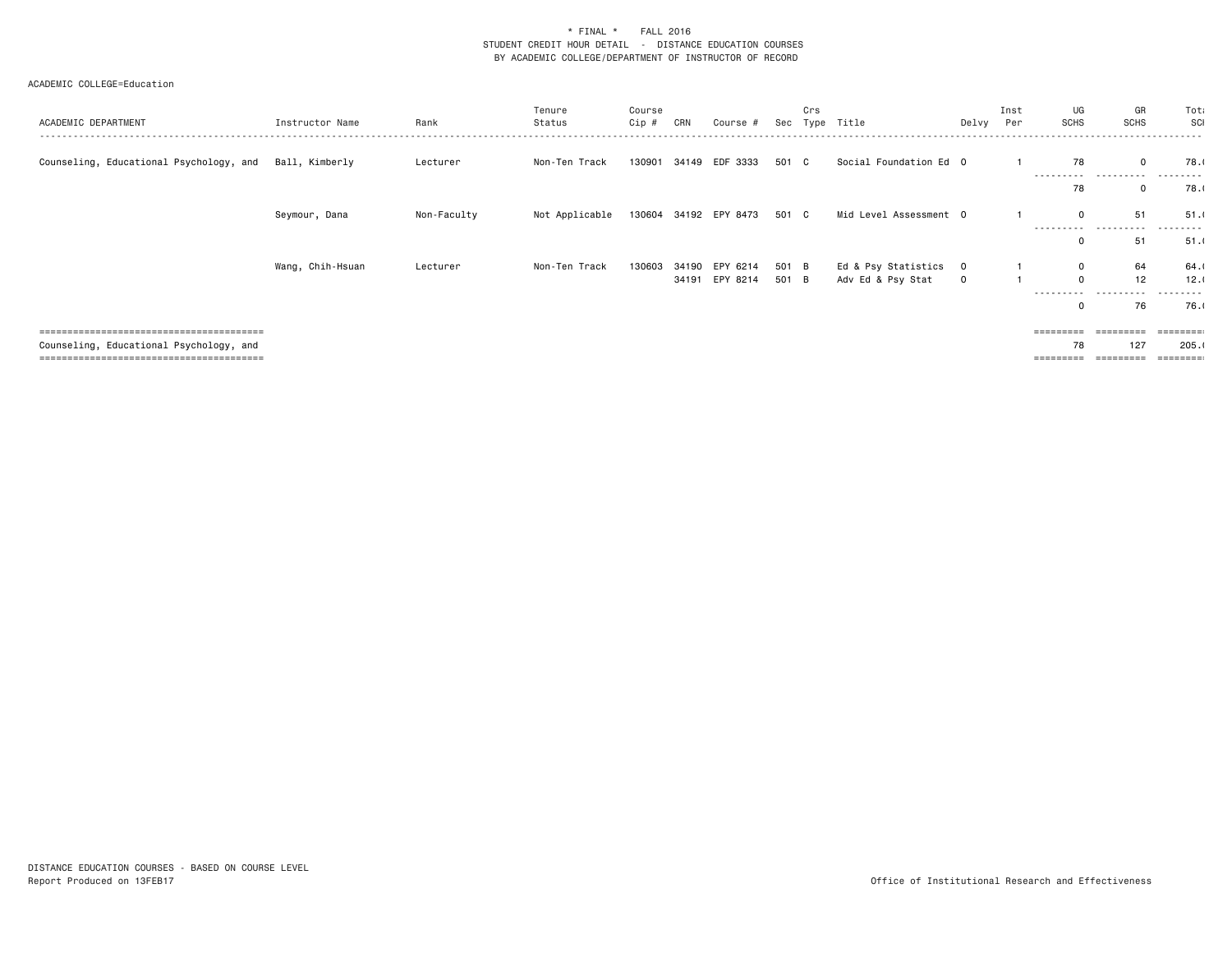| ACADEMIC DEPARTMENT                                      | Instructor Name     | Rank           | Tenure<br>Status | Course<br>$Cip \#$ | CRN   | Course #                                |                | Crs | Sec Type Title                                   | Delvy Per    | Inst                         | UG<br><b>SCHS</b>                                                                                                                                                                                                                                                                                                                                                                                                          | GR<br><b>SCHS</b>                                                                                                                                                | Tot<br>SCI                          |
|----------------------------------------------------------|---------------------|----------------|------------------|--------------------|-------|-----------------------------------------|----------------|-----|--------------------------------------------------|--------------|------------------------------|----------------------------------------------------------------------------------------------------------------------------------------------------------------------------------------------------------------------------------------------------------------------------------------------------------------------------------------------------------------------------------------------------------------------------|------------------------------------------------------------------------------------------------------------------------------------------------------------------|-------------------------------------|
| Curriculum, Instruction & Special Educat Alley, Kathleen |                     | Assistant Prof | Ten Track        |                    |       | 131203 34336 RDG 8123                   | 501 C          |     | Sup MidSch Lit Learn 0                           |              | $\mathbf{1}$                 | 0<br>.                                                                                                                                                                                                                                                                                                                                                                                                                     | 51<br>$\sim$ $\sim$ $\sim$                                                                                                                                       | 51.1<br>.                           |
|                                                          |                     |                |                  |                    |       |                                         |                |     |                                                  |              |                              | $\mathbf 0$                                                                                                                                                                                                                                                                                                                                                                                                                | 51                                                                                                                                                               | 51.1                                |
|                                                          | Binford, Paul       | Assistant Prof | Ten Track        |                    |       | 131203 34159 EDS 8243                   | 501 C          |     | Adv. Plan Manage Lea 0                           |              | $\mathbf{1}$                 | $\mathbf 0$                                                                                                                                                                                                                                                                                                                                                                                                                | 36                                                                                                                                                               | 36.1                                |
|                                                          |                     |                |                  |                    |       |                                         |                |     |                                                  |              |                              | .<br>$\mathbf 0$                                                                                                                                                                                                                                                                                                                                                                                                           | $\sim$ $\sim$ $\sim$<br>36                                                                                                                                       | .<br>36.1                           |
|                                                          |                     |                |                  | 131203             | 34329 | RDG 3413                                | 501 C          |     | Middle Lvl Lit I                                 | $\mathsf{O}$ | $\mathbf{1}$                 | 36                                                                                                                                                                                                                                                                                                                                                                                                                         | $\mathsf 0$                                                                                                                                                      | 36.1                                |
|                                                          | Brown, Karen        | Lecturer       | Non-Ten Track    |                    |       | 34331 RDG 3423                          | 501 C          |     | Middle Lvl Lit II                                | $\mathbf 0$  | $\mathbf{1}$                 | 39                                                                                                                                                                                                                                                                                                                                                                                                                         | $\mathsf 0$                                                                                                                                                      | 39.1                                |
|                                                          |                     |                |                  |                    |       |                                         |                |     |                                                  |              |                              | $\frac{1}{2} \left( \frac{1}{2} \right) \left( \frac{1}{2} \right) \left( \frac{1}{2} \right) \left( \frac{1}{2} \right)$<br>$\sim$ $\sim$ $\sim$                                                                                                                                                                                                                                                                          | .                                                                                                                                                                | $- - - -$                           |
|                                                          |                     |                |                  |                    |       |                                         |                |     |                                                  |              |                              | 75                                                                                                                                                                                                                                                                                                                                                                                                                         | $\mathbf 0$                                                                                                                                                      | 75.1                                |
|                                                          | Collier, Matthew    | Lecturer       | Non-Ten Track    |                    |       | 422814 34169 EDX 3213                   | 501 C          |     | Indiv Inst Except Ch 0                           |              | $\mathbf{1}$                 | 60<br>.                                                                                                                                                                                                                                                                                                                                                                                                                    | $\mathbf 0$<br>$\frac{1}{2}$<br>$\sim$ $\sim$                                                                                                                    | 60.1<br>.                           |
|                                                          |                     |                |                  |                    |       |                                         |                |     |                                                  |              |                              | 60                                                                                                                                                                                                                                                                                                                                                                                                                         | $\mathbf 0$                                                                                                                                                      | 60.1                                |
|                                                          | Fondren, Patricia   | Instructor     | Non-Ten Track    | 131001             |       | 34176 EDX 6813                          | 502 C          |     | Intro Assmt Spec Ed                              | $\mathbf 0$  | $\mathbf{1}$                 | 0                                                                                                                                                                                                                                                                                                                                                                                                                          | 12                                                                                                                                                               | 12.0                                |
|                                                          |                     |                |                  |                    |       | 422814 34170 EDX 3213                   | 502 C          |     | Indiv Inst Except Ch 0                           |              | $\mathbf{1}$                 | 57                                                                                                                                                                                                                                                                                                                                                                                                                         | $\mathbf 0$                                                                                                                                                      | 57.1                                |
|                                                          |                     |                |                  |                    |       |                                         |                |     |                                                  |              |                              | . <b>.</b><br>57                                                                                                                                                                                                                                                                                                                                                                                                           | $\sim$ $\sim$ $\sim$<br>12                                                                                                                                       | .<br>69.0                           |
|                                                          |                     |                |                  |                    |       |                                         |                |     |                                                  |              |                              |                                                                                                                                                                                                                                                                                                                                                                                                                            |                                                                                                                                                                  |                                     |
|                                                          | Holley, Kenne       | Lecturer       | Non-Ten Track    |                    |       | 131203 34128 EDE 3223                   | 501 C          |     | Middle Level Educati 0                           |              | $\mathbf{1}$                 | 36<br>.                                                                                                                                                                                                                                                                                                                                                                                                                    | $\mathbf 0$<br>$\frac{1}{2} \left( \frac{1}{2} \right) \left( \frac{1}{2} \right) \left( \frac{1}{2} \right) \left( \frac{1}{2} \right)$<br>$\sim$ $\sim$ $\sim$ | 36.1<br>.                           |
|                                                          |                     |                |                  |                    |       |                                         |                |     |                                                  |              |                              | 36                                                                                                                                                                                                                                                                                                                                                                                                                         | $\mathbf 0$                                                                                                                                                      | 36.1                                |
|                                                          | Hollis, Anitra      | Lecturer       | Non-Ten Track    |                    |       | 131318 34137 EDE 4143                   | 501 C          |     | Teach Elem/Mid Lvl S 0                           |              | $\mathbf{1}$                 | 51                                                                                                                                                                                                                                                                                                                                                                                                                         | $\mathbf 0$                                                                                                                                                      | 51.1<br>د د د د                     |
|                                                          |                     |                |                  |                    |       |                                         |                |     |                                                  |              |                              | $\sim$ $\sim$ $\sim$<br>الأناب<br>51                                                                                                                                                                                                                                                                                                                                                                                       | $\sim$ $\sim$<br>$\mathsf 0$                                                                                                                                     | 51.1                                |
|                                                          | Hopper, Peggy       | Associate Prof | Tenured          | 131205 34162       |       | EDS 8623                                | 501 C          |     | Effective Instructio 0                           |              | $\mathbf{1}$                 | $\mathbf 0$                                                                                                                                                                                                                                                                                                                                                                                                                | 27                                                                                                                                                               | 27.1                                |
|                                                          |                     |                |                  |                    | 36891 | EDS 7000                                | 501 I          |     | Directed Indiv Study 0                           |              | $\mathbf{1}$                 | $\mathbf 0$                                                                                                                                                                                                                                                                                                                                                                                                                | $\mathbf{1}$                                                                                                                                                     | 1.1                                 |
|                                                          |                     |                |                  |                    |       | 131315 34339 RDG 8653                   | 501 C          |     | Teach Read Sec Sch                               | 0            | $\mathbf{1}$                 | $\mathbf 0$<br>.                                                                                                                                                                                                                                                                                                                                                                                                           | 18<br>.                                                                                                                                                          | 18.1<br>$\sim$ $\sim$ $\sim$ $\sim$ |
|                                                          |                     |                |                  |                    |       |                                         |                |     |                                                  |              |                              | $\mathbf 0$                                                                                                                                                                                                                                                                                                                                                                                                                | 46                                                                                                                                                               | 46.1                                |
|                                                          | Javorsky, Kristin   | Assistant Prof | Ten Track        |                    |       | 131315 34325 RDG 3113                   | 501 C          |     | Early Literacy Instr 0                           |              | $\mathbf{1}$                 | 69                                                                                                                                                                                                                                                                                                                                                                                                                         | $\mathbf 0$                                                                                                                                                      | 69.1                                |
|                                                          |                     |                |                  |                    |       |                                         |                |     |                                                  |              |                              | .<br>69                                                                                                                                                                                                                                                                                                                                                                                                                    | $\sim$ $\sim$ $\sim$<br>$\mathbf 0$                                                                                                                              | .<br>69.0                           |
|                                                          | McDaniel, Christina | Non-Faculty    | Not Applicable   |                    |       | 131316  34133  EDE  4113                | 501 C          |     | Teach Elem/Mid Level 0                           |              | $\mathbf{1}$                 | 51                                                                                                                                                                                                                                                                                                                                                                                                                         | $\mathsf 0$                                                                                                                                                      | 51.1                                |
|                                                          |                     |                |                  |                    |       |                                         |                |     |                                                  |              |                              | $\sim$ $\sim$ $\sim$<br>$\frac{1}{2} \frac{1}{2} \frac{1}{2} \frac{1}{2} \frac{1}{2} \frac{1}{2} \frac{1}{2} \frac{1}{2} \frac{1}{2} \frac{1}{2} \frac{1}{2} \frac{1}{2} \frac{1}{2} \frac{1}{2} \frac{1}{2} \frac{1}{2} \frac{1}{2} \frac{1}{2} \frac{1}{2} \frac{1}{2} \frac{1}{2} \frac{1}{2} \frac{1}{2} \frac{1}{2} \frac{1}{2} \frac{1}{2} \frac{1}{2} \frac{1}{2} \frac{1}{2} \frac{1}{2} \frac{1}{2} \frac{$<br>51 | $\sim$ $\sim$<br>$\mathbf 0$                                                                                                                                     | 51.1                                |
|                                                          |                     |                |                  |                    |       |                                         |                |     |                                                  |              |                              |                                                                                                                                                                                                                                                                                                                                                                                                                            |                                                                                                                                                                  |                                     |
|                                                          | McGinnis, Brecken   | Instructor     | Non-Ten Track    |                    |       | 131001 34177 EDX 8173<br>34178 EDX 8173 | 501 C<br>502 C |     | Sp Ed In Reg Classrm 0<br>Sp Ed In Reg Classrm 0 |              | $\mathbf{1}$<br>$\mathbf{1}$ | 0<br>$\mathbf 0$                                                                                                                                                                                                                                                                                                                                                                                                           | 60<br>42                                                                                                                                                         | 60.1<br>42.1                        |
|                                                          |                     |                |                  |                    |       |                                         |                |     |                                                  |              |                              | ---------                                                                                                                                                                                                                                                                                                                                                                                                                  | $\sim$ $\sim$ $\sim$                                                                                                                                             | -----                               |
|                                                          |                     |                |                  |                    |       |                                         |                |     |                                                  |              |                              | $\mathbf 0$                                                                                                                                                                                                                                                                                                                                                                                                                | 102                                                                                                                                                              | 102.1                               |
|                                                          | McKissick, Bethany  | Assistant Prof | Ten Track        | 131001             |       | 34174 EDX 6173                          | 501 C          |     | Intro Contingency Ma 0                           |              | $\mathbf{1}$                 | 0                                                                                                                                                                                                                                                                                                                                                                                                                          | 27                                                                                                                                                               | 27.1                                |
|                                                          |                     |                |                  |                    |       |                                         |                |     |                                                  |              |                              | .<br>$\Omega$                                                                                                                                                                                                                                                                                                                                                                                                              | 27                                                                                                                                                               | <b></b><br>27.1                     |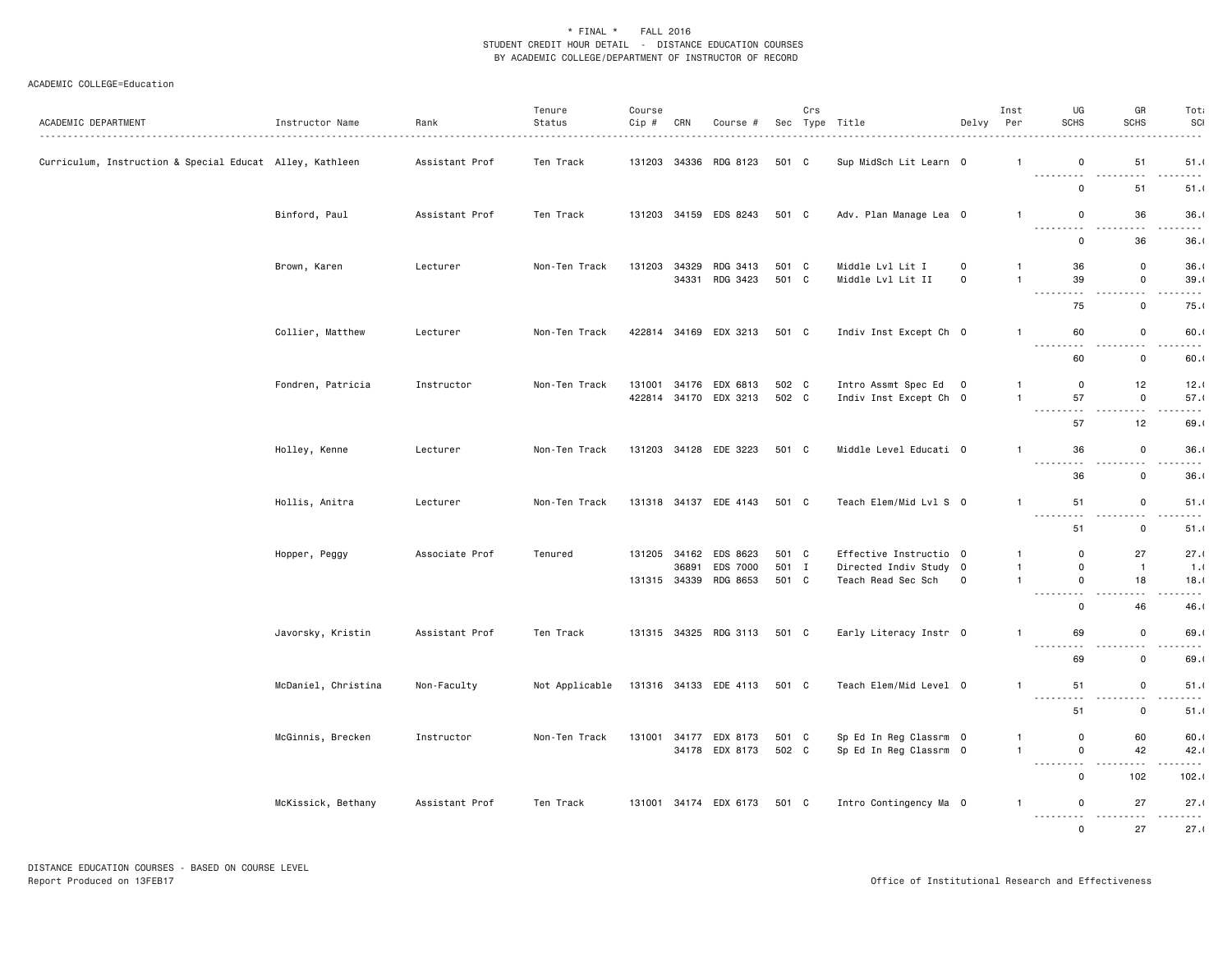#### ACADEMIC COLLEGE=Education

| 39<br>131203 34146<br>EDE 8153<br>501 C<br>Prof Roles Mid Lev E 0<br>$\Omega$<br>Curriculum, Instruction & Special Educat Miller, Nicole<br>Assistant Prof<br>Ten Track<br>ា<br>34147 EDE 8153<br>502 C<br>Prof Roles Mid Lev E 0<br>33<br>$\mathbf 0$<br>$\overline{1}$<br>$\sim$<br>$\omega$ is $\omega$ in<br>$\sim$ $\sim$ $\sim$<br>$\sim$ $\sim$<br>72<br>0<br>Moser, Kelly<br>Assistant Prof<br>Ten Track<br>131205 34160 EDS 8613<br>501 C<br>Mdle & Sec Sch Curr 0<br>$\mathbf 0$<br>27<br>$\mathbf{1}$<br>.<br>$\sim$ $\sim$ $\sim$<br>.<br>$\mathbf 0$<br>27<br>66<br>$\mathbf 0$<br>Mulkana, Angela<br>Lecturer<br>Non-Ten Track<br>131202 34130 EDE 3343<br>501 C<br>Teach Adoles Lit<br>0<br>$\mathbf{1}$<br>34335 RDG 8113<br>501 C<br>Mid Level Literacy I 0<br>$\mathbf 0$<br>45<br>131203<br>45.1<br>.<br>.<br>.<br>45<br>66<br>131315 34327 RDG 3123<br>Early Lit Instruct I 0<br>72<br>$\mathbf 0$<br>Pauls, Amy<br>Lecturer<br>Non-Ten Track<br>501 C<br>$\mathbf{1}$<br>.<br>.<br>72<br>$\mathbf 0$<br>57<br>131202 34139 EDE 4883<br>501 C<br>Manag Elem/Mid Lvl C 0<br>$\mathbf 0$<br>Platt, Jennifer<br>Lecturer<br>Non-Ten Track<br>$\mathbf{1}$<br>57<br>$\mathbf 0$<br>Prater, Kathy<br>131315 34289 LSK 1023<br>501 C<br>Col Read/Study Skill 0<br>114<br>$\mathbf 0$<br>Lecturer<br>Non-Ten Track<br>$\mathbf{1}$<br>.<br>.<br>.<br>114<br>$\mathbf 0$<br>131305 34333 RDG 4133<br>48<br>$\mathbf 0$<br>Sanders, Jennifer<br>Lecturer<br>Non-Ten Track<br>501 C<br>Integrat Lang Art In 0<br>$\mathbf{1}$<br>.<br>$\sim$ $\sim$<br>$\overline{\phantom{a}}$<br>.<br>48<br>$\mathbf 0$<br>Shea, Donna<br>Non-Faculty<br>Not Applicable<br>131001 34180<br>EDX 8233<br>501 H<br>Special Education In 0<br>$\mathbf 0$<br>27<br>$\mathbf{1}$<br>35318<br>EDS 8886<br>501 H<br>Dimensions of Learni 0<br>$\mathbf 0$<br>90<br>$\mathbf{1}$<br>502 H<br>35319<br>EDS 8896<br>Dimensions of Learni 0<br>$\mathbf 0$<br>18<br>18.1<br>-1<br>131202 34140<br>EDE 4886<br>501 E<br>Elem.Mid Lvl Interns<br>132<br>$\mathbf 0$<br>132.1<br>-F<br>$\mathbf{1}$<br>$\mathbf 0$<br>34141<br>EDE 4896<br>501 E<br>132<br>132.1<br>Elem/Mid Levl Intern<br>-F<br>$\mathbf{1}$<br>131203 34142<br>EDE 8133<br>$\mathbf 0$<br>501<br>H<br>Mid Level Intership<br>0<br>78<br>78.0<br>$\mathbf{1}$<br>131205 34154<br>EDS 4886<br>501<br>$\mathbf 0$<br>- F<br>Teach Intern in Sec<br>42<br>42.1<br>$\mathbf 0$<br>$\mathbf{1}$<br>34155<br>EDS 4896<br>501 F<br>$\mathbf 0$<br>48.1<br>Teach Intern in Sec<br>$\mathbf 0$<br>48<br>$\mathbf{1}$<br>501 F<br>$\Omega$<br>131314 34314 PE 4886<br>Teach Intern in PE<br>42<br>42.1<br>F<br>$\mathbf{1}$<br>34315 PE 4896<br>501 F<br>Teach Intern in PE<br>E<br>42<br>$\mathbf 0$<br>$\overline{1}$<br>$\sim$ $\sim$ $\sim$<br>.<br>$- - - -$<br>213<br>438<br>42<br>$\mathbf 0$<br>Virden, Jennifer<br>131311 34131 EDE 3523<br>501 C<br>Found EL/ML Math Edu 0<br>Lecturer<br>Non-Ten Track<br>$\mathbf{1}$<br>501 C<br>57<br>$\mathbf 0$<br>34135 EDE 4123<br>Teach Elem/Mid Level 0<br>$\mathbf{1}$<br>.<br>$\overline{a}$<br>$\sim$ $\sim$ $\sim$<br>$\mathbf 0$<br>99<br>Walker, Ryan<br>Assistant Prof<br>Ten Track<br>130101 34156 EDS 8103<br>501 C<br>Adv Meth in Mid/Sec 0<br>$\mathbf 0$<br>39<br>-1<br><u>.</u><br>$\sim$ $\sim$ $\sim$<br>.<br>39<br>0<br>Early Childhood Ed<br>66<br>$\mathbf 0$<br>Yuan, Ruiping<br>Instructor<br>Non-Ten Track<br>131202 34126 EDE 3123<br>501 C<br>$\overline{0}$<br>$\mathbf{1}$ | ACADEMIC DEPARTMENT | Instructor Name | Rank | Tenure<br>Status | Course<br>Cip # | CRN | Course # | Crs | Sec Type Title | Delvy | Inst<br>Per | UG<br>SCHS | GR<br>SCHS | Tota<br>SCI<br>. |
|-----------------------------------------------------------------------------------------------------------------------------------------------------------------------------------------------------------------------------------------------------------------------------------------------------------------------------------------------------------------------------------------------------------------------------------------------------------------------------------------------------------------------------------------------------------------------------------------------------------------------------------------------------------------------------------------------------------------------------------------------------------------------------------------------------------------------------------------------------------------------------------------------------------------------------------------------------------------------------------------------------------------------------------------------------------------------------------------------------------------------------------------------------------------------------------------------------------------------------------------------------------------------------------------------------------------------------------------------------------------------------------------------------------------------------------------------------------------------------------------------------------------------------------------------------------------------------------------------------------------------------------------------------------------------------------------------------------------------------------------------------------------------------------------------------------------------------------------------------------------------------------------------------------------------------------------------------------------------------------------------------------------------------------------------------------------------------------------------------------------------------------------------------------------------------------------------------------------------------------------------------------------------------------------------------------------------------------------------------------------------------------------------------------------------------------------------------------------------------------------------------------------------------------------------------------------------------------------------------------------------------------------------------------------------------------------------------------------------------------------------------------------------------------------------------------------------------------------------------------------------------------------------------------------------------------------------------------------------------------------------------------------------------------------------------------------------------------------------------------------------------------------------------------------------------------------------------------------------------------------------------------------------------------------------------------------------------------------------------------------------------------------------------------------------------------------------------------------------------------------------|---------------------|-----------------|------|------------------|-----------------|-----|----------|-----|----------------|-------|-------------|------------|------------|------------------|
|                                                                                                                                                                                                                                                                                                                                                                                                                                                                                                                                                                                                                                                                                                                                                                                                                                                                                                                                                                                                                                                                                                                                                                                                                                                                                                                                                                                                                                                                                                                                                                                                                                                                                                                                                                                                                                                                                                                                                                                                                                                                                                                                                                                                                                                                                                                                                                                                                                                                                                                                                                                                                                                                                                                                                                                                                                                                                                                                                                                                                                                                                                                                                                                                                                                                                                                                                                                                                                                                                               |                     |                 |      |                  |                 |     |          |     |                |       |             |            |            | 39.1<br>33.1     |
|                                                                                                                                                                                                                                                                                                                                                                                                                                                                                                                                                                                                                                                                                                                                                                                                                                                                                                                                                                                                                                                                                                                                                                                                                                                                                                                                                                                                                                                                                                                                                                                                                                                                                                                                                                                                                                                                                                                                                                                                                                                                                                                                                                                                                                                                                                                                                                                                                                                                                                                                                                                                                                                                                                                                                                                                                                                                                                                                                                                                                                                                                                                                                                                                                                                                                                                                                                                                                                                                                               |                     |                 |      |                  |                 |     |          |     |                |       |             |            |            | 72.1             |
|                                                                                                                                                                                                                                                                                                                                                                                                                                                                                                                                                                                                                                                                                                                                                                                                                                                                                                                                                                                                                                                                                                                                                                                                                                                                                                                                                                                                                                                                                                                                                                                                                                                                                                                                                                                                                                                                                                                                                                                                                                                                                                                                                                                                                                                                                                                                                                                                                                                                                                                                                                                                                                                                                                                                                                                                                                                                                                                                                                                                                                                                                                                                                                                                                                                                                                                                                                                                                                                                                               |                     |                 |      |                  |                 |     |          |     |                |       |             |            |            | 27.1             |
|                                                                                                                                                                                                                                                                                                                                                                                                                                                                                                                                                                                                                                                                                                                                                                                                                                                                                                                                                                                                                                                                                                                                                                                                                                                                                                                                                                                                                                                                                                                                                                                                                                                                                                                                                                                                                                                                                                                                                                                                                                                                                                                                                                                                                                                                                                                                                                                                                                                                                                                                                                                                                                                                                                                                                                                                                                                                                                                                                                                                                                                                                                                                                                                                                                                                                                                                                                                                                                                                                               |                     |                 |      |                  |                 |     |          |     |                |       |             |            |            | 27.1             |
|                                                                                                                                                                                                                                                                                                                                                                                                                                                                                                                                                                                                                                                                                                                                                                                                                                                                                                                                                                                                                                                                                                                                                                                                                                                                                                                                                                                                                                                                                                                                                                                                                                                                                                                                                                                                                                                                                                                                                                                                                                                                                                                                                                                                                                                                                                                                                                                                                                                                                                                                                                                                                                                                                                                                                                                                                                                                                                                                                                                                                                                                                                                                                                                                                                                                                                                                                                                                                                                                                               |                     |                 |      |                  |                 |     |          |     |                |       |             |            |            | 66.              |
|                                                                                                                                                                                                                                                                                                                                                                                                                                                                                                                                                                                                                                                                                                                                                                                                                                                                                                                                                                                                                                                                                                                                                                                                                                                                                                                                                                                                                                                                                                                                                                                                                                                                                                                                                                                                                                                                                                                                                                                                                                                                                                                                                                                                                                                                                                                                                                                                                                                                                                                                                                                                                                                                                                                                                                                                                                                                                                                                                                                                                                                                                                                                                                                                                                                                                                                                                                                                                                                                                               |                     |                 |      |                  |                 |     |          |     |                |       |             |            |            | 111.0            |
|                                                                                                                                                                                                                                                                                                                                                                                                                                                                                                                                                                                                                                                                                                                                                                                                                                                                                                                                                                                                                                                                                                                                                                                                                                                                                                                                                                                                                                                                                                                                                                                                                                                                                                                                                                                                                                                                                                                                                                                                                                                                                                                                                                                                                                                                                                                                                                                                                                                                                                                                                                                                                                                                                                                                                                                                                                                                                                                                                                                                                                                                                                                                                                                                                                                                                                                                                                                                                                                                                               |                     |                 |      |                  |                 |     |          |     |                |       |             |            |            | 72.1             |
|                                                                                                                                                                                                                                                                                                                                                                                                                                                                                                                                                                                                                                                                                                                                                                                                                                                                                                                                                                                                                                                                                                                                                                                                                                                                                                                                                                                                                                                                                                                                                                                                                                                                                                                                                                                                                                                                                                                                                                                                                                                                                                                                                                                                                                                                                                                                                                                                                                                                                                                                                                                                                                                                                                                                                                                                                                                                                                                                                                                                                                                                                                                                                                                                                                                                                                                                                                                                                                                                                               |                     |                 |      |                  |                 |     |          |     |                |       |             |            |            | 72.1             |
|                                                                                                                                                                                                                                                                                                                                                                                                                                                                                                                                                                                                                                                                                                                                                                                                                                                                                                                                                                                                                                                                                                                                                                                                                                                                                                                                                                                                                                                                                                                                                                                                                                                                                                                                                                                                                                                                                                                                                                                                                                                                                                                                                                                                                                                                                                                                                                                                                                                                                                                                                                                                                                                                                                                                                                                                                                                                                                                                                                                                                                                                                                                                                                                                                                                                                                                                                                                                                                                                                               |                     |                 |      |                  |                 |     |          |     |                |       |             |            |            | 57.1             |
|                                                                                                                                                                                                                                                                                                                                                                                                                                                                                                                                                                                                                                                                                                                                                                                                                                                                                                                                                                                                                                                                                                                                                                                                                                                                                                                                                                                                                                                                                                                                                                                                                                                                                                                                                                                                                                                                                                                                                                                                                                                                                                                                                                                                                                                                                                                                                                                                                                                                                                                                                                                                                                                                                                                                                                                                                                                                                                                                                                                                                                                                                                                                                                                                                                                                                                                                                                                                                                                                                               |                     |                 |      |                  |                 |     |          |     |                |       |             |            |            | 57.1             |
|                                                                                                                                                                                                                                                                                                                                                                                                                                                                                                                                                                                                                                                                                                                                                                                                                                                                                                                                                                                                                                                                                                                                                                                                                                                                                                                                                                                                                                                                                                                                                                                                                                                                                                                                                                                                                                                                                                                                                                                                                                                                                                                                                                                                                                                                                                                                                                                                                                                                                                                                                                                                                                                                                                                                                                                                                                                                                                                                                                                                                                                                                                                                                                                                                                                                                                                                                                                                                                                                                               |                     |                 |      |                  |                 |     |          |     |                |       |             |            |            | 114.0            |
|                                                                                                                                                                                                                                                                                                                                                                                                                                                                                                                                                                                                                                                                                                                                                                                                                                                                                                                                                                                                                                                                                                                                                                                                                                                                                                                                                                                                                                                                                                                                                                                                                                                                                                                                                                                                                                                                                                                                                                                                                                                                                                                                                                                                                                                                                                                                                                                                                                                                                                                                                                                                                                                                                                                                                                                                                                                                                                                                                                                                                                                                                                                                                                                                                                                                                                                                                                                                                                                                                               |                     |                 |      |                  |                 |     |          |     |                |       |             |            |            | 114.0            |
|                                                                                                                                                                                                                                                                                                                                                                                                                                                                                                                                                                                                                                                                                                                                                                                                                                                                                                                                                                                                                                                                                                                                                                                                                                                                                                                                                                                                                                                                                                                                                                                                                                                                                                                                                                                                                                                                                                                                                                                                                                                                                                                                                                                                                                                                                                                                                                                                                                                                                                                                                                                                                                                                                                                                                                                                                                                                                                                                                                                                                                                                                                                                                                                                                                                                                                                                                                                                                                                                                               |                     |                 |      |                  |                 |     |          |     |                |       |             |            |            | 48.1             |
|                                                                                                                                                                                                                                                                                                                                                                                                                                                                                                                                                                                                                                                                                                                                                                                                                                                                                                                                                                                                                                                                                                                                                                                                                                                                                                                                                                                                                                                                                                                                                                                                                                                                                                                                                                                                                                                                                                                                                                                                                                                                                                                                                                                                                                                                                                                                                                                                                                                                                                                                                                                                                                                                                                                                                                                                                                                                                                                                                                                                                                                                                                                                                                                                                                                                                                                                                                                                                                                                                               |                     |                 |      |                  |                 |     |          |     |                |       |             |            |            | 48.1             |
|                                                                                                                                                                                                                                                                                                                                                                                                                                                                                                                                                                                                                                                                                                                                                                                                                                                                                                                                                                                                                                                                                                                                                                                                                                                                                                                                                                                                                                                                                                                                                                                                                                                                                                                                                                                                                                                                                                                                                                                                                                                                                                                                                                                                                                                                                                                                                                                                                                                                                                                                                                                                                                                                                                                                                                                                                                                                                                                                                                                                                                                                                                                                                                                                                                                                                                                                                                                                                                                                                               |                     |                 |      |                  |                 |     |          |     |                |       |             |            |            | 27.1             |
|                                                                                                                                                                                                                                                                                                                                                                                                                                                                                                                                                                                                                                                                                                                                                                                                                                                                                                                                                                                                                                                                                                                                                                                                                                                                                                                                                                                                                                                                                                                                                                                                                                                                                                                                                                                                                                                                                                                                                                                                                                                                                                                                                                                                                                                                                                                                                                                                                                                                                                                                                                                                                                                                                                                                                                                                                                                                                                                                                                                                                                                                                                                                                                                                                                                                                                                                                                                                                                                                                               |                     |                 |      |                  |                 |     |          |     |                |       |             |            |            | 90.1             |
|                                                                                                                                                                                                                                                                                                                                                                                                                                                                                                                                                                                                                                                                                                                                                                                                                                                                                                                                                                                                                                                                                                                                                                                                                                                                                                                                                                                                                                                                                                                                                                                                                                                                                                                                                                                                                                                                                                                                                                                                                                                                                                                                                                                                                                                                                                                                                                                                                                                                                                                                                                                                                                                                                                                                                                                                                                                                                                                                                                                                                                                                                                                                                                                                                                                                                                                                                                                                                                                                                               |                     |                 |      |                  |                 |     |          |     |                |       |             |            |            |                  |
|                                                                                                                                                                                                                                                                                                                                                                                                                                                                                                                                                                                                                                                                                                                                                                                                                                                                                                                                                                                                                                                                                                                                                                                                                                                                                                                                                                                                                                                                                                                                                                                                                                                                                                                                                                                                                                                                                                                                                                                                                                                                                                                                                                                                                                                                                                                                                                                                                                                                                                                                                                                                                                                                                                                                                                                                                                                                                                                                                                                                                                                                                                                                                                                                                                                                                                                                                                                                                                                                                               |                     |                 |      |                  |                 |     |          |     |                |       |             |            |            |                  |
|                                                                                                                                                                                                                                                                                                                                                                                                                                                                                                                                                                                                                                                                                                                                                                                                                                                                                                                                                                                                                                                                                                                                                                                                                                                                                                                                                                                                                                                                                                                                                                                                                                                                                                                                                                                                                                                                                                                                                                                                                                                                                                                                                                                                                                                                                                                                                                                                                                                                                                                                                                                                                                                                                                                                                                                                                                                                                                                                                                                                                                                                                                                                                                                                                                                                                                                                                                                                                                                                                               |                     |                 |      |                  |                 |     |          |     |                |       |             |            |            |                  |
|                                                                                                                                                                                                                                                                                                                                                                                                                                                                                                                                                                                                                                                                                                                                                                                                                                                                                                                                                                                                                                                                                                                                                                                                                                                                                                                                                                                                                                                                                                                                                                                                                                                                                                                                                                                                                                                                                                                                                                                                                                                                                                                                                                                                                                                                                                                                                                                                                                                                                                                                                                                                                                                                                                                                                                                                                                                                                                                                                                                                                                                                                                                                                                                                                                                                                                                                                                                                                                                                                               |                     |                 |      |                  |                 |     |          |     |                |       |             |            |            |                  |
|                                                                                                                                                                                                                                                                                                                                                                                                                                                                                                                                                                                                                                                                                                                                                                                                                                                                                                                                                                                                                                                                                                                                                                                                                                                                                                                                                                                                                                                                                                                                                                                                                                                                                                                                                                                                                                                                                                                                                                                                                                                                                                                                                                                                                                                                                                                                                                                                                                                                                                                                                                                                                                                                                                                                                                                                                                                                                                                                                                                                                                                                                                                                                                                                                                                                                                                                                                                                                                                                                               |                     |                 |      |                  |                 |     |          |     |                |       |             |            |            |                  |
|                                                                                                                                                                                                                                                                                                                                                                                                                                                                                                                                                                                                                                                                                                                                                                                                                                                                                                                                                                                                                                                                                                                                                                                                                                                                                                                                                                                                                                                                                                                                                                                                                                                                                                                                                                                                                                                                                                                                                                                                                                                                                                                                                                                                                                                                                                                                                                                                                                                                                                                                                                                                                                                                                                                                                                                                                                                                                                                                                                                                                                                                                                                                                                                                                                                                                                                                                                                                                                                                                               |                     |                 |      |                  |                 |     |          |     |                |       |             |            |            |                  |
|                                                                                                                                                                                                                                                                                                                                                                                                                                                                                                                                                                                                                                                                                                                                                                                                                                                                                                                                                                                                                                                                                                                                                                                                                                                                                                                                                                                                                                                                                                                                                                                                                                                                                                                                                                                                                                                                                                                                                                                                                                                                                                                                                                                                                                                                                                                                                                                                                                                                                                                                                                                                                                                                                                                                                                                                                                                                                                                                                                                                                                                                                                                                                                                                                                                                                                                                                                                                                                                                                               |                     |                 |      |                  |                 |     |          |     |                |       |             |            |            | 42.1             |
|                                                                                                                                                                                                                                                                                                                                                                                                                                                                                                                                                                                                                                                                                                                                                                                                                                                                                                                                                                                                                                                                                                                                                                                                                                                                                                                                                                                                                                                                                                                                                                                                                                                                                                                                                                                                                                                                                                                                                                                                                                                                                                                                                                                                                                                                                                                                                                                                                                                                                                                                                                                                                                                                                                                                                                                                                                                                                                                                                                                                                                                                                                                                                                                                                                                                                                                                                                                                                                                                                               |                     |                 |      |                  |                 |     |          |     |                |       |             |            |            | 651.             |
|                                                                                                                                                                                                                                                                                                                                                                                                                                                                                                                                                                                                                                                                                                                                                                                                                                                                                                                                                                                                                                                                                                                                                                                                                                                                                                                                                                                                                                                                                                                                                                                                                                                                                                                                                                                                                                                                                                                                                                                                                                                                                                                                                                                                                                                                                                                                                                                                                                                                                                                                                                                                                                                                                                                                                                                                                                                                                                                                                                                                                                                                                                                                                                                                                                                                                                                                                                                                                                                                                               |                     |                 |      |                  |                 |     |          |     |                |       |             |            |            | 42.1             |
|                                                                                                                                                                                                                                                                                                                                                                                                                                                                                                                                                                                                                                                                                                                                                                                                                                                                                                                                                                                                                                                                                                                                                                                                                                                                                                                                                                                                                                                                                                                                                                                                                                                                                                                                                                                                                                                                                                                                                                                                                                                                                                                                                                                                                                                                                                                                                                                                                                                                                                                                                                                                                                                                                                                                                                                                                                                                                                                                                                                                                                                                                                                                                                                                                                                                                                                                                                                                                                                                                               |                     |                 |      |                  |                 |     |          |     |                |       |             |            |            | 57.1             |
|                                                                                                                                                                                                                                                                                                                                                                                                                                                                                                                                                                                                                                                                                                                                                                                                                                                                                                                                                                                                                                                                                                                                                                                                                                                                                                                                                                                                                                                                                                                                                                                                                                                                                                                                                                                                                                                                                                                                                                                                                                                                                                                                                                                                                                                                                                                                                                                                                                                                                                                                                                                                                                                                                                                                                                                                                                                                                                                                                                                                                                                                                                                                                                                                                                                                                                                                                                                                                                                                                               |                     |                 |      |                  |                 |     |          |     |                |       |             |            |            | 99.1             |
|                                                                                                                                                                                                                                                                                                                                                                                                                                                                                                                                                                                                                                                                                                                                                                                                                                                                                                                                                                                                                                                                                                                                                                                                                                                                                                                                                                                                                                                                                                                                                                                                                                                                                                                                                                                                                                                                                                                                                                                                                                                                                                                                                                                                                                                                                                                                                                                                                                                                                                                                                                                                                                                                                                                                                                                                                                                                                                                                                                                                                                                                                                                                                                                                                                                                                                                                                                                                                                                                                               |                     |                 |      |                  |                 |     |          |     |                |       |             |            |            | 39.1             |
|                                                                                                                                                                                                                                                                                                                                                                                                                                                                                                                                                                                                                                                                                                                                                                                                                                                                                                                                                                                                                                                                                                                                                                                                                                                                                                                                                                                                                                                                                                                                                                                                                                                                                                                                                                                                                                                                                                                                                                                                                                                                                                                                                                                                                                                                                                                                                                                                                                                                                                                                                                                                                                                                                                                                                                                                                                                                                                                                                                                                                                                                                                                                                                                                                                                                                                                                                                                                                                                                                               |                     |                 |      |                  |                 |     |          |     |                |       |             |            |            | 39.1             |
|                                                                                                                                                                                                                                                                                                                                                                                                                                                                                                                                                                                                                                                                                                                                                                                                                                                                                                                                                                                                                                                                                                                                                                                                                                                                                                                                                                                                                                                                                                                                                                                                                                                                                                                                                                                                                                                                                                                                                                                                                                                                                                                                                                                                                                                                                                                                                                                                                                                                                                                                                                                                                                                                                                                                                                                                                                                                                                                                                                                                                                                                                                                                                                                                                                                                                                                                                                                                                                                                                               |                     |                 |      |                  |                 |     |          |     |                |       |             |            |            | 66.              |

DISTANCE EDUCATION COURSES - BASED ON COURSE LEVEL Report Produced on 13FEB17 Office of Institutional Research and Effectiveness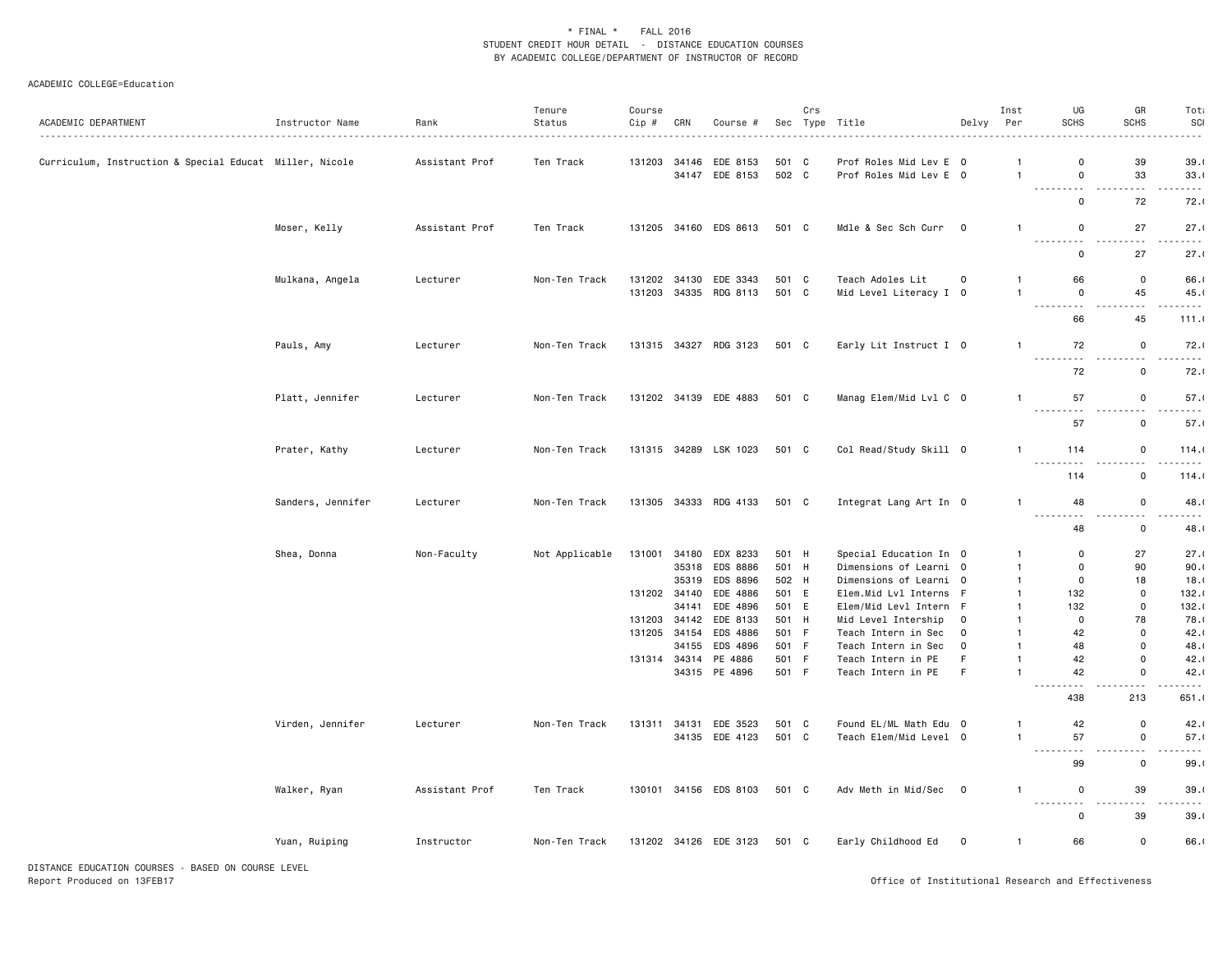| ACADEMIC DEPARTMENT                         | Instructor Name | Rank | Tenure<br>Status | Course<br>Cip # | CRN | Course # | Crs<br>Sec Type Title |  | Delvy | UG<br>Inst<br><b>SCHS</b><br>Per                                            | GR<br><b>SCHS</b> | Tota<br>SCI<br>- - - - - |
|---------------------------------------------|-----------------|------|------------------|-----------------|-----|----------|-----------------------|--|-------|-----------------------------------------------------------------------------|-------------------|--------------------------|
|                                             |                 |      |                  |                 |     |          |                       |  |       | 66                                                                          |                   | 66.                      |
|                                             |                 |      |                  |                 |     |          |                       |  |       | $=$ = = = = = = = =                                                         | =========         | =========                |
| Instruction & Special Educat<br>Curriculum, |                 |      |                  |                 |     |          |                       |  |       | 1359                                                                        | 670               | 2029.1                   |
|                                             |                 |      |                  |                 |     |          |                       |  |       | $\begin{array}{cccccccccc} = & = & = & = & = & = & = & = & = & \end{array}$ | =========         | ========                 |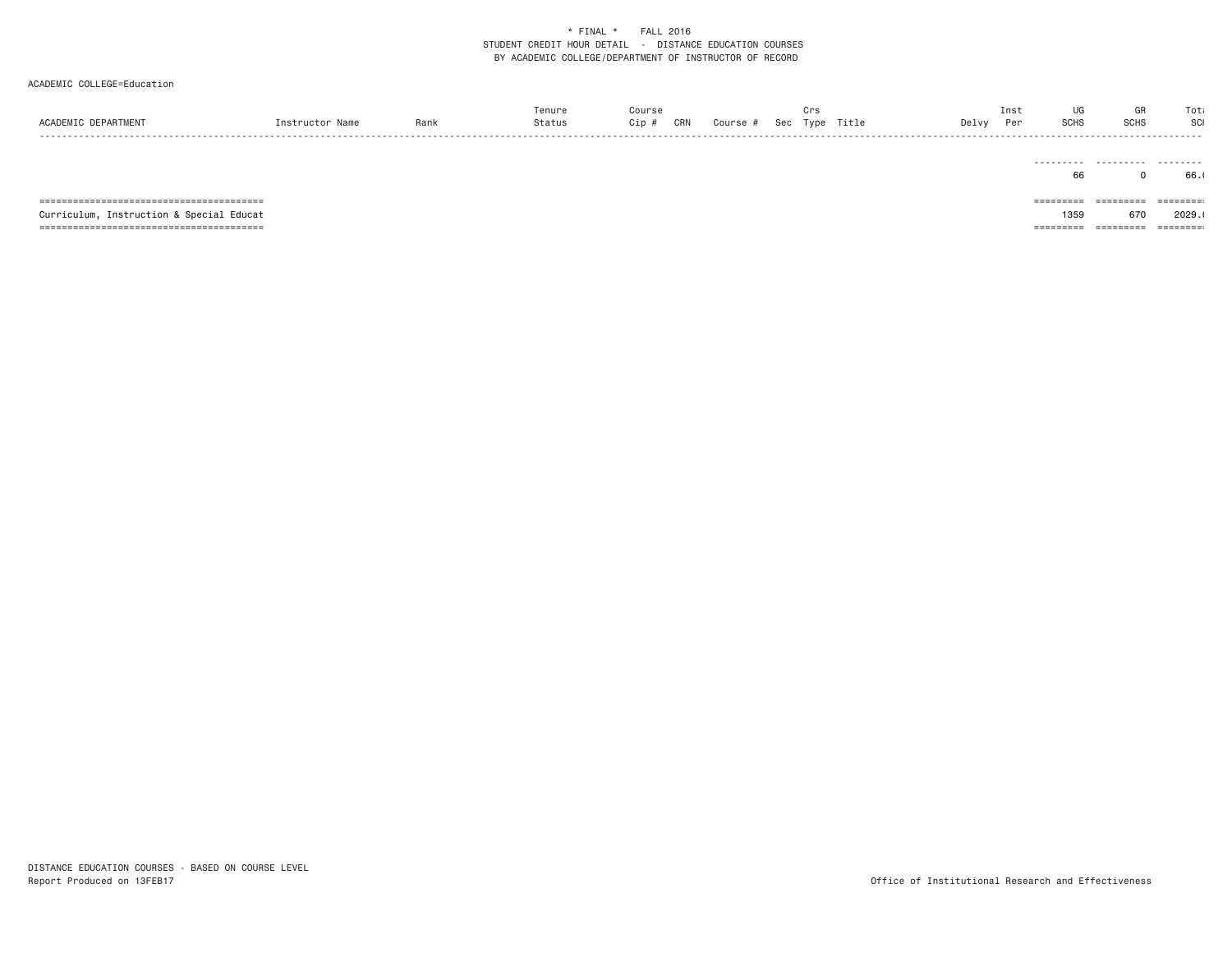| ACADEMIC DEPARTMENT    | Instructor Name  | Rank                              | Tenure<br>Status | Course<br>Cip # | CRN   | Course #              |       | Crs | Sec Type Title         | Delvy                   | Inst<br>Per                    | UG<br><b>SCHS</b>                                                                                                                                   | GR<br><b>SCHS</b>                              | Tota<br>SCI                                                                                                                      |
|------------------------|------------------|-----------------------------------|------------------|-----------------|-------|-----------------------|-------|-----|------------------------|-------------------------|--------------------------------|-----------------------------------------------------------------------------------------------------------------------------------------------------|------------------------------------------------|----------------------------------------------------------------------------------------------------------------------------------|
|                        |                  | .                                 |                  |                 |       |                       |       |     | .                      |                         |                                |                                                                                                                                                     |                                                | .                                                                                                                                |
| Educational Leadership | Baham, Jeremy    | Non-Faculty                       | Not Applicable   | 300000          | 34362 | TKT 4413              | 501 C |     | Veterans Benefits &    | $\mathbf 0$             | -1                             | 36                                                                                                                                                  | 0                                              | 36.1                                                                                                                             |
|                        |                  |                                   |                  |                 |       | 34371 TKT 6413        | 501 C |     | Veterans'Benefits &    | $\circ$                 | $\mathbf{1}$                   | $\mathbf 0$<br>$- - -$                                                                                                                              | 27<br>- - -                                    | 27.1<br>.                                                                                                                        |
|                        |                  |                                   |                  |                 |       |                       |       |     |                        |                         |                                | 36                                                                                                                                                  | 27                                             | 63.                                                                                                                              |
|                        | Blendinger, Jack | Professor                         | Tenured          | 130301          |       | 34291 LSK 6013        | 501 C |     | Academic Writing for 0 |                         | $\mathbf{1}$                   | $\mathsf 0$                                                                                                                                         | 6                                              | 6.1                                                                                                                              |
|                        |                  |                                   |                  |                 |       |                       |       |     |                        |                         |                                | .<br>$\mathbf 0$                                                                                                                                    | $\omega$ is a $\omega$<br>$\sim$ $\sim$<br>6   | .<br>6.1                                                                                                                         |
|                        | Coats, Linda     | Professor                         | Tenured          | 130401          |       | 34125 EDA 8190        | 501 S |     | Wkshp Ed Adm & Super F |                         | $\overline{1}$                 | $\mathbf 0$                                                                                                                                         | 6                                              | 6.1                                                                                                                              |
|                        |                  |                                   |                  |                 |       | 36579 EDA 8190        | 502 S |     | Wkshp Ed Adm & Super 0 |                         | $\mathbf{1}$                   | $\mathbf 0$                                                                                                                                         | 3                                              | 3.1                                                                                                                              |
|                        |                  |                                   |                  |                 |       | 36580 EDA 8190        | 503 S |     | Wkshp Ed Adm & Super 0 |                         | $\overline{1}$                 | $\mathbf 0$                                                                                                                                         | 3                                              | 3.1                                                                                                                              |
|                        |                  |                                   |                  | 130407          | 34081 | CCL 8113              | 501 C |     | Comm Col Hist/Philos 0 |                         | $\overline{1}$                 | 0                                                                                                                                                   | 21                                             | 21.1                                                                                                                             |
|                        |                  |                                   |                  |                 |       | 34082 CCL 8113        | 502 C |     | Comm Col Hist/Philos 0 |                         | $\mathbf{1}$                   | $\mathbf 0$                                                                                                                                         | 30                                             | 30.1                                                                                                                             |
|                        |                  |                                   |                  |                 |       | 34085 CCL 8213        | 501 E |     | Intern In Comm Colle 0 |                         | $\overline{1}$                 | $\Omega$                                                                                                                                            | 6                                              | 6.1                                                                                                                              |
|                        |                  |                                   |                  |                 |       | 35876 CCL 9000        | 502 D |     | Diss./Dissertation R 0 |                         | $\mathbf{1}$                   | $\mathbf 0$<br>- - - -                                                                                                                              | 20<br>.                                        | 20.1<br>----                                                                                                                     |
|                        |                  |                                   |                  |                 |       |                       |       |     |                        |                         |                                | $\mathbf 0$                                                                                                                                         | 89                                             | 89.1                                                                                                                             |
|                        | Davis, James     | Associate Prof                    | Tenured          | 130407          |       | 36218 CCL 9000        | 505 D |     | Diss./Dissertation R 0 |                         | $\mathbf{1}$                   | 0<br>.                                                                                                                                              | 12<br>.                                        | 12.1<br>بالأباد                                                                                                                  |
|                        |                  |                                   |                  |                 |       |                       |       |     |                        |                         |                                | $\mathbf 0$                                                                                                                                         | 12                                             | 12.1                                                                                                                             |
|                        | Exmeyer, Leslie  | Non-Faculty                       | Not Applicable   |                 |       | 130301 34290 LSK 2010 | 501 C |     | Praxis: Acad Core En 0 |                         | $\overline{1}$                 | 48                                                                                                                                                  | 0<br>----                                      | 48.0                                                                                                                             |
|                        |                  |                                   |                  |                 |       |                       |       |     |                        |                         |                                | $\sim$ $\sim$ $\sim$<br>$\sim$ $\sim$ $\sim$<br>48                                                                                                  | $\sim$ $\sim$ $\sim$<br>0                      | .<br>48.                                                                                                                         |
|                        |                  |                                   |                  |                 |       |                       |       |     |                        |                         |                                |                                                                                                                                                     |                                                |                                                                                                                                  |
|                        | Farmer, Angela   | Assistant Prof                    | Ten Track        | 130401          | 34152 | EDL 8523              | 501 C |     | Educ-Diverse Learner 0 |                         | $\mathbf{1}$<br>$\overline{1}$ | $\mathbf 0$                                                                                                                                         | 24                                             | 24.1                                                                                                                             |
|                        |                  |                                   |                  |                 |       | 36342 EDL 8523        | 502 C |     | Educ-Diverse Learner 0 |                         |                                | $\mathbf 0$<br><u>.</u> .                                                                                                                           | 21<br>.                                        | 21.1<br>$\sim$ $\sim$ $\sim$                                                                                                     |
|                        |                  |                                   |                  |                 |       |                       |       |     |                        |                         |                                | $\mathbf 0$                                                                                                                                         | 45                                             | 45.1                                                                                                                             |
|                        | Fincher, Mark    | Assistant Prof                    | Ten Track        | 130407          |       | 35873 CCL 8123        | 501 C |     | Comm Col Finance       | $\Omega$                | $\mathbf{1}$                   | $\mathbf 0$                                                                                                                                         | 21                                             | 21.1                                                                                                                             |
|                        |                  |                                   |                  |                 |       | 35881 CCL 9000        | 504 D |     | Diss./Dissertation R 0 |                         | $\overline{1}$                 | $\mathsf 0$                                                                                                                                         | 20                                             | 20.1                                                                                                                             |
|                        |                  |                                   |                  |                 |       |                       |       |     |                        |                         |                                | $\sim$ $\sim$ $\sim$<br>$\frac{1}{2} \left( \frac{1}{2} \right) \left( \frac{1}{2} \right) \left( \frac{1}{2} \right) \left( \frac{1}{2} \right)$   | .                                              | ----                                                                                                                             |
|                        |                  |                                   |                  |                 |       |                       |       |     |                        |                         |                                | $\mathbf 0$                                                                                                                                         | 41                                             | 41.1                                                                                                                             |
|                        | Hailey, Leigh    | Clinical Assist Pro Non-Ten Track |                  | 130401          |       | 34151 EDL 8513        | 501 H |     | Leadership Intern I    | $\overline{\mathbf{0}}$ | $\mathbf{1}$                   | $\mathbf 0$                                                                                                                                         | 30                                             | 30.1                                                                                                                             |
|                        |                  |                                   |                  |                 |       | 36341 EDL 8513        | 502 H |     | Leadership Intern I    | $\mathbf 0$             | $\mathbf{1}$                   | $\mathbf 0$                                                                                                                                         | 18                                             | 18.1                                                                                                                             |
|                        |                  |                                   |                  |                 |       | 36440 EDL 7000        | 501 I |     | Directed Indiv Study 0 |                         | $\overline{1}$                 | $\mathbf 0$<br>$- - -$<br>$\frac{1}{2} \left( \frac{1}{2} \right) \left( \frac{1}{2} \right) \left( \frac{1}{2} \right) \left( \frac{1}{2} \right)$ | 3<br>.                                         | 3.1<br>$\frac{1}{2} \left( \frac{1}{2} \right) \left( \frac{1}{2} \right) \left( \frac{1}{2} \right) \left( \frac{1}{2} \right)$ |
|                        |                  |                                   |                  |                 |       |                       |       |     |                        |                         |                                | $\mathsf 0$                                                                                                                                         | 51                                             | 51.1                                                                                                                             |
|                        | King, Stephanie  | Associate Prof                    | Tenured          | 130407          | 34084 | CCL 8173              | 501 C |     | Comm College Teachin 0 |                         | $\overline{1}$                 | $\mathsf 0$                                                                                                                                         | 45                                             | 45.1                                                                                                                             |
|                        |                  |                                   |                  |                 | 34087 | CCL 8313              | 501 C |     | Comm Coll Instrl Ass 0 |                         | $\mathbf{1}$                   | $\mathbf 0$                                                                                                                                         | 36                                             | 36.1                                                                                                                             |
|                        |                  |                                   |                  |                 |       | 35874 CCL 9000        | 501 D |     | Diss./Dissertation R 0 |                         | $\overline{1}$                 | $\mathbf 0$                                                                                                                                         | 48                                             | 48.1                                                                                                                             |
|                        |                  |                                   |                  |                 |       |                       |       |     |                        |                         |                                | <b></b><br>$\mathbf 0$                                                                                                                              | $\sim$ $\sim$ $\sim$<br>129                    | .<br>129.1                                                                                                                       |
|                        | Prince, Debra    | Associate Prof                    | Tenured          | 130601          |       | 34150 EDF 8363        | 501 C |     | Func & Met Res In Ed 0 |                         | $\mathbf{1}$                   | $\mathbf 0$<br>.                                                                                                                                    | 39<br>$\frac{1}{2}$<br>$\sim 100$ km s $^{-1}$ | 39.1<br><u>.</u>                                                                                                                 |
|                        |                  |                                   |                  |                 |       |                       |       |     |                        |                         |                                | $\Omega$                                                                                                                                            | 39                                             | 39.1                                                                                                                             |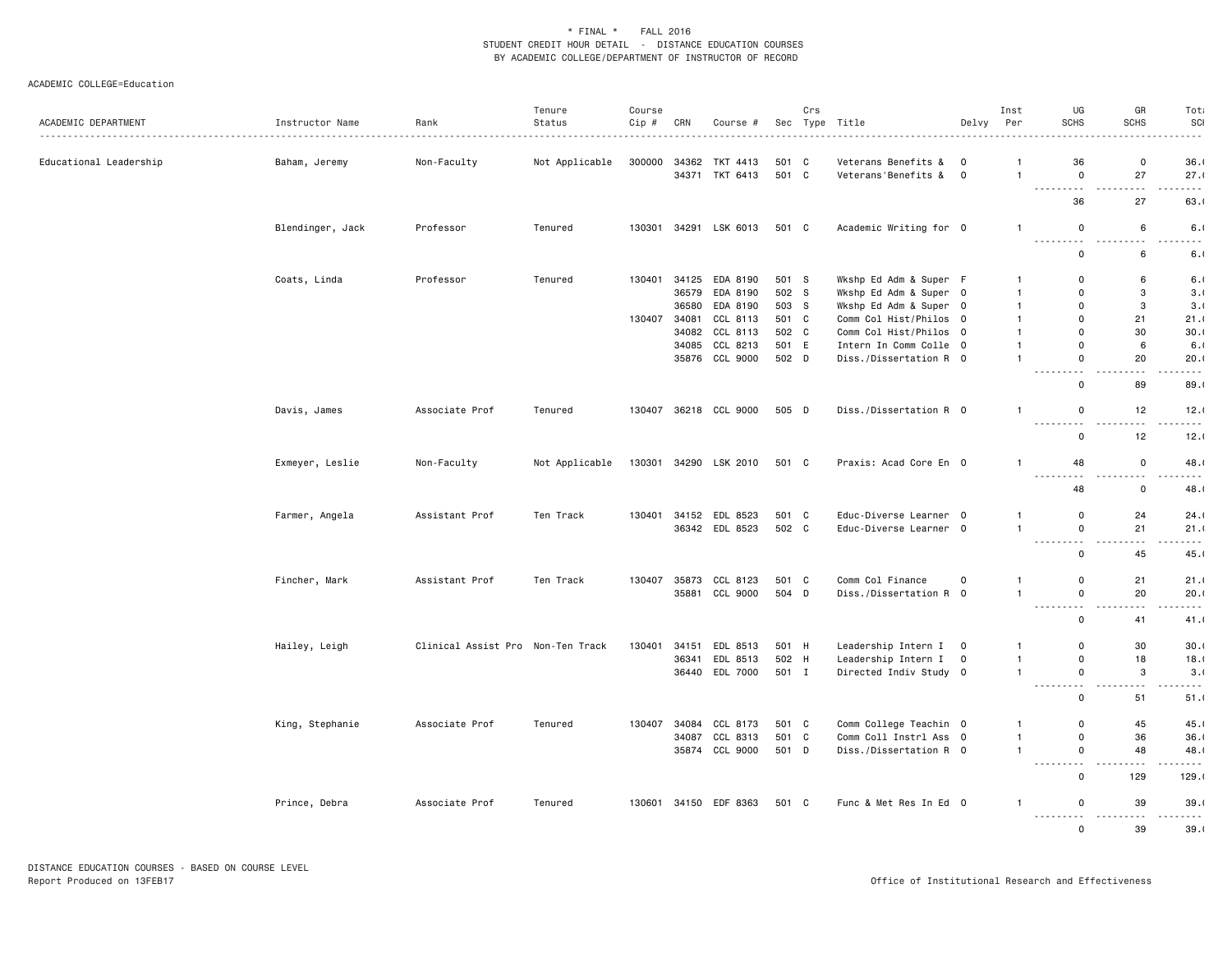| ACADEMIC DEPARTMENT    | Instructor Name | Rank           | Tenure<br>Status | Course<br>Cip # | CRN       | Course #       | Sec   | Crs | Type Title             | Delvy | Inst<br>Per | UG<br><b>SCHS</b> | GR<br><b>SCHS</b> | Tota<br>SCI<br>- - - - - -                                              |
|------------------------|-----------------|----------------|------------------|-----------------|-----------|----------------|-------|-----|------------------------|-------|-------------|-------------------|-------------------|-------------------------------------------------------------------------|
|                        |                 |                |                  |                 |           |                |       |     |                        |       |             |                   |                   |                                                                         |
| Educational Leadership | Stumpf, Arthur  | Associate Prof | Tenured          | 130407          | 34086 CCL | 8283           | 501 C |     | Leadership Comm Coll F |       |             | $\mathbf 0$       | 27                | 27.1                                                                    |
|                        |                 |                |                  |                 |           | 34088 CCL 8333 | 501 C |     | Comm Col Admin         |       |             | $\mathbf 0$       | 21                | 21.0                                                                    |
|                        |                 |                |                  |                 |           | 35875 CCL 9000 | 503 D |     | Diss./Dissertation R 0 |       |             | $\mathbf 0$       | 41                | 41.0                                                                    |
|                        |                 |                |                  |                 |           |                |       |     |                        |       |             | ----------        | .                 | .                                                                       |
|                        |                 |                |                  |                 |           |                |       |     |                        |       |             | 0                 | 89                | 89.0                                                                    |
|                        |                 |                |                  |                 |           |                |       |     |                        |       |             |                   |                   |                                                                         |
|                        |                 |                |                  |                 |           |                |       |     |                        |       |             | =========         | ---------         | $\qquad \qquad \equiv \equiv \equiv \equiv \equiv \equiv \equiv \equiv$ |
| Educational Leadership |                 |                |                  |                 |           |                |       |     |                        |       |             | 84                | 528               | 612.1                                                                   |
|                        |                 |                |                  |                 |           |                |       |     |                        |       |             | =========         | =========         | ========                                                                |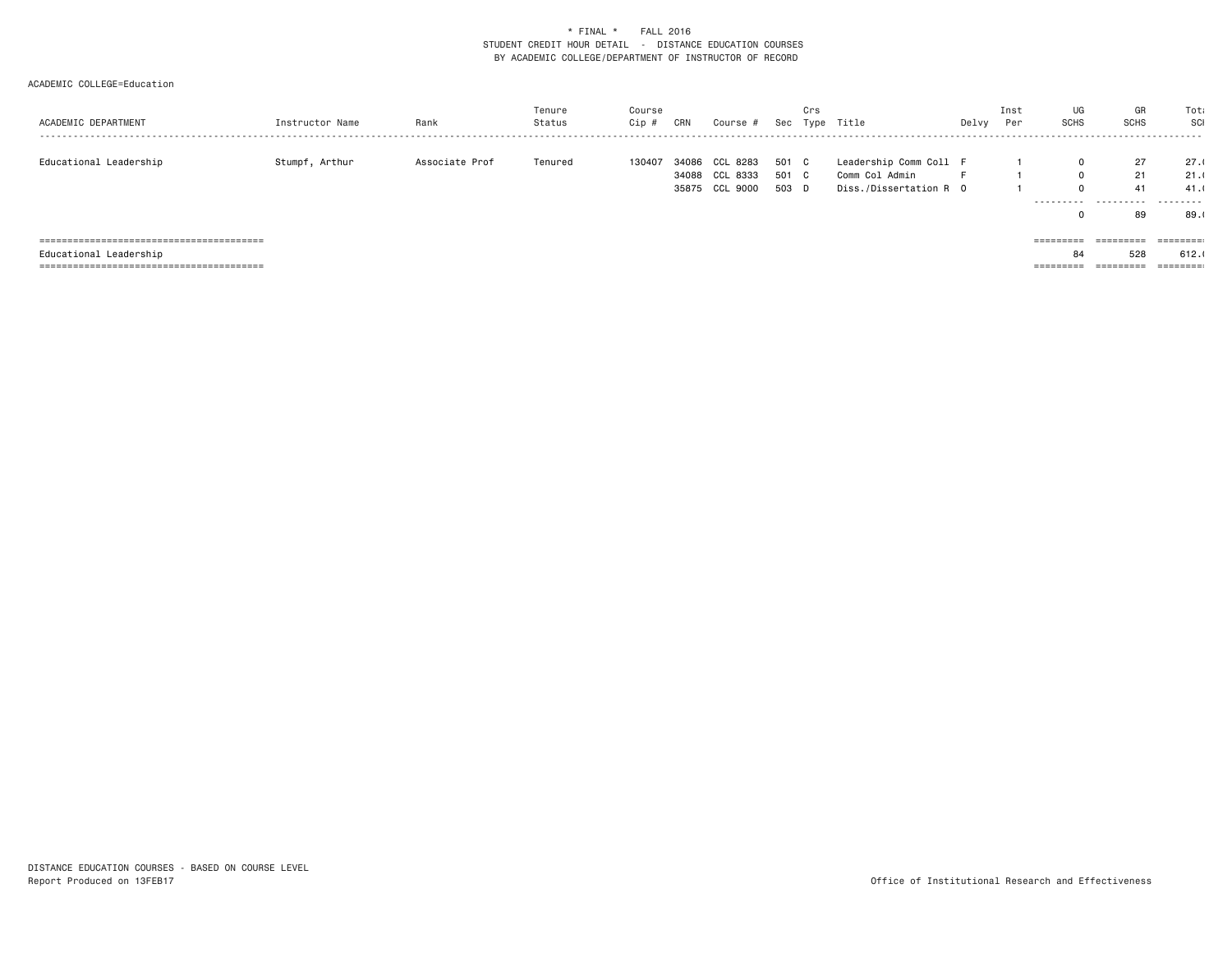|                                                       |                   |                | Tenure         | Course           |              |                            |                | Crs            |                                                  |             | Inst                         | UG                                           | GR                                    | Tota                         |
|-------------------------------------------------------|-------------------|----------------|----------------|------------------|--------------|----------------------------|----------------|----------------|--------------------------------------------------|-------------|------------------------------|----------------------------------------------|---------------------------------------|------------------------------|
| ACADEMIC DEPARTMENT                                   | Instructor Name   | Rank<br>.      | Status         | Cip #            | CRN          | Course #                   |                |                | Sec Type Title                                   | Delvy       | Per                          | <b>SCHS</b>                                  | SCHS                                  | SCI<br>$  -$                 |
| Instructional Systems & Workforce Develo Adams, James |                   | Professor      | Tenured        |                  | 131310 34363 | TKT 4493                   | 501 C          |                | Meth Tchn Career Pat 0                           |             | $\mathbf{1}$                 | 3                                            | $\mathbf 0$                           | 3.0                          |
|                                                       |                   |                |                |                  | 34372        | TKT 6493                   | 501 C          |                | Meth Tchn Career Pat 0                           |             | $\overline{1}$               | $\Omega$                                     | 21                                    | 21.1                         |
|                                                       |                   |                |                | 131399           | 34360        | TKT 4263                   | 501 C          |                | Diverse Wrk & Ed Env 0                           |             | $\mathbf{1}$                 | 9                                            | $\mathsf 0$                           | 9.1                          |
|                                                       |                   |                |                |                  |              | 34369 TKT 6263             | 501 C          |                | Diverse Wrk & Ed Env 0                           |             | $\mathbf{1}$                 | $\mathbf 0$                                  | 39                                    | 39.1                         |
|                                                       |                   |                |                |                  |              |                            |                |                |                                                  |             |                              | $\sim$ $\sim$ $\sim$<br>- - -<br>12          | .<br>60                               | $\sim$ $\sim$ $\sim$<br>72.0 |
|                                                       | Bailey, Ennis     | Non-Faculty    | Not Applicable | 300000           |              | 34361 TKT 4403             | 501 C          |                | Campus Transition fo 0                           |             | $\mathbf{1}$                 | 33                                           | $\mathbf 0$                           | 33.0                         |
|                                                       |                   |                |                |                  |              | 34370 TKT 6403             | 501 C          |                | Campus Transition fo 0                           |             | $\mathbf{1}$                 | $\mathbf 0$                                  | 9                                     | 9.1                          |
|                                                       |                   |                |                |                  |              |                            |                |                |                                                  |             |                              | .<br>33                                      | .<br>9                                | .<br>42.1                    |
|                                                       | Bailey, Melinda   | Non-Faculty    | Not Applicable |                  |              | 240102 34271 IDS 4111      | 501 C          |                | Professional Seminar 0                           |             | 0.5                          | 11                                           | $\mathsf 0$                           | 11.0                         |
|                                                       |                   |                |                |                  |              |                            |                |                |                                                  |             |                              | .<br>11                                      | .<br>$\mathbf 0$                      | .<br>11.0                    |
|                                                       | Ballard, Iva      | Instructor     | Non-Ten Track  |                  |              | 521302 34080 BQA 8443      | 501 C          |                | Stat Analy Bus Dec                               | 0           | $\mathbf{1}$                 | 0                                            | 87                                    | 87.                          |
|                                                       |                   |                |                |                  |              |                            |                |                |                                                  |             |                              | .<br>$\mathbf 0$                             | $\sim$ $\sim$<br>87                   | د د د د<br>87.0              |
|                                                       |                   |                |                |                  |              |                            |                |                |                                                  |             |                              |                                              |                                       |                              |
|                                                       | Berryhill, Amy    | Non-Faculty    | Not Applicable | 110301           |              | 34355 TKT 1273             | 502 C          |                | Computer Application 0                           |             | $\mathbf{1}$                 | 102<br>.<br>.                                | $\mathsf 0$<br>$\sim$ $\sim$          | 102.                         |
|                                                       |                   |                |                |                  |              |                            |                |                |                                                  |             |                              | 102                                          | $\mathbf 0$                           | 102.0                        |
|                                                       | Cornelious, Linda | Professor      | Tenured        | 131309           | 34836        | TKT 8213                   | 501 C          |                | Cont/Meth Career & T 0                           |             | $\overline{1}$               | $\mathbf 0$                                  | 21                                    | 21.0                         |
|                                                       |                   |                |                | 131321           | 36356        | TKT 4803                   | 501 C          |                | Integ Tech for Learn 0                           |             | $\overline{1}$               | 18                                           | $\mathbf 0$                           | 18.                          |
|                                                       |                   |                |                |                  |              | 36357 TKT 6803             | 501 C          |                | Integ Tech for Learn 0                           |             | $\mathbf{1}$                 | $\mathbf 0$<br>.                             | 6<br>$\sim$ $\sim$ $\sim$             | 6.1<br>.                     |
|                                                       |                   |                |                |                  |              |                            |                |                |                                                  |             |                              | 18                                           | 27                                    | 45.0                         |
|                                                       | Dale, Jonathan    | Instructor     | Non-Ten Track  |                  |              | 150612 34833 TKI 3044      | 501 C          |                | Industrial Safety                                | $\mathsf 0$ | $\mathbf{1}$                 | 40<br>$\sim$ $\sim$ $\sim$ $\sim$<br>الأرباء | $\mathbf 0$<br>$  -$<br>$\sim$ $\sim$ | 40.0                         |
|                                                       |                   |                |                |                  |              |                            |                |                |                                                  |             |                              | 40                                           | $\mathbf 0$                           | 40.1                         |
|                                                       | Huang, Kun        | Assistant Prof | Ten Track      | 110301           | 34350        | TKB 4283                   | 501            | $\overline{B}$ | Advanced Office Syst 0                           |             | $\mathbf{1}$                 | 84                                           | $\mathsf 0$                           | 84.                          |
|                                                       |                   |                |                | 130501           | 34832        | TKT 8693                   | 501 C          |                | Multiple Perptves on 0                           |             | $\mathbf{1}$                 | $\mathbf 0$                                  | 30                                    | 30.0                         |
|                                                       |                   |                |                |                  |              | 34837 TKT 8823             | 501 C          |                | Des Deliv Mgt of Dis 0                           |             | $\mathbf{1}$                 | 0                                            | 24                                    | 24.0                         |
|                                                       |                   |                |                |                  |              |                            |                |                |                                                  |             |                              | - - -<br>84                                  | 54                                    | .<br>138.0                   |
|                                                       | Keel, Vicki       | Instructor     | Non-Ten Track  | 110301           |              | 34354 TKT 1273             | 501 C          |                | Computer Application 0                           |             | $\mathbf{1}$                 | 90                                           | $\mathbf 0$                           | 90.0                         |
|                                                       |                   |                |                |                  |              |                            |                |                |                                                  |             |                              | $\sim$ $\sim$ $\sim$ $\sim$<br>.<br>90       | $\sim$ $\sim$<br>$\mathbf 0$          | .<br>90.0                    |
|                                                       | King, Thomas      | Non-Faculty    | Not Applicable | 110301           | 34364        | TKT 4713                   | 501 C          |                | Authoring for Instr 0                            |             | -1                           | 42                                           | $\mathsf 0$                           | 42.                          |
|                                                       |                   |                |                |                  |              | 34373 TKT 6713             | 501 C          |                | Authoring for Instr 0                            |             | $\mathbf{1}$                 | $\mathbf 0$                                  | 6                                     | 6.1                          |
|                                                       |                   |                |                |                  |              |                            |                |                |                                                  |             |                              | .<br>$  -$<br>42                             | $\sim$ $\sim$<br>6                    | ----<br>48.1                 |
|                                                       |                   |                |                |                  |              |                            |                |                |                                                  |             |                              |                                              |                                       |                              |
|                                                       | Lee, Sang Joon    | Assistant Prof | Ten Track      | 110801<br>131303 | 34351        | TKB 4583<br>34353 TKB 6583 | 501 B<br>501 B |                | Graphics and Web Des 0<br>Graphics and Web Des 0 |             | $\mathbf{1}$<br>$\mathbf{1}$ | 66<br>$\mathbf 0$                            | $\mathbf 0$<br>3                      | 66.<br>3.1                   |
|                                                       |                   |                |                |                  |              |                            |                |                |                                                  |             |                              |                                              |                                       |                              |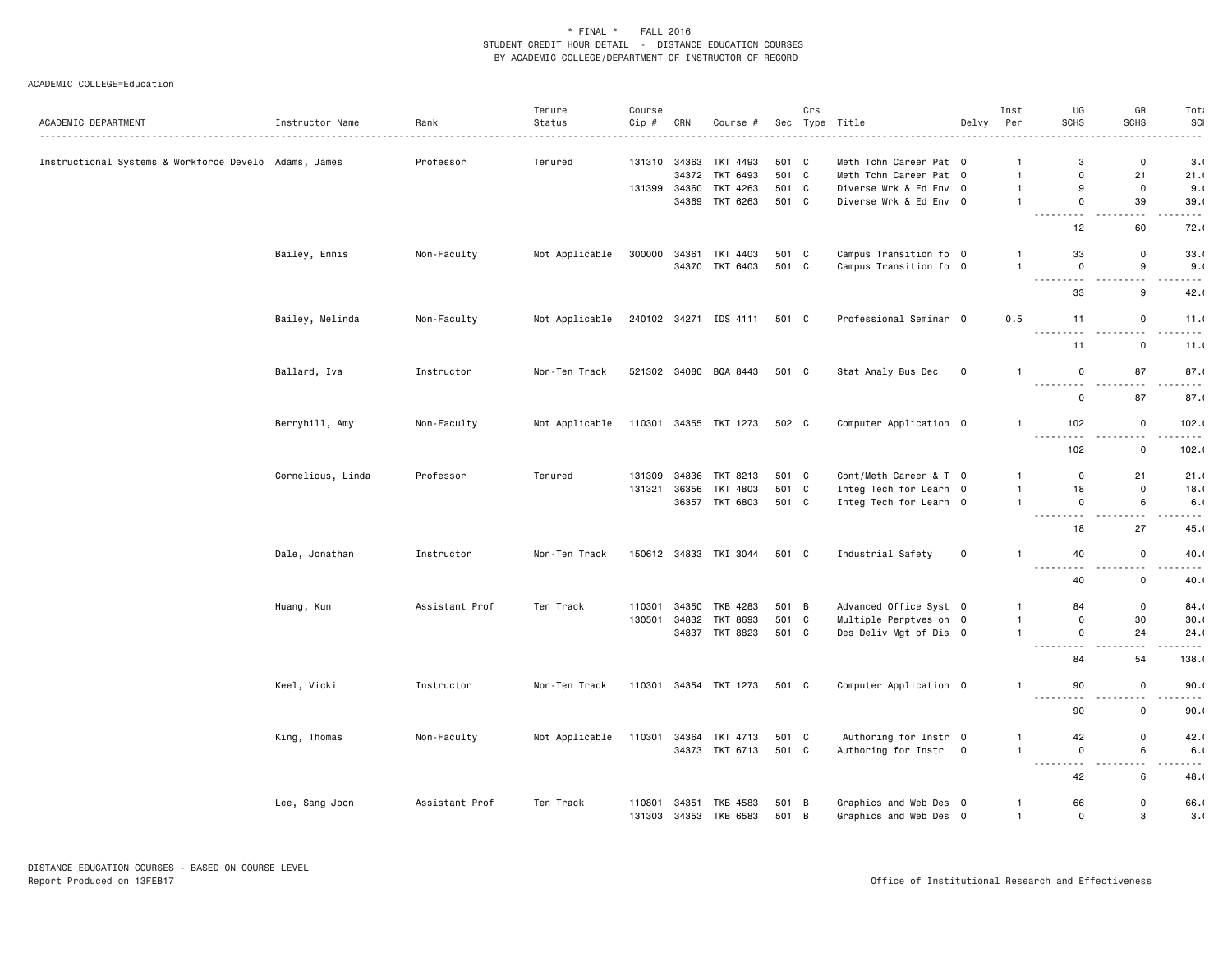| ACADEMIC DEPARTMENT                                    | Instructor Name      | Rank           | Tenure<br>Status | Course<br>Cip # | CRN   | Course #       |       | Crs | Sec Type Title         | Delvy Per      | Inst | UG<br><b>SCHS</b>              | GR<br><b>SCHS</b> | Tota<br>SCI                  |
|--------------------------------------------------------|----------------------|----------------|------------------|-----------------|-------|----------------|-------|-----|------------------------|----------------|------|--------------------------------|-------------------|------------------------------|
|                                                        |                      |                |                  |                 |       |                |       |     |                        |                |      |                                |                   |                              |
|                                                        |                      |                |                  |                 |       |                |       |     |                        |                |      | - - - - - - - - <b>-</b><br>66 | 3                 | 69.0                         |
| Instructional Systems & Workforce Develo Okojie, Mabel |                      | Professor      | Tenured          | 110301          |       | 35191 TKT 8773 | 501 C |     | Teach & Train with M 0 |                |      | $\mathbf 0$                    | 18                | 18.1                         |
|                                                        |                      |                |                  |                 |       |                |       |     |                        |                |      | ----------<br>$\Omega$         | .<br>18           | ---------<br>18.1            |
|                                                        | Scott-Bracey, Pamela | Assistant Prof | Ten Track        | 131303          |       | 34359 TKT 4213 | 501 C |     | Methods of Teaching    | $\overline{0}$ |      | 3                              | $\mathbf 0$       | 3.0                          |
|                                                        |                      |                |                  |                 |       | 34368 TKT 6213 | 501 C |     | Meth Tchn Business S 0 |                |      | $\Omega$<br>----------         | 9<br>.            | 9.1                          |
|                                                        |                      |                |                  |                 |       |                |       |     |                        |                |      | 3                              | 9                 | 12.1                         |
|                                                        | Yu, Chien            | Professor      | Tenured          | 110301          | 35113 | TKT 8743       | 501 B |     | Interactive Media      | $\Omega$       |      | $\mathbf 0$                    | 18                | 18.1                         |
|                                                        |                      |                |                  | 130501          |       | 34830 TKT 8703 | 501 C |     | Trends & Issues Inst 0 |                |      | $\Omega$<br>----------         | 54<br>.           | 54.1<br>--------             |
|                                                        |                      |                |                  |                 |       |                |       |     |                        |                |      | 0                              | 72                | 72.0                         |
|                                                        | Yu, Wei-Chieh        | Assistant Prof | Ten Track        | 110301          | 34365 | TKT 4753       | 501 C |     | Media for Present In 0 |                |      | 66                             | $\mathbf 0$       | 66.1                         |
|                                                        |                      |                |                  |                 |       | 34374 TKT 6753 | 501 C |     | Media for Present In 0 |                |      | $\mathbf 0$<br>- - - -         | 9                 | 9.1                          |
|                                                        |                      |                |                  |                 |       |                |       |     |                        |                |      | 66                             | 9                 | 75.0                         |
|                                                        |                      |                |                  |                 |       |                |       |     |                        |                |      | =========                      | =========         | ========                     |
| Instructional Systems & Workforce Develo               |                      |                |                  |                 |       |                |       |     |                        |                |      | 567<br>=========               | 354<br>---------  | 921.1<br>$=$ = = = = = = = : |
|                                                        |                      |                |                  |                 |       |                |       |     |                        |                |      |                                |                   |                              |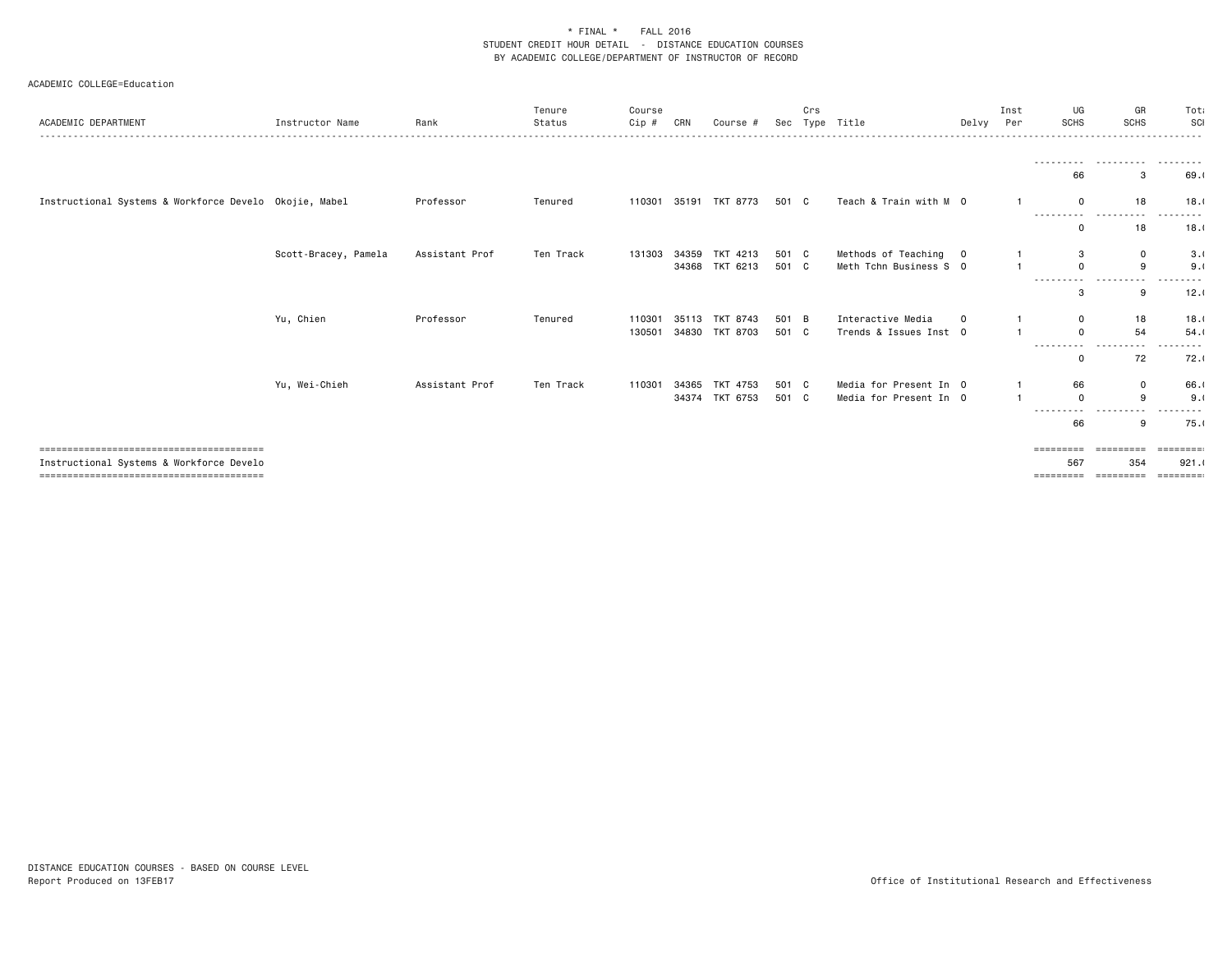| ACADEMIC DEPARTMENT | Instructor Name     | Rank            | Tenure<br>Status | Course<br>Cip # | CRN | Course #             |       | Crs | Sec Type Title         | Delvy | Inst<br>Per | UG<br><b>SCHS</b> | GR<br><b>SCHS</b> | Tota<br>SCI<br>- - - - - - |
|---------------------|---------------------|-----------------|------------------|-----------------|-----|----------------------|-------|-----|------------------------|-------|-------------|-------------------|-------------------|----------------------------|
| Kinesiology         | Connor, Kristen     | Grad Tch Assist | Not Applicable   |                 |     | 131314 34313 PE 4873 | 501 C |     | Prof Sem In Physica F  |       | 0.75        | 15.75<br>.        | $\Omega$<br>.     | 15.                        |
|                     |                     |                 |                  |                 |     |                      |       |     |                        |       |             | 15.75             | 0                 | 15.                        |
|                     | McAllister, Matthew | Assistant Prof  | Ten Track        |                 |     | 131314 34313 PE 4873 | 501 C |     | Prof Sem In Physica F  |       | 0.25        | 5.25              | $\mathbf 0$       | 5.1                        |
|                     |                     |                 |                  |                 |     |                      |       |     |                        |       |             | .<br>5.25         | .<br>0            | 5.1                        |
|                     | Vickers, J.         | Associate Prof  | Tenured          | 131314          |     | 35402 PE 4000        | 501 I |     | Directed Indiv Study 0 |       |             |                   | $\mathbf{0}$      | 1.1                        |
|                     |                     |                 |                  |                 |     | 36529 PE 4000        | 502 I |     | Directed Indiv Study 0 |       |             | 3<br>----------   | $\mathbf 0$<br>.  | 3.0<br>--------            |
|                     |                     |                 |                  |                 |     |                      |       |     |                        |       |             | 4                 | $\mathbf 0$       | 4.1                        |
|                     |                     |                 |                  |                 |     |                      |       |     |                        |       |             | ========          |                   | ========                   |
| Kinesiology         |                     |                 |                  |                 |     |                      |       |     |                        |       |             | 25                | $\Omega$          | 25.0                       |
|                     |                     |                 |                  |                 |     |                      |       |     |                        |       |             | =========         | =========         |                            |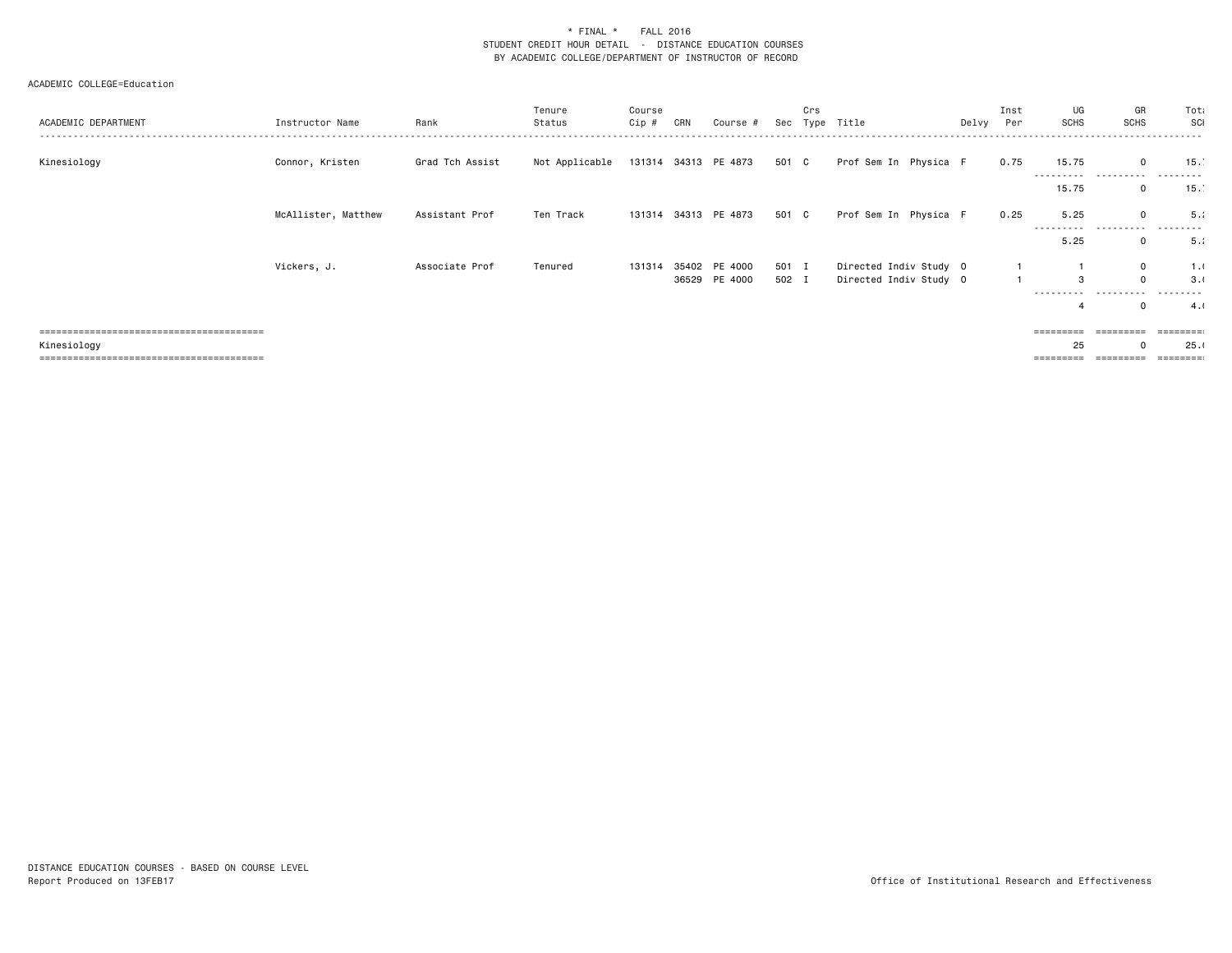| ACADEMIC DEPARTMENT | Instructor Name   | Rank      | Tenure<br>Status | Course<br>Cip # | CRN | Course #             |       | Crs | Sec Type Title         | Delvy | Inst<br>Per | UG<br><b>SCHS</b> | GR<br><b>SCHS</b> | Tota<br>SCI                     |
|---------------------|-------------------|-----------|------------------|-----------------|-----|----------------------|-------|-----|------------------------|-------|-------------|-------------------|-------------------|---------------------------------|
| Music               | Brown, Michael R. | Professor | Tenured          | 131312          |     | 34309 MU 1123        | 501 C |     | American Music App. 0  |       |             | 90                | $\mathbf 0$       | 90.1                            |
|                     |                   |           |                  | 500901          |     | 34308 MU 1113        | 501 C |     | His & Apprec Of Musi O |       |             | 57                | $\mathbf 0$       | 57.1                            |
|                     |                   |           |                  |                 |     | 500902 34310 MU 1133 | 501 C |     | The History of Rock 0  |       |             | 108               | $\mathbf 0$       | 108.1                           |
|                     |                   |           |                  |                 |     |                      |       |     |                        |       |             |                   | .                 | .                               |
|                     |                   |           |                  |                 |     |                      |       |     |                        |       |             | 255               | 0                 | 255.1                           |
|                     |                   |           |                  |                 |     |                      |       |     |                        |       |             |                   |                   |                                 |
|                     |                   |           |                  |                 |     |                      |       |     |                        |       |             | =========         | =========         | ========                        |
| Music               |                   |           |                  |                 |     |                      |       |     |                        |       |             | 255               | $\Omega$          | 255.1                           |
|                     |                   |           |                  |                 |     |                      |       |     |                        |       |             | =========         |                   | $=$ $=$ $=$ $=$ $=$ $=$ $=$ $:$ |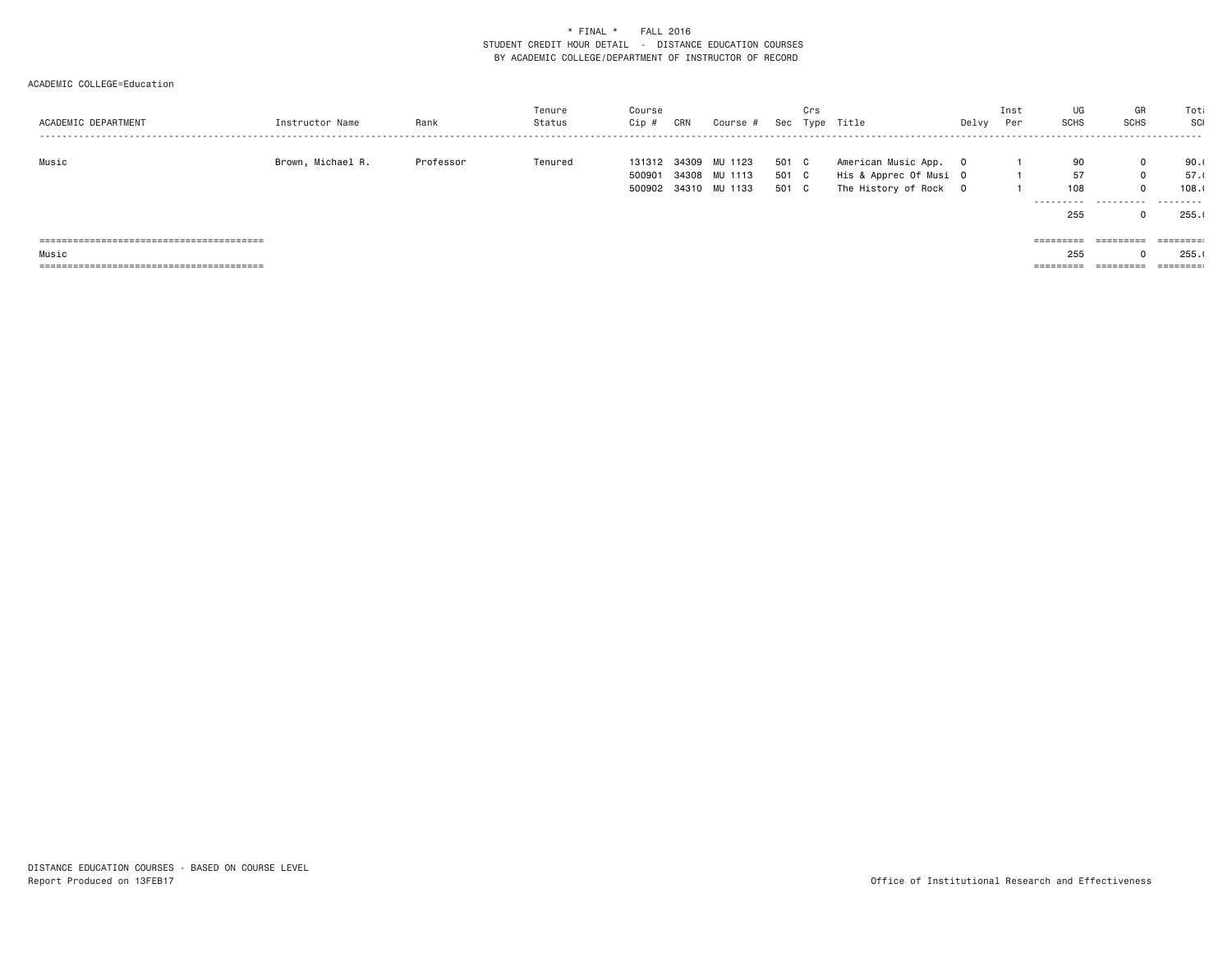| ACADEMIC DEPARTMENT   | Instructor Name  | Rank           | Tenure<br>Status | Course<br>Cip # | CRN            | Course #             |                | Crs | Sec Type Title                      | Delvy            | Inst<br>Per    | UG<br><b>SCHS</b>      | GR<br><b>SCHS</b>                        | Tota<br>SCI  |
|-----------------------|------------------|----------------|------------------|-----------------|----------------|----------------------|----------------|-----|-------------------------------------|------------------|----------------|------------------------|------------------------------------------|--------------|
| Aerospace Engineering | Bednar, Amy      | Lecturer       | Non-Ten Track    | 309999          |                | 36372 CME 8113       | 501 C          |     | Comp Geometry                       | $\mathbf{O}$     | 0.5            | $\Omega$               | 9                                        | 9.1          |
|                       |                  |                |                  |                 |                |                      |                |     |                                     |                  |                | ----------<br>$\Omega$ | .<br>9                                   | .<br>9.1     |
|                       | Hensley, Jeffrey | Lecturer       | Non-Ten Track    | 309999          |                | 36372 CME 8113       | 501 C          |     | Comp Geometry                       | $\mathbf{O}$     | 0.5            | $\Omega$<br>---------- | 9<br>.                                   | 9.1<br>.     |
|                       |                  |                |                  |                 |                |                      |                |     |                                     |                  |                | $\Omega$               | 9                                        | 9.1          |
|                       | Janus, Jonathan  | Associate Prof | Tenured          | 140201          | 34065<br>34891 | ASE 8413<br>ASE 9000 | 501 C<br>501 D |     | Comput Fluid Dyn I<br>Research/Diss | I<br>$\mathbf 0$ |                | 0<br>$\Omega$          | 18<br>$\mathbf{1}$                       | 18.1<br>1.0  |
|                       |                  |                |                  |                 |                |                      |                |     |                                     |                  |                | 0                      | 19                                       | 19.1         |
|                       | Newman, James    | Professor      | Tenured          | 141101          |                | 34185 EM 8213        | 501 C          |     | Fracture Mechanics                  | $\mathbf 0$      | $\mathbf{1}$   | $\Omega$<br>---------  | 12                                       | 12.1         |
|                       |                  |                |                  |                 |                |                      |                |     |                                     |                  |                | 0                      | 12                                       | 12.1         |
|                       | Sescu, Adrian    | Assistant Prof | Ten Track        | 140201          | 34064          | ASE 8343             | 501 C          |     | Incomp Vis Lam Flow                 | $\mathbf 0$      |                | 0                      | 15                                       | 15.1         |
|                       |                  |                |                  |                 | 34893          | ASE 9000             | 503 D          |     | Research/Diss                       | $\mathbf 0$      | $\overline{1}$ | 0<br>---------         | $\overline{1}$<br>----<br>. <b>. .</b> . | 1.0          |
|                       |                  |                |                  |                 |                |                      |                |     |                                     |                  |                | $\Omega$               | 16                                       | 16.1         |
|                       | Thompson, David  | Non-Faculty    | Tenured          | 140201          | 34892          | ASE 9000             | 502 D          |     | Research/Diss                       | 0                |                | 0                      | $\overline{1}$                           | 1.0          |
|                       |                  |                |                  | 309999          | 36692          | <b>CME 9000</b>      | 501 D          |     | Research/Dis                        | $\Omega$         | $\overline{1}$ | $\Omega$               | 3                                        | 3.1          |
|                       |                  |                |                  |                 |                |                      |                |     |                                     |                  |                | ---------<br>$\Omega$  | .                                        | .<br>4.1     |
|                       |                  |                |                  |                 |                |                      |                |     |                                     |                  |                | =========              | =========                                | $=$ ======== |
| Aerospace Engineering |                  |                |                  |                 |                |                      |                |     |                                     |                  |                |                        | 69                                       | 69.0         |
|                       |                  |                |                  |                 |                |                      |                |     |                                     |                  |                |                        | ========== =========                     | ========     |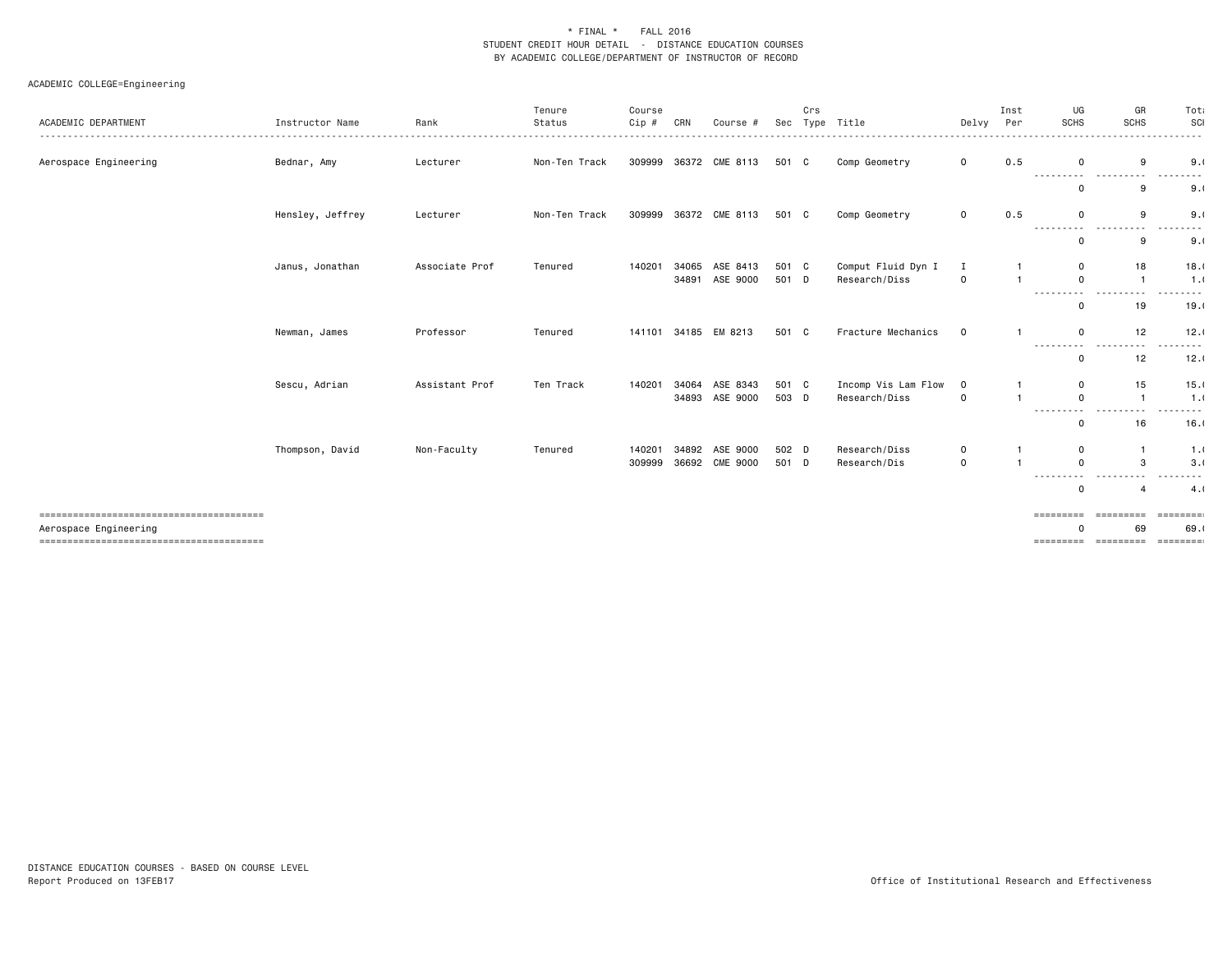|                                   |                     |                   | Tenure        | Course |       |                      |       | Crs |                        |                         | Inst           | UG                                                                                                                                                        | GR                                          | Tota              |
|-----------------------------------|---------------------|-------------------|---------------|--------|-------|----------------------|-------|-----|------------------------|-------------------------|----------------|-----------------------------------------------------------------------------------------------------------------------------------------------------------|---------------------------------------------|-------------------|
| ACADEMIC DEPARTMENT               | Instructor Name     | Rank              | Status        | Cip #  | CRN   | Course #             |       |     | Sec Type Title<br>.    | Delvy                   | Per            | <b>SCHS</b>                                                                                                                                               | <b>SCHS</b>                                 | SCI               |
| Civil & Environmental Engineering | Freyne, Seamus      | Associate Prof    | Tenured       | 140801 | 34713 | CE 6983              | 501 C |     | Engr.Wood Structures 0 |                         | $\mathbf{1}$   | 0                                                                                                                                                         | 48                                          | 48.0              |
|                                   |                     |                   |               |        | 34869 | CE 9000              | 502 D |     | Research / Diss        | $\mathbf 0$             | $\overline{1}$ | $\mathsf 0$                                                                                                                                               | 14                                          | 14.0              |
|                                   |                     |                   |               |        | 34880 | CE 8000              | 502 D |     | Research / Thesis      | $\mathsf{o}$            | $\mathbf{1}$   | $\mathsf 0$                                                                                                                                               | $\mathbf{1}$                                | 1.0               |
|                                   |                     |                   |               |        |       |                      |       |     |                        |                         |                | .<br>.<br>$\mathbf 0$                                                                                                                                     | .<br>63                                     | - - - -<br>63.1   |
|                                   | Gude, Veera         | Assistant Prof    | Ten Track     | 140801 | 34711 | CE 6843              | 501 C |     | Environ Engineering    | $\mathbf 0$             | $\mathbf{1}$   | $\mathbf 0$                                                                                                                                               | 12                                          | 12.0              |
|                                   |                     |                   |               |        | 34881 | CE 8000              | 503 D |     | Research / Thesis      | $\circ$                 | $\mathbf{1}$   | $\mathsf 0$                                                                                                                                               | 6                                           | 6.1               |
|                                   |                     |                   |               |        |       |                      |       |     |                        |                         |                | $\frac{1}{2} \left( \frac{1}{2} \right) \left( \frac{1}{2} \right) \left( \frac{1}{2} \right) \left( \frac{1}{2} \right)$<br>- - -<br>$\mathbf 0$         | $\sim$ $\sim$ $\sim$<br>$\frac{1}{2}$<br>18 | .<br>18.0         |
|                                   | Gullett, Philip     | Associate Prof    | Tenured       | 140801 | 34098 | CE 8683              | 501 C |     | Finite Element Analy 0 |                         | $\mathbf{1}$   | $\mathbf 0$                                                                                                                                               | 15                                          | 15.0              |
|                                   |                     |                   |               |        |       | 34873 CE 9000        | 504 D |     | Research / Diss        | $\Omega$                | $\overline{1}$ | $\mathbf 0$                                                                                                                                               | $\mathbf{1}$                                | 1.0               |
|                                   |                     |                   |               |        | 34883 | CE 8000              | 504 D |     | Research / Thesis      | $\circ$                 | $\mathbf{1}$   | $\mathbf 0$                                                                                                                                               | $\overline{2}$                              | 2.1               |
|                                   |                     |                   |               |        | 36543 | CE 7000              | 502 I |     | Directed Indiv Study 0 |                         | $\mathbf{1}$   | $\mathsf 0$                                                                                                                                               | 3                                           | 3.1               |
|                                   |                     |                   |               |        |       |                      |       |     |                        |                         |                | $\sim$ $\sim$ $\sim$ .<br>$\sim$ $\sim$<br>$\mathbf 0$                                                                                                    | $\sim$ $\sim$<br>21                         | .<br>21.1         |
|                                   | Howard, Isaac       | Associate Prof    | Tenured       | 140801 | 34884 | CE 8000              | 505 D |     | Research / Thesis      | $\mathbf 0$             | $\mathbf{1}$   | 0                                                                                                                                                         | $\mathbf{1}$                                | 1.0               |
|                                   |                     |                   |               | 140803 |       | 34714 CE 8333        | 501 C |     | Pavement Rehabillita 0 |                         | $\overline{1}$ | $\mathbf 0$                                                                                                                                               | 36                                          | 36.0              |
|                                   |                     |                   |               |        |       |                      |       |     |                        |                         |                | .<br>$\frac{1}{2}$<br>$\mathbf 0$                                                                                                                         | $- - -$<br>37                               | $- - - -$<br>37.0 |
|                                   | Martin, James L.    | Professor         | Tenured       | 140801 | 34092 | CE 6523              | 501 C |     | Open Chan Hydraul      | $\mathbf 0$             | $\mathbf{1}$   | $\mathbf 0$                                                                                                                                               | 15                                          | 15.0              |
|                                   |                     |                   |               |        |       | 34874 CE 9000        | 508 D |     | Research / Diss        | $\mathbf 0$             | $\overline{1}$ | $\mathbf 0$                                                                                                                                               | 3                                           | 3.0               |
|                                   |                     |                   |               |        |       | 140805 34716 CE 8573 | 501 C |     | Hydro-environmental    | $\mathbf 0$             | $\mathbf{1}$   | $\mathbf 0$<br>.                                                                                                                                          | 18<br>$- - -$                               | 18.0<br>$- - - -$ |
|                                   |                     |                   |               |        |       |                      |       |     |                        |                         |                | $\mathbf 0$                                                                                                                                               | 36                                          | 36.0              |
|                                   | Peters, John        | Resrch Assoc Prof | Non-Ten Track | 140801 |       | 34715 CE 8473        | 501 C |     | Theoretical Soil Mec 0 |                         | $\mathbf{1}$   | $\mathbf 0$                                                                                                                                               | 36                                          | 36.0              |
|                                   |                     |                   |               |        |       |                      |       |     |                        |                         |                | $\frac{1}{2} \left( \frac{1}{2} \right) \left( \frac{1}{2} \right) \left( \frac{1}{2} \right) \left( \frac{1}{2} \right)$<br>$\sim$ $\sim$<br>$\mathbf 0$ | 36                                          | 36.1              |
|                                   | Ramirez Avila, John | Assistant Prof    | Ten Track     | 140801 |       | 34876 CE 9000        | 509 D |     | Research / Diss        | 0                       | $\mathbf{1}$   | $\overline{0}$                                                                                                                                            | $\overline{c}$                              | 2.0               |
|                                   |                     |                   |               |        |       | 36192 CE 8000        | 501 D |     | Research / Thesis      | $\mathbf 0$             | $\overline{1}$ | $\mathbf 0$                                                                                                                                               | 3                                           | 3.1               |
|                                   |                     |                   |               |        | 36196 | CE 8000              | 507   | D   | Research / Thesis      | $\mathbf 0$             | $\mathbf{1}$   | $\mathbf 0$                                                                                                                                               | 5                                           | 5.1               |
|                                   |                     |                   |               |        | 36499 | CE 7000              | 501 I |     | Directed Indiv Study   | $\overline{\mathbf{0}}$ | $\overline{1}$ | $\overline{0}$                                                                                                                                            | 3                                           | 3.1               |
|                                   |                     |                   |               |        | 36544 | CE 7000              | 503 I |     | Directed Indiv Study   | $\mathbf 0$             | $\mathbf{1}$   | $\mathbf 0$                                                                                                                                               | 3                                           | 3.1               |
|                                   |                     |                   |               | 140805 |       | 34710 CE 6563        | 501 C |     | Sedimentation Engr     | $\mathbf 0$             | $\mathbf{1}$   | $\mathsf 0$<br>$\sim$                                                                                                                                     | 24                                          | 24.0              |
|                                   |                     |                   |               |        |       |                      |       |     |                        |                         |                | $\mathbf 0$                                                                                                                                               | 40                                          | 40.1              |
|                                   | Truax, Dennis       | Professor         | Tenured       | 140801 |       | 34886 CE 8000        | 510 D |     | Research / Thesis      | $\mathsf{o}$            | $\mathbf{1}$   | $\mathbf 0$<br>.                                                                                                                                          | $\overline{2}$                              | 2.1<br>. <b>.</b> |
|                                   |                     |                   |               |        |       |                      |       |     |                        |                         |                | $\mathsf 0$                                                                                                                                               | $\overline{2}$                              | 2.1               |
|                                   | Vahedifard, Farshid | Assistant Prof    | Ten Track     | 140801 |       | 34877 CE 9000        | 511 D |     | Research / Diss        | $\mathbf 0$             | -1             | $\mathbf 0$                                                                                                                                               | 6                                           | 6.1               |
|                                   |                     |                   |               |        |       |                      |       |     |                        |                         |                | $\sim$ $\sim$<br>$\mathbf 0$                                                                                                                              | .<br>6                                      | $ -$<br>6.1       |
|                                   | White, Thomas       | Professor         | Tenured       | 140801 | 34878 | CE 9000              | 512 D |     | Research / Diss        | $\circ$                 | $\mathbf{1}$   | 0                                                                                                                                                         | 3                                           | 3.1               |
|                                   |                     |                   |               |        |       | 34888 CE 8000        | 512 D |     | Research / Thesis      | $\mathbf 0$             | $\mathbf{1}$   | $\mathbf 0$                                                                                                                                               | 3                                           | 3.1               |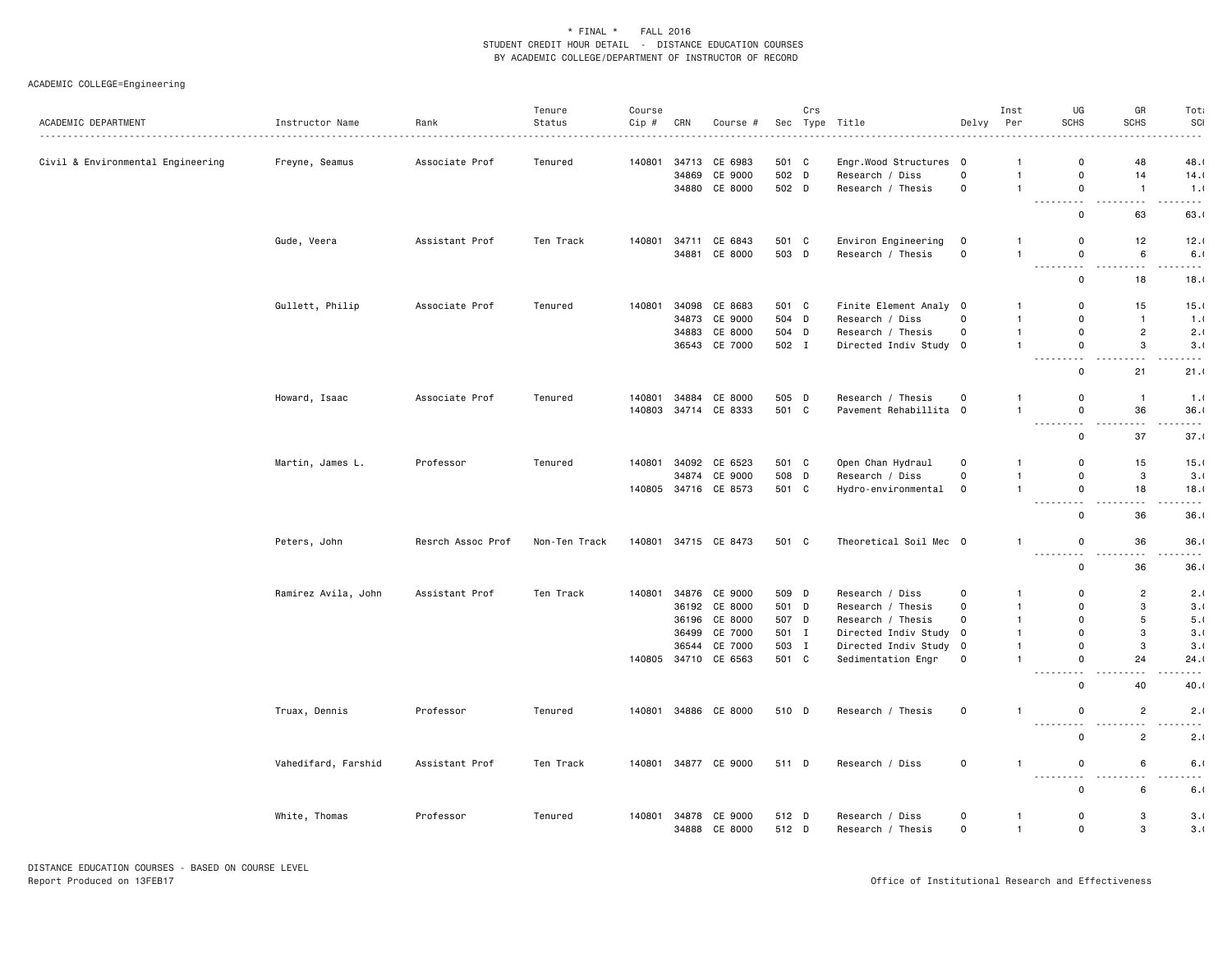| ACADEMIC DEPARTMENT                                                       | Instructor Name  | Rank           | Tenure<br>Status | Course<br>Cip # | CRN | Course #      |       | Crs | Sec Type Title  | Delvy Per   | Inst | UG<br><b>SCHS</b> | GR<br><b>SCHS</b> | Tota<br>SCI                |
|---------------------------------------------------------------------------|------------------|----------------|------------------|-----------------|-----|---------------|-------|-----|-----------------|-------------|------|-------------------|-------------------|----------------------------|
|                                                                           |                  |                |                  |                 |     |               |       |     |                 |             |      | 0                 | <br>6             | 6.0                        |
| Civil & Environmental Engineering                                         | Woodson, Stanley | Lecturer       | Non-Ten Track    | 140801          |     | 34717 CE 8673 | 501 C |     | Blast Effects   | $\mathbf 0$ |      | $\mathbf 0$       | 45                | 45.1<br>.                  |
|                                                                           | Zhang, Li        | Associate Prof | Tenured          | 140801          |     | 34879 CE 9000 | 513 D |     | Research / Diss | $\mathbf 0$ |      | 0<br>$\Omega$     | 45<br>5           | 45.1<br>5.1                |
|                                                                           |                  |                |                  |                 |     |               |       |     |                 |             |      | 0                 | 5                 | .<br>5.0                   |
| ====================================<br>Civil & Environmental Engineering |                  |                |                  |                 |     |               |       |     |                 |             |      | =========<br>0    | ---------<br>315  | $=$ = = = = = = =<br>315.1 |
|                                                                           |                  |                |                  |                 |     |               |       |     |                 |             |      | =========         |                   | $=$ = = = = = = = :        |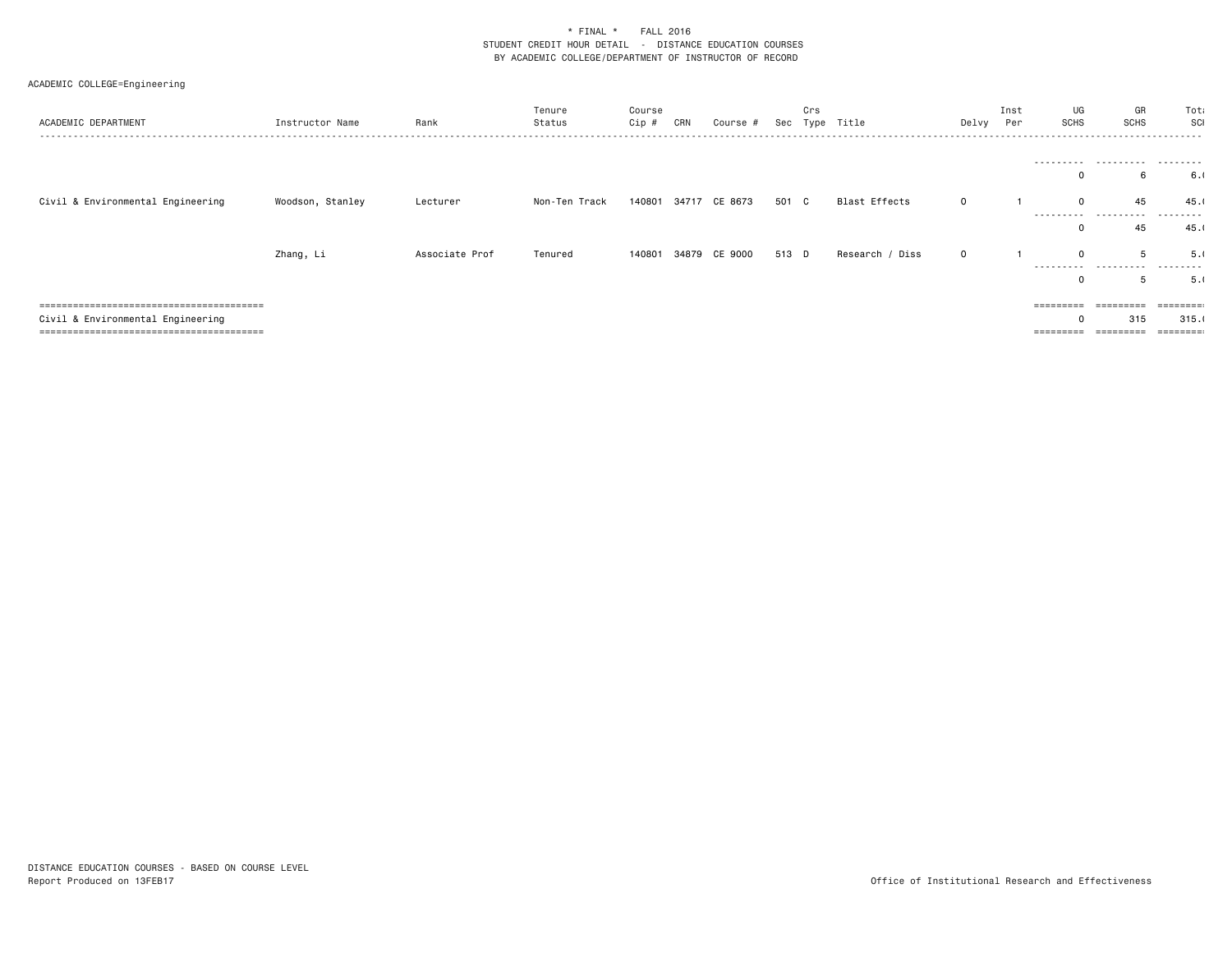| ACADEMIC DEPARTMENT            | Instructor Name  | Rank               | Tenure<br>Status | Course<br>Cip # | CRN | Course #       | Sec   | Crs | Type Title             | Delvy       | Inst<br>Per | UG<br><b>SCHS</b> | GR<br><b>SCHS</b> | Tota<br>SCI     |
|--------------------------------|------------------|--------------------|------------------|-----------------|-----|----------------|-------|-----|------------------------|-------------|-------------|-------------------|-------------------|-----------------|
| Computer Science & Engineering | Crumpton, Joseph | Resrch Assist Prof | Non-Ten Track    | 110101          |     | 36413 CSE 6503 | 501 C |     | Database Management    | $\mathbf 0$ |             | $\mathbf 0$       | 3<br>             | 3.0             |
|                                |                  |                    |                  |                 |     |                |       |     |                        |             |             |                   |                   | 3.1             |
|                                | Dampier, David   | Non-Faculty        | Tenured          | 110101          |     | 36205 CSE 8080 | 501 I |     | Directed Project Cs P  |             |             | $\mathbf 0$<br>.  | 3<br>.            | 3.0             |
|                                |                  |                    |                  |                 |     |                |       |     |                        |             |             |                   | 3                 | 3.1             |
|                                | Luke, Edward     | Professor          | Tenured          | 110101          |     | 35306 CSE 6163 | 501 C |     | Des Parallel Alg       | $\mathbf 0$ |             | $\Omega$          | 6                 | 6.1             |
|                                |                  |                    |                  |                 |     |                |       |     |                        |             |             | 0                 | 6                 | 6.1             |
|                                | Morris, Gerald   | Lecturer           | Non-Ten Track    | 110701          |     | 35309 CSE 6753 | 501 C |     | Computation Fundamen 0 |             |             | $\Omega$          | 9                 | 9.1             |
|                                |                  |                    |                  |                 |     |                |       |     |                        |             |             |                   | g                 | 9.1             |
|                                |                  |                    |                  |                 |     |                |       |     |                        |             |             |                   |                   | <b>EBBEEBBE</b> |
| Computer Science & Engineering |                  |                    |                  |                 |     |                |       |     |                        |             |             |                   | 21                | 21.0<br>.       |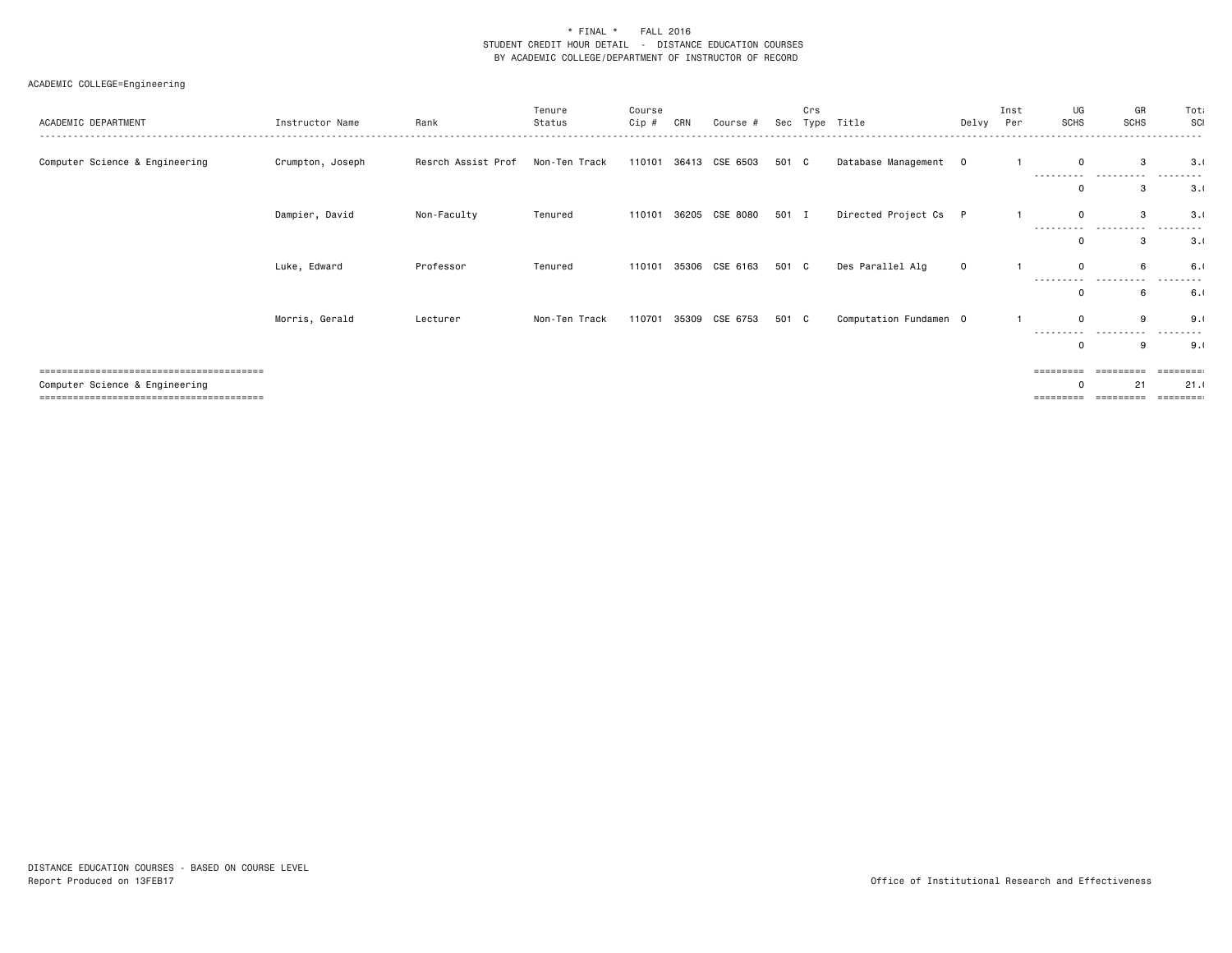| ACADEMIC DEPARTMENT               | Instructor Name                        | Rank<br>. <u>.</u> | Tenure<br>Status<br>. <u>.</u> . | Course<br>Cip # | CRN   | Course #       |       | Crs | Sec Type Title         | Delvy                   | Inst<br>Per    | UG<br><b>SCHS</b>                        | GR<br><b>SCHS</b>                                                                                                    | Tota<br>SCI<br>.               |
|-----------------------------------|----------------------------------------|--------------------|----------------------------------|-----------------|-------|----------------|-------|-----|------------------------|-------------------------|----------------|------------------------------------------|----------------------------------------------------------------------------------------------------------------------|--------------------------------|
| Electrical & Computer Engineering | Abdelwahed, Sherif                     | Associate Prof     | Tenured                          | 141001          |       | 34942 ECE 9000 | 501 D |     | Research/Diss          | $\mathsf 0$             |                | $\mathbf 0$<br><u> - - - - - - - - -</u> | 4<br>----                                                                                                            | 4.1<br>. <b>.</b>              |
|                                   |                                        |                    |                                  |                 |       |                |       |     |                        |                         |                | $\mathbf 0$                              | 4                                                                                                                    | 4.1                            |
|                                   | Anderson, Derek                        | Assistant Prof     | Ten Track                        | 141001          |       | 34968 ECE 8000 | 502 D |     | Research/Thesis        | $\mathsf 0$             | $\mathbf{1}$   | $\mathbf 0$                              | 6                                                                                                                    | 6.1                            |
|                                   |                                        |                    |                                  |                 |       |                |       |     |                        |                         |                | <b>.</b><br>$\mathbf 0$                  | $\frac{1}{2}$<br>$\frac{1}{2} \left( \frac{1}{2} \right) \left( \frac{1}{2} \right) \left( \frac{1}{2} \right)$<br>6 | .<br>6.1                       |
|                                   | Ball, John                             | Assistant Prof     | Ten Track                        | 141001          |       | 34120 ECE 6413 | 501 C |     | Digital Signal Proce 0 |                         | $\mathbf{1}$   | $\mathbf 0$<br>---------                 | 18<br>$- - -$                                                                                                        | 18.1<br>.                      |
|                                   |                                        |                    |                                  |                 |       |                |       |     |                        |                         |                | $\mathbf 0$                              | 18                                                                                                                   | 18.0                           |
|                                   | Donohoe, John                          | Professor          | Tenured                          | 110701          | 34718 | ECE 6323       | 501 C |     | Electromagnetic Comp   | $\overline{\mathbf{0}}$ |                | $\mathbf 0$                              | 12                                                                                                                   | 12.1                           |
|                                   |                                        |                    |                                  | 141001          |       | 34971 ECE 8000 | 505 D |     | Research/Thesis        | $\mathbf 0$             | $\mathbf{1}$   | $\mathsf 0$                              | $\mathbf{1}$<br>$\sim$ $\sim$ $\sim$                                                                                 | 1.0<br>.                       |
|                                   |                                        |                    |                                  |                 |       |                |       |     |                        |                         |                | $\mathbf 0$                              | 13                                                                                                                   | 13.1                           |
|                                   | Du, Qian                               | Professor          | Tenured                          | 141001          | 34721 | ECE 8493       | 501 C |     | Neural Networks        | $\mathbf 0$             | $\mathbf{1}$   | $\mathbf 0$                              | 21                                                                                                                   | 21.0                           |
|                                   |                                        |                    |                                  |                 | 34951 | ECE 9000       | 506 D |     | Research/Diss          | $\mathsf{o}$            | $\overline{1}$ | $\mathbf 0$<br>---------                 | $\mathbf{1}$<br>$\sim$ $\sim$ $\sim$                                                                                 | 1.0<br>.                       |
|                                   |                                        |                    |                                  |                 |       |                |       |     |                        |                         |                | $\mathbf 0$                              | 22                                                                                                                   | 22.1                           |
|                                   | Fowler, James                          | Professor          | Tenured                          | 141001          |       | 34953 ECE 9000 | 508 D |     | Research/Diss          | $\mathbf 0$             | $\overline{1}$ | $\mathsf 0$<br><b></b>                   | 6<br>- - -<br>$- - -$                                                                                                | 6.1<br>.                       |
|                                   |                                        |                    |                                  |                 |       |                |       |     |                        |                         |                | $\mathbf 0$                              | 6                                                                                                                    | 6.1                            |
|                                   | Fu, Yong                               | Associate Prof     | Tenured                          | 141001          | 34719 | ECE 6613       | 501 C |     | Pwr Transmission Sys 0 |                         | -1             | $\mathbf 0$                              | 18                                                                                                                   | 18.1                           |
|                                   |                                        |                    |                                  |                 |       | 34722 ECE 8683 | 501 C |     | Power Sys Opt & Cont 0 |                         | $\mathbf{1}$   | $\mathbf 0$                              | 6                                                                                                                    | 6.1                            |
|                                   |                                        |                    |                                  |                 |       | 34955 ECE 9000 | 509 D |     | Research/Diss          | $\mathbf 0$             | $\mathbf{1}$   | $\mathsf 0$                              | 3                                                                                                                    | 3.1                            |
|                                   |                                        |                    |                                  |                 |       |                |       |     |                        |                         |                | $\mathbf 0$                              | 27                                                                                                                   | 27.1                           |
|                                   | Karimi-Ghartemani, Maso Associate Prof |                    | Ten Track                        | 141001          |       | 34723 ECE 8923 | 501 C |     | Non-Linear Con Sys     | $\mathbf 0$             | $\overline{1}$ | $\mathbf 0$<br>---------                 | 3                                                                                                                    | 3.1<br>.                       |
|                                   |                                        |                    |                                  |                 |       |                |       |     |                        |                         |                | $\mathbf 0$                              | 3                                                                                                                    | 3.1                            |
|                                   | Koshka, Yaroslav                       | Professor          | Tenured                          | 141001          |       | 36444 ECE 7000 | 501 I |     | Directed Indiv Study 0 |                         | $\mathbf{1}$   | $\mathsf 0$                              | 3                                                                                                                    | 3.1                            |
|                                   |                                        |                    |                                  |                 |       |                |       |     |                        |                         |                | .<br>$\mathbf 0$                         | $\sim$ $\sim$<br>3                                                                                                   | <u>.</u><br>3.1                |
|                                   | Younan, Nicolas                        | Professor          | Tenured                          | 141001          | 34964 | ECE 9000       | 519 D |     | Research/Diss          | $\mathsf{o}$            | $\mathbf{1}$   | $\mathsf 0$                              | $\mathbf{1}$                                                                                                         | 1.1                            |
|                                   |                                        |                    |                                  |                 |       | 34976 ECE 8000 | 519 D |     | Research/Thesis        | $\mathbf 0$             | $\overline{1}$ | $\mathbf 0$<br><b></b>                   | $\mathbf{1}$<br>.                                                                                                    | 1.1<br>.                       |
|                                   |                                        |                    |                                  |                 |       |                |       |     |                        |                         |                | $\mathbf 0$                              | $\overline{c}$                                                                                                       | 2.1                            |
| Electrical & Computer Engineering |                                        |                    |                                  |                 |       |                |       |     |                        |                         |                | =========<br>$\Omega$                    | =========<br>104                                                                                                     | $=$ = = = = = = = $=$<br>104.1 |
|                                   |                                        |                    |                                  |                 |       |                |       |     |                        |                         |                |                                          |                                                                                                                      | =========                      |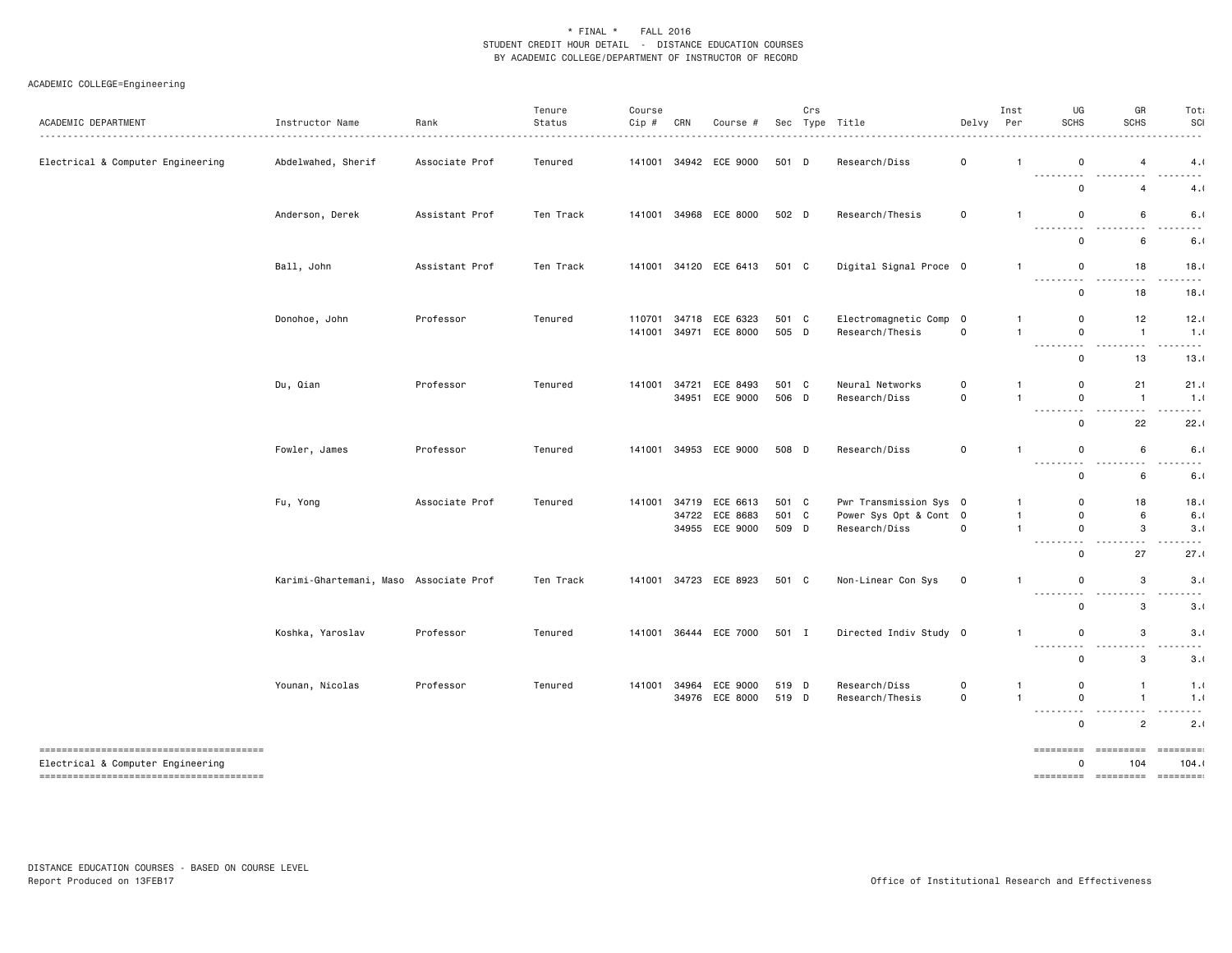| ACADEMIC DEPARTMENT              | Instructor Name        | Rank            | Tenure<br>Status | Course<br>Cip# | CRN   | Course #             |       | Crs | Sec Type Title         | Delvy               | Inst<br>Per  | UG<br><b>SCHS</b>                                                                                                                                                  | GR<br><b>SCHS</b>               | Tota<br>SCI                        |
|----------------------------------|------------------------|-----------------|------------------|----------------|-------|----------------------|-------|-----|------------------------|---------------------|--------------|--------------------------------------------------------------------------------------------------------------------------------------------------------------------|---------------------------------|------------------------------------|
|                                  |                        |                 |                  |                |       |                      |       |     |                        |                     |              |                                                                                                                                                                    |                                 |                                    |
| Industrial & Systems Engineering | Bian, Linkan           | Assistant Prof  | Ten Track        | 142701         | 34726 | IE 8773              | 501 C |     | Sys Sim II             | $\mathsf{O}$        | $\mathbf{1}$ | $\mathbf 0$                                                                                                                                                        | 24                              | 24.1                               |
|                                  |                        |                 |                  | 143501         |       | 34923 IE 9000        | 501 D |     | Research/DIss          | 0                   | $\mathbf{1}$ | $\mathbf 0$<br>.                                                                                                                                                   | 9<br>$\sim$                     | 9.1<br>.                           |
|                                  |                        |                 |                  |                |       |                      |       |     |                        |                     |              | $\mathsf 0$                                                                                                                                                        | 33                              | 33.1                               |
|                                  | Bullington, Stanley    | Professor       | Tenured          | 143501         | 34925 | IE 9000              | 502 D |     | Research/DIss          | 0                   | $\mathbf{1}$ | 0                                                                                                                                                                  | 3                               | 3.1                                |
|                                  |                        |                 |                  |                |       | 143701 34725 IE 8733 | 501 C |     | Decision Theory        | $\mathsf{o}\,$      | $\mathbf{1}$ | $\mathbf 0$<br>$ -$                                                                                                                                                | 63<br>.                         | 63.1<br>.                          |
|                                  |                        |                 |                  |                |       |                      |       |     |                        |                     |              | $\mathsf{o}$                                                                                                                                                       | 66                              | 66.                                |
|                                  | Deb, Shuchisnigdha     | Grad Res Assist | Not Applicable   |                |       | 270301 34277 IE 6613 | 501 C |     | Eng Statistics I       | 0                   | 0.9          | 0                                                                                                                                                                  | 35.1                            | 35.                                |
|                                  |                        |                 |                  |                |       |                      |       |     |                        |                     |              | <b></b><br>$\mathbf 0$                                                                                                                                             | 35.1                            | ----<br>35.                        |
|                                  |                        |                 |                  |                |       |                      |       |     |                        |                     |              |                                                                                                                                                                    |                                 |                                    |
|                                  | Green, Robert          | Non-Faculty     | Not Applicable   |                |       | 143501 34275 IE 6513 | 501 C |     | Engineering Admin      | 0                   | 0.9          | 0<br>$\frac{1}{2} \left( \frac{1}{2} \right) \left( \frac{1}{2} \right) \left( \frac{1}{2} \right) \left( \frac{1}{2} \right) \left( \frac{1}{2} \right)$<br>- - - | 35.1                            | 35.<br>.                           |
|                                  |                        |                 |                  |                |       |                      |       |     |                        |                     |              | $\mathsf{o}$                                                                                                                                                       | 35.1                            | 35.                                |
|                                  | Jaradat, Raed          | Assistant Prof  | Ten Track        |                |       | 143501 34904 IE 8000 | 503 D |     | Research / Thesis      | $\mathbf 0$         | $\mathbf{1}$ | $\mathbf 0$                                                                                                                                                        | 3                               | 3.1                                |
|                                  |                        |                 |                  |                |       |                      |       |     |                        |                     |              | <b></b><br>$\mathbf 0$                                                                                                                                             | $\sim$ $\sim$<br>3              | $\sim$ $\sim$ $\sim$ $\sim$<br>3.1 |
|                                  |                        | Assistant Prof  | Ten Track        |                |       | 143501 34278 IE 6653 | 501 C |     | Ind Qual Control I     | $\mathbf 0$         | $\mathbf{1}$ | $\mathbf 0$                                                                                                                                                        | 24                              | 24.1                               |
|                                  | Ma, Junfeng            |                 |                  |                |       |                      |       |     |                        |                     |              | $ -$<br>$- - - - -$                                                                                                                                                | $\sim$ $\sim$                   | .                                  |
|                                  |                        |                 |                  |                |       |                      |       |     |                        |                     |              | $\mathsf{o}$                                                                                                                                                       | 24                              | 24.1                               |
|                                  | Marufuzzaman, Mohammad | Assistant Prof  | Ten Track        | 142701         |       | 34727 IE 8793        | 501 C |     | Heuristics in Optim    | $\overline{0}$      | $\mathbf{1}$ | $\mathbf 0$                                                                                                                                                        | 33                              | 33.1                               |
|                                  |                        |                 |                  | 143501         |       | 34928 IE 9000        | 504 D |     | Research/DIss          | $\mathsf{O}\xspace$ | $\mathbf{1}$ | $\mathsf{o}$<br>$\sim$ $\sim$<br>$\sim$ $\sim$                                                                                                                     | $\overline{7}$<br>$\sim$ $\sim$ | 7.1<br>.                           |
|                                  |                        |                 |                  |                |       |                      |       |     |                        |                     |              | $\mathbf 0$                                                                                                                                                        | 40                              | 40.1                               |
|                                  | Medal, Hugh            | Assistant Prof  | Ten Track        | 143501         |       | 34274 IE 6333        | 501 C |     | Prod Control Sys I     | $\mathbf 0$         | $\mathbf{1}$ | 0                                                                                                                                                                  | 51                              | 51.1                               |
|                                  |                        |                 |                  |                | 34906 | IE 8000              | 505 D |     | Research / Thesis      | $\mathsf{O}$        | $\mathbf{1}$ | $\mathbf 0$                                                                                                                                                        | $\mathbf{1}$                    | 1.1                                |
|                                  |                        |                 |                  |                |       | 36191 IE 4333        | 501 C |     | Prod Control Sys I     | $\mathsf{O}$        | $\mathbf{1}$ | 9                                                                                                                                                                  | 0                               | 9.1                                |
|                                  |                        |                 |                  |                |       |                      |       |     |                        |                     |              | .<br>9                                                                                                                                                             | $\sim$<br>52                    | $\sim$ $\sim$ $\sim$<br>61.1       |
|                                  | Reeves, Kari           | Non-Faculty     | Tenured          | 143501         |       | 34907 IE 8000        | 506 D |     | Research / Thesis      | 0                   | $\mathbf{1}$ | 0                                                                                                                                                                  | 3                               | 3.1                                |
|                                  |                        |                 |                  |                |       | 34931 IE 9000        | 506 D |     | Research/DIss          | $\mathsf{o}\,$      | $\mathbf{1}$ | $\mathbf 0$                                                                                                                                                        | 11                              | 11.1                               |
|                                  |                        |                 |                  |                |       |                      |       |     |                        |                     |              | .<br>$\mathsf{o}$                                                                                                                                                  | 14                              | .<br>14.1                          |
|                                  |                        |                 |                  |                |       |                      |       |     |                        |                     |              |                                                                                                                                                                    |                                 |                                    |
|                                  | Smith, Brian           | Assistant Prof  | Ten Track        | 143501         |       | 34919 IE 8000        | 509 D |     | Research / Thesis      | 0                   | 1            | 0                                                                                                                                                                  | $\overline{1}$                  | 1.0                                |
|                                  |                        |                 |                  |                |       | 34937 IE 9000        | 509 D |     | Research/DIss          | $\mathsf{O}\xspace$ | $\mathbf{1}$ | $\mathsf 0$<br>$\sim$ $\sim$ $\sim$ $\sim$                                                                                                                         | 16<br>$\sim$ $\sim$             | 16.1<br>.                          |
|                                  |                        |                 |                  |                |       |                      |       |     |                        |                     |              | $\mathbf 0$                                                                                                                                                        | 17                              | 17.1                               |
|                                  | Strawderman, Lesley    | Associate Prof  | Tenured          | 143501         |       | 34724 IE 6573        | 501 C |     | Process Imprvmnt Eng 0 |                     | $\mathbf{1}$ | 0                                                                                                                                                                  | 60                              | 60.1                               |
|                                  |                        |                 |                  |                |       | 34933 IE 9000        | 507 D |     | Research/DIss          | $\mathsf{O}$        | $\mathbf{1}$ | $\mathbf 0$                                                                                                                                                        | 12                              | 12.1                               |
|                                  |                        |                 |                  |                |       | 36419 IE 7000        | 501 I |     | Directed Indiv Study 0 |                     | $\mathbf{1}$ | $\mathbf 0$                                                                                                                                                        | $\overline{2}$                  | 2.1                                |
|                                  |                        |                 |                  | 270301         |       | 34277 IE 6613        | 501 C |     | Eng Statistics I       | $\Omega$            | 0.1          | $\Omega$                                                                                                                                                           | 3.9                             | 3.9                                |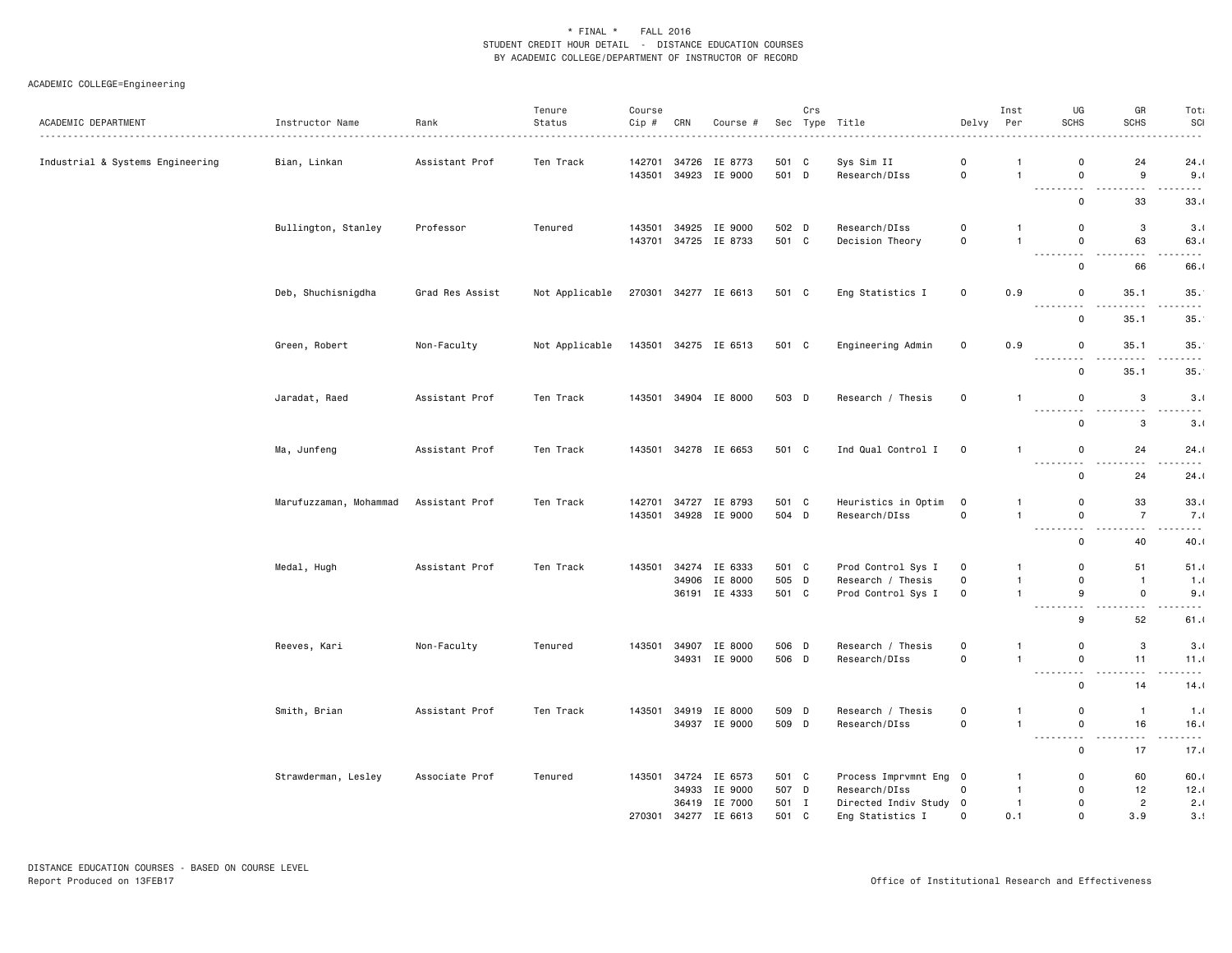| ACADEMIC DEPARTMENT              | Instructor Name | Rank      | Tenure<br>Status | Course<br>Cip # | CRN | Course #      |       | Crs | Sec Type Title    | Delvy        | Inst<br>Per | UG<br><b>SCHS</b> | GR<br><b>SCHS</b> | Tota<br>SCI |
|----------------------------------|-----------------|-----------|------------------|-----------------|-----|---------------|-------|-----|-------------------|--------------|-------------|-------------------|-------------------|-------------|
|                                  |                 |           |                  |                 |     |               |       |     |                   |              |             |                   |                   |             |
|                                  |                 |           |                  |                 |     |               |       |     |                   |              |             |                   | <br>77.9          | 77.9        |
|                                  |                 |           |                  |                 |     |               |       |     |                   |              |             |                   |                   |             |
| Industrial & Systems Engineering | Usher, John     | Professor | Tenured          | 143501          |     | 34275 IE 6513 | 501 C |     | Engineering Admin | $\mathbf{0}$ | 0.1         | $\mathbf 0$       | 3.9               | 3.5         |
|                                  |                 |           |                  |                 |     | 34935 IE 9000 | 508 D |     | Research/DIss     | 0            |             | $\mathbf 0$       |                   | 1.1         |
|                                  |                 |           |                  |                 |     |               |       |     |                   |              |             |                   |                   | .           |
|                                  |                 |           |                  |                 |     |               |       |     |                   |              |             |                   | 4.9               | 4.1         |
|                                  |                 |           |                  |                 |     |               |       |     |                   |              |             |                   |                   |             |
|                                  |                 |           |                  |                 |     |               |       |     |                   |              |             | =========         | <b>EBBEREES</b>   |             |
| Industrial & Systems Engineering |                 |           |                  |                 |     |               |       |     |                   |              |             |                   | 402               | 411.0       |
|                                  |                 |           |                  |                 |     |               |       |     |                   |              |             | ========          |                   |             |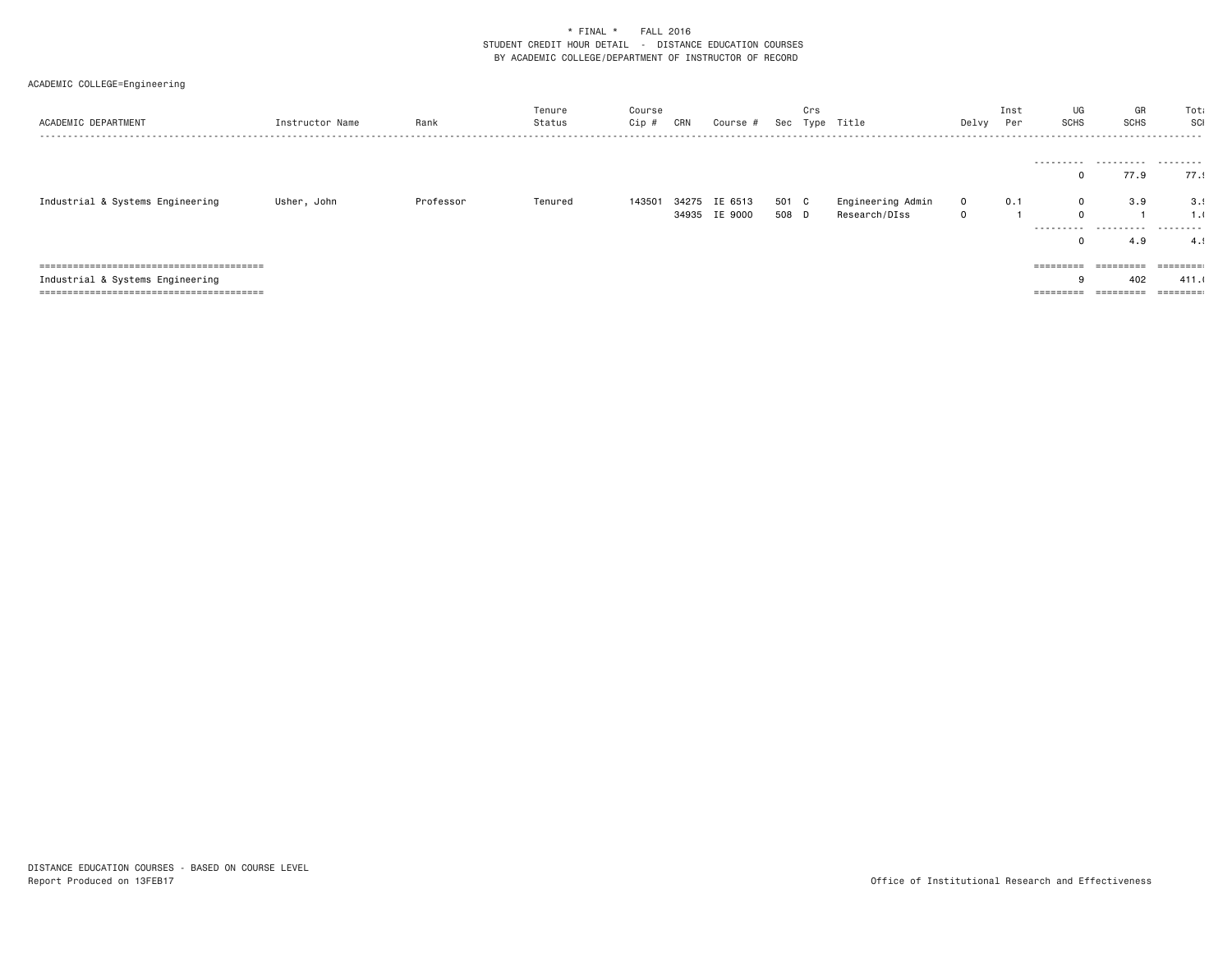|                        |                                        |                | Tenure         | Course       |       |               |       | Crs |                      |             | Inst | UG                        | GR              | Tota         |
|------------------------|----------------------------------------|----------------|----------------|--------------|-------|---------------|-------|-----|----------------------|-------------|------|---------------------------|-----------------|--------------|
| ACADEMIC DEPARTMENT    | Instructor Name                        | Rank           | Status         | Cip #        | CRN   | Course #      | Sec   |     | Type Title           | Delvy       | Per  | <b>SCHS</b>               | <b>SCHS</b>     | SCI          |
|                        |                                        |                |                |              |       |               |       |     |                      |             |      |                           |                 |              |
| Mechanical Engineering | Bammann, Douglas                       | Professor      | Tenured        | 141901       | 34301 | ME 8213       | 501 C |     | Engineering Anal I   | $\circ$     |      | $\mathbf 0$<br>---------- | 18<br>$- - - -$ | 18.1         |
|                        |                                        |                |                |              |       |               |       |     |                      |             |      | $\mathbf 0$               | 18              | 18.1         |
|                        | Horstemeyer, Mark                      | Professor      | Tenured        | 141901       | 34300 | ME 8011       | 501 S |     | Graduate Seminar     |             |      | $\mathbf 0$               | 5               | 5.1          |
|                        |                                        |                |                |              |       | 34728 ME 6123 | 501 C |     | Failure of Eng. Mat' | $\Omega$    |      | $\mathbf 0$               | 21              | 21.1         |
|                        |                                        |                |                |              | 34894 | ME 8000       | 507 D |     | Research / Thesis    | $\Omega$    |      | $\Omega$                  | $5\phantom{.0}$ | 5.0          |
|                        |                                        |                |                |              | 34898 | ME 9000       | 507 D |     | Research / Diss      | $\Omega$    |      | $\Omega$                  | 3               | 3.1          |
|                        |                                        |                |                |              |       |               |       |     |                      |             |      | $\Omega$                  | 34              | 34.1         |
|                        | Krishnan, Sundar                       | Associate Prof | Tenured        | 141901       | 34730 | ME 6823       | 501 C |     | Comp Flow And Turbo  | $\mathbf 0$ |      | $\Omega$                  | 9               | 9.1          |
|                        |                                        |                |                |              |       |               |       |     |                      |             |      | ------<br>$\Omega$        | $- - -$<br>9    | 9.1          |
|                        | Shamsaei, Nima                         | Non-Employee   | Not Applicable | 141901 34899 |       | ME 9000       | 515 D |     | Research / Diss      | $\mathbf 0$ |      | $\Omega$                  | 8               | 8.0          |
|                        |                                        |                |                |              |       |               |       |     |                      |             |      | $\Omega$                  | 8               | 8.1          |
|                        | Srinivasan, Kalyan Kuma Associate Prof |                | Tenured        | 141901       | 36239 | ME 9000       | 504 D |     | Research / Diss      | $\mathbf 0$ |      | $\Omega$                  |                 | 1.0          |
|                        |                                        |                |                |              |       |               |       |     |                      |             |      | ----<br>$\mathbf 0$       |                 | 1.1          |
|                        |                                        |                |                |              |       |               |       |     |                      |             |      | =========                 | =========       | ========     |
| Mechanical Engineering |                                        |                |                |              |       |               |       |     |                      |             |      | $\Omega$                  | 70              | 70.1         |
|                        |                                        |                |                |              |       |               |       |     |                      |             |      | =========                 | =========       | $=$ ======== |